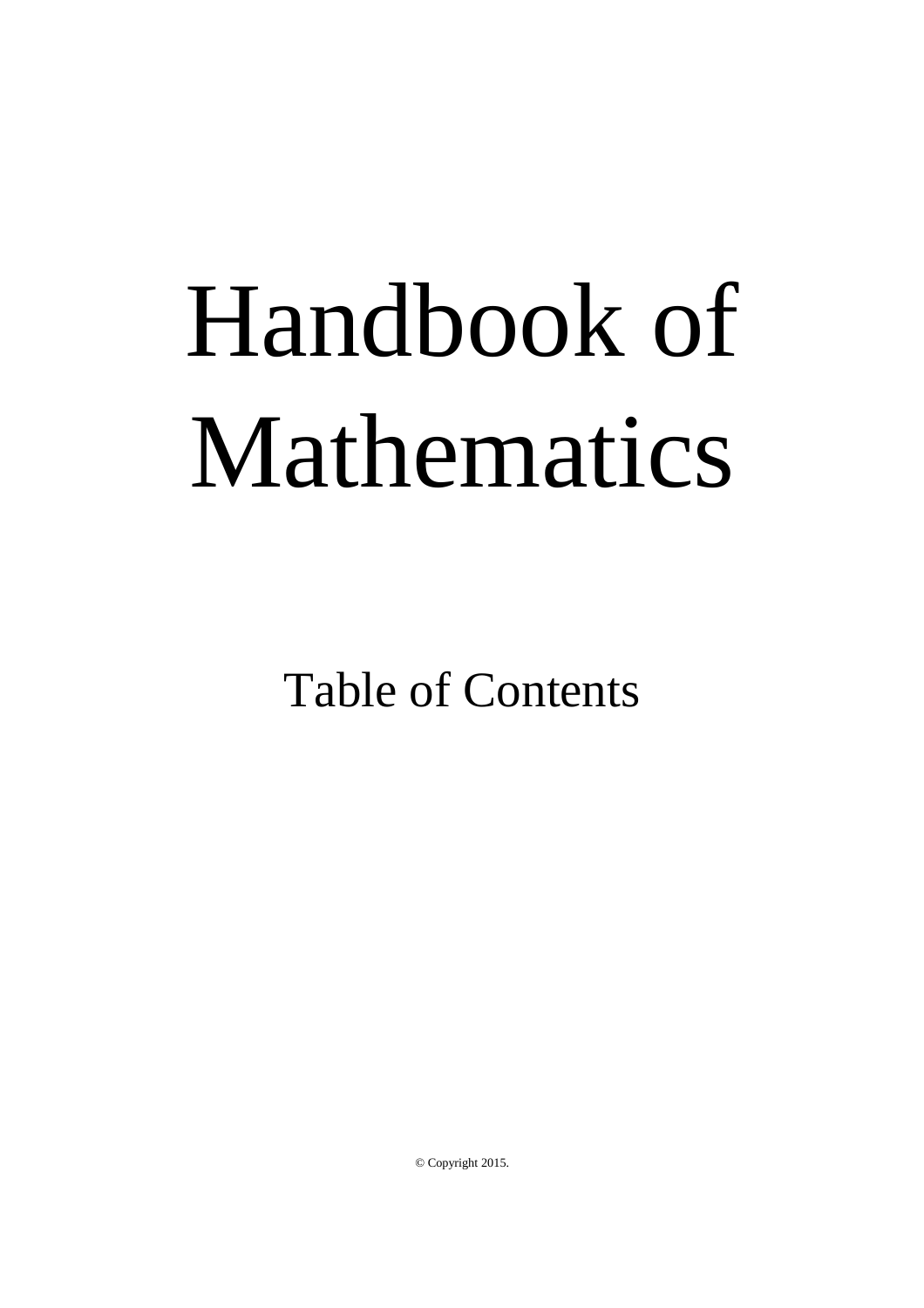## Contents

| Introduction                                                           | xvii             | 1. Relations                                      | 27 |
|------------------------------------------------------------------------|------------------|---------------------------------------------------|----|
|                                                                        |                  | Cartesian product, relations<br>1.1.              | 27 |
|                                                                        |                  | 1.2. Properties of binary relations               | 28 |
| Part I. Foundations of Mathematics                                     | $\mathbf{1}$     | Equivalence relation, quotient set<br>1.3.        | 28 |
|                                                                        |                  | Composition of relations<br>1.4.                  | 29 |
| Chapter 1. Mathematical Logic                                          | 1                | 1.5. Inverse relation                             | 29 |
| 1. Propositions, Connections                                           | $\mathbf{1}$     | Maps, Functions<br>2.                             | 29 |
| 1.1. Logical propositions, truth value                                 | 1                | Relations, functions and maps<br>2.1.             | 29 |
| Connection of propositions, logical connectives<br>1.2.                | $\mathbf{1}$     | Definition of a map<br>2.2.                       | 29 |
| Propositional calculus theorems<br>1.3.                                | 1                | Particular maps<br>2.3.                           | 29 |
| 2. Propositional and Predicate Calculus                                | $\overline{2}$   | Composition of maps<br>2.4.                       | 30 |
| Predicates, quantifiers<br>2.1.                                        | $\,2$            | 2.5.<br>Inverse map                               | 30 |
| 2.2.<br>First-order predicate calculus                                 | $\overline{2}$   | Maps and operations on sets<br>2.6.               | 30 |
| 2.3.<br>Semantic or syntactic methods: $\omega$ assignments, or set of |                  | Commutative diagram<br>2.7.                       | 30 |
| axioms                                                                 | $\sqrt{2}$       | 2.8.<br>$n$ -variables functions                  | 30 |
| Theorems of predicate calculus<br>2.4.                                 | 3                | 2.9. Maps and graphs                              | 30 |
| 3. Extension of First-order Predicate Calculus                         | 3                | 2.10. Images and antecedents                      | 30 |
| First-order predicate calculus with identity<br>3.1.                   | 3                | 2.11. Set $\mathcal{F}(E,F)$ of maps from E to F  | 31 |
| Higher-order predicate calculus<br>3.2.                                | 3                | 3. Families                                       | 31 |
| 3.3. Intuitionism                                                      | 4                | Family of elements of a set<br>3.1.               | 31 |
| 4. Formal System                                                       | 4                | 3.2. Family of sets                               | 31 |
| Non contradiction problem, and Hilbert program<br>4.1.                 | $\overline{4}$   | 3.3. Family of parts of a set                     | 32 |
| 4.2.<br>Formal system                                                  | 4                | 4. Laws of Composition                            | 32 |
| Axiomatic method<br>4.3.                                               | 5                | 4.1. General vocabulary, notation                 | 32 |
| 5. Demonstrations and Definitions                                      | 5                | 4.2. Application to set-calculation               | 33 |
| Demonstrations<br>5.1.                                                 | $\mathbf 5$      | 5. Power, Cardinal, Denumerability                | 33 |
| 5.2.<br>Proof by mathematical induction (by recurrence)                | $\mathbf 5$      | 5.1. Number, equipotence and cardinality          | 33 |
| 5.3.<br>Definition                                                     | $\mathbf 5$      | 5.2. Power, or cardinal                           | 34 |
| Methods of proof<br>5.4.                                               | 6                | Finite and infinite sets<br>5.3.                  | 34 |
|                                                                        |                  | Operations on cardinals<br>5.4.                   | 34 |
| Chapter 2. Set Theory                                                  | 7                | 5.5. Cardinal comparison                          | 34 |
| 1. Basic Concepts                                                      | 7                | 5.6. Denumerability, non denumerability           | 34 |
| Subset, set of the parts of a set<br>1.1.                              | $\overline{7}$   | 6. Cardinals                                      | 35 |
| Paradoxical set construction<br>1.2.                                   | 8                | 6.1. Induction (noetherian induction)             | 35 |
| Russell paradoxical set<br>1.3.                                        | 8                | Equipotence<br>6.2.                               | 36 |
| 2. Set Algebra                                                         | 8                | Finite and infinite cardinals<br>6.3.             | 37 |
| 2.1. Algebraic operations in sets                                      | 8                | 7.<br><b>Structures</b>                           | 37 |
| Maps<br>2.2.                                                           | $\boldsymbol{9}$ | 7.1.<br>Fundamental structures                    | 37 |
| Partition<br>2.3.                                                      | 9                | 7.2.<br>Multiple structures                       | 38 |
| 3. Lattice Theory                                                      | 9                | System of relations<br>7.3.                       | 38 |
| 3.1. Lattices, lattices of sets                                        | 9                | 7.4. Derived structures                           | 38 |
| 3.2. Lattices and order relations                                      | 9                | 7.5.<br>Structures, maps, morphisms               | 38 |
| 3.3. Lattices and Boolean rings                                        | 10               | 7.6. Isomorphisms                                 | 38 |
| 4. Foundations of Sets                                                 | 10               | 8. Algebraic Structures                           | 38 |
| 4.1. Set membership, elements                                          | 10               | 8.1. Internal composition law (general)           | 39 |
| Definition by comprehension<br>4.2.                                    | 11               | Internal composition law<br>8.2.                  | 41 |
| 4.3.<br>Constructors                                                   | 11               | 8.3.<br>Associativity, associative law            | 41 |
| 5. Problems of Set Theory                                              | 12               | Semigroup or Monoid<br>8.4.                       | 42 |
| Basic definitions and context<br>5.1.                                  | 12               | Neutral element<br>8.5.                           | 42 |
| 5.2.<br>Basic concepts of set theory                                   | 13               | 8.6.<br>Inverse of an element                     | 42 |
| 5.3.<br>Antinomies, theory of types                                    | 13               | 8.7.<br>Group                                     | 42 |
| Axioms of set theory                                                   |                  |                                                   |    |
| 5.4.<br>Von Neumann universe                                           | 14               | 8.8.<br>Ring, integral domain (entire ring)       | 42 |
| 5.5.                                                                   | 14               | 8.9.<br>Field                                     | 43 |
| 5.6.<br>Continuum hypothesis and set theory                            | 15               | 8.10.<br>External composition law                 | 43 |
| Axiomatic set theory<br>5.7.                                           | 15               | Module, vector space<br>8.11.                     | 43 |
| 6.<br>Zermelo-Fraenkel Set Theory (ZFC)                                | 16               | Order Structure<br>9.                             | 44 |
| 6.1.<br>Zermelo-Fraenkel axioms                                        | 16               | 9.1.<br>Comparability of sets                     | 44 |
| 6.2.<br>Comments on ZFC axioms                                         | 17               | 9.2.<br>Order relation, ordered set               | 44 |
| Banach-Tarski paradox and ZF<br>7.                                     | 17               | 9.3.<br>Contruction of order structures           | 44 |
| 7.1.<br>Banach-Tarski paradox                                          | 17               | 9.4.<br>Totally ordered set                       | 44 |
| 7.2.<br>Countable, measure                                             | 18               | Partially ordered set<br>9.5.                     | 45 |
| 7.3.<br>Hausdorff paradox                                              | 19               | 9.6.<br>Order diagram                             | 45 |
| Axioms ADC and ACC<br>7.4.                                             | 19               | 9.7.<br>Induced order                             | 45 |
| Banach-Tarski paradox and AC, ADC, ZF, ZFC<br>7.5.                     | 19               | 9.8.<br>Greatest element, maximal element         | 45 |
| 8.<br>Hahn-Banach Theorems                                             | 19               | Upper bound, least upper bound (supremum)<br>9.9. | 45 |
| Prerequisites<br>8.1.                                                  | 20               | 9.10. Lower bound, greatest lower bound (infimum) | 46 |
| 8.2.<br>Hahn-Banach theorem                                            | 24               | Well ordered set<br>9.11.                         | 46 |

| 8.3.<br>Hahn-Banach separation theorem                   | 26       |
|----------------------------------------------------------|----------|
| Chapter 3. Relations and Structures                      | 27       |
| 1.<br>Relations                                          | 27       |
| 1.1. Cartesian product, relations                        | 27       |
| 1.2. Properties of binary relations                      | 28       |
| 1.3. Equivalence relation, quotient set                  | 28       |
| 1.4. Composition of relations                            | 29       |
| 1.5. Inverse relation                                    | 29       |
| 2.<br>Maps, Functions                                    | 29       |
| 2.1. Relations, functions and maps                       | 29       |
| 2.2. Definition of a map                                 | 29       |
| 2.3. Particular maps                                     | 29       |
| 2.4. Composition of maps                                 | 30       |
| 2.5. Inverse map                                         | 30       |
| 2.6. Maps and operations on sets                         | 30       |
| 2.7. Commutative diagram                                 | 30       |
| 2.8. $n$ -variables functions                            | 30       |
| 2.9. Maps and graphs                                     | 30       |
| 2.10. Images and antecedents                             | 30       |
| 2.11. Set $\mathcal{F}(E, F)$ of maps from E to F        | 31       |
| 3.<br>Families                                           | 31       |
| 3.1. Family of elements of a set                         | 31       |
| 3.2. Family of sets                                      | 31       |
| 3.3. Family of parts of a set                            | 32       |
| Laws of Composition<br>4.                                | 32       |
|                                                          | 32       |
| 4.1. General vocabulary, notation                        | 33       |
| 4.2. Application to set-calculation                      |          |
| 5. Power, Cardinal, Denumerability                       | 33       |
| 5.1. Number, equipotence and cardinality                 | 33       |
| 5.2. Power, or cardinal<br>5.3. Finite and infinite sets | 34       |
|                                                          | 34       |
| 5.4. Operations on cardinals                             | 34       |
| 5.5. Cardinal comparison                                 | 34       |
| 5.6. Denumerability, non denumerability                  | 34       |
| 6. Cardinals                                             | 35       |
| 6.1. Induction (noetherian induction)                    | 35       |
| 6.2. Equipotence                                         | 36       |
| 6.3. Finite and infinite cardinals                       | 37       |
| 7. Structures                                            | 37       |
| 7.1. Fundamental structures                              | 37       |
| 7.2. Multiple structures                                 | 38       |
| 7.3. System of relations                                 | 38       |
| 7.4. Derived structures                                  | 38       |
| Structures, maps, morphisms<br>7.5.                      | 38       |
| 7.6.<br>Isomorphisms                                     | 38       |
| 8.<br>Algebraic Structures                               | 38       |
| Internal composition law (general)<br>8.1.               | 39       |
| 8.2.<br>Internal composition law                         | 41       |
| 8.3.<br>Associativity, associative law                   | 41       |
| 8.4.<br>Semigroup or Monoid                              | 42       |
| 8.5.<br>Neutral element                                  | 42       |
| Inverse of an element<br>8.6.                            | 42       |
| 8.7.<br>Group                                            | 42       |
| Ring, integral domain (entire ring)<br>8.8.              | 42       |
| 8.9.<br>Field                                            | 43       |
| 8.10.<br>External composition law                        | 43       |
| 8.11.<br>Module, vector space                            | 43       |
| 9.<br>Order Structure                                    | 44       |
| 9.1.<br>Comparability of sets                            | 44       |
| 9.2.<br>Order relation, ordered set                      | 44       |
| 9.3.<br>Contruction of order structures                  | 44       |
| 9.4.<br>Totally ordered set                              | 44       |
| 9.5.<br>Partially ordered set                            | 45       |
| 9.6.                                                     |          |
| Order diagram<br>9.7.<br>Induced order                   | 45<br>45 |
|                                                          |          |
| 9.8.<br>Greatest element, maximal element                | 45       |
| 9.9.<br>Upper bound, least upper bound (supremum)        | 45       |
| Lower bound, greatest lower bound (infimum)<br>9.10.     | 46       |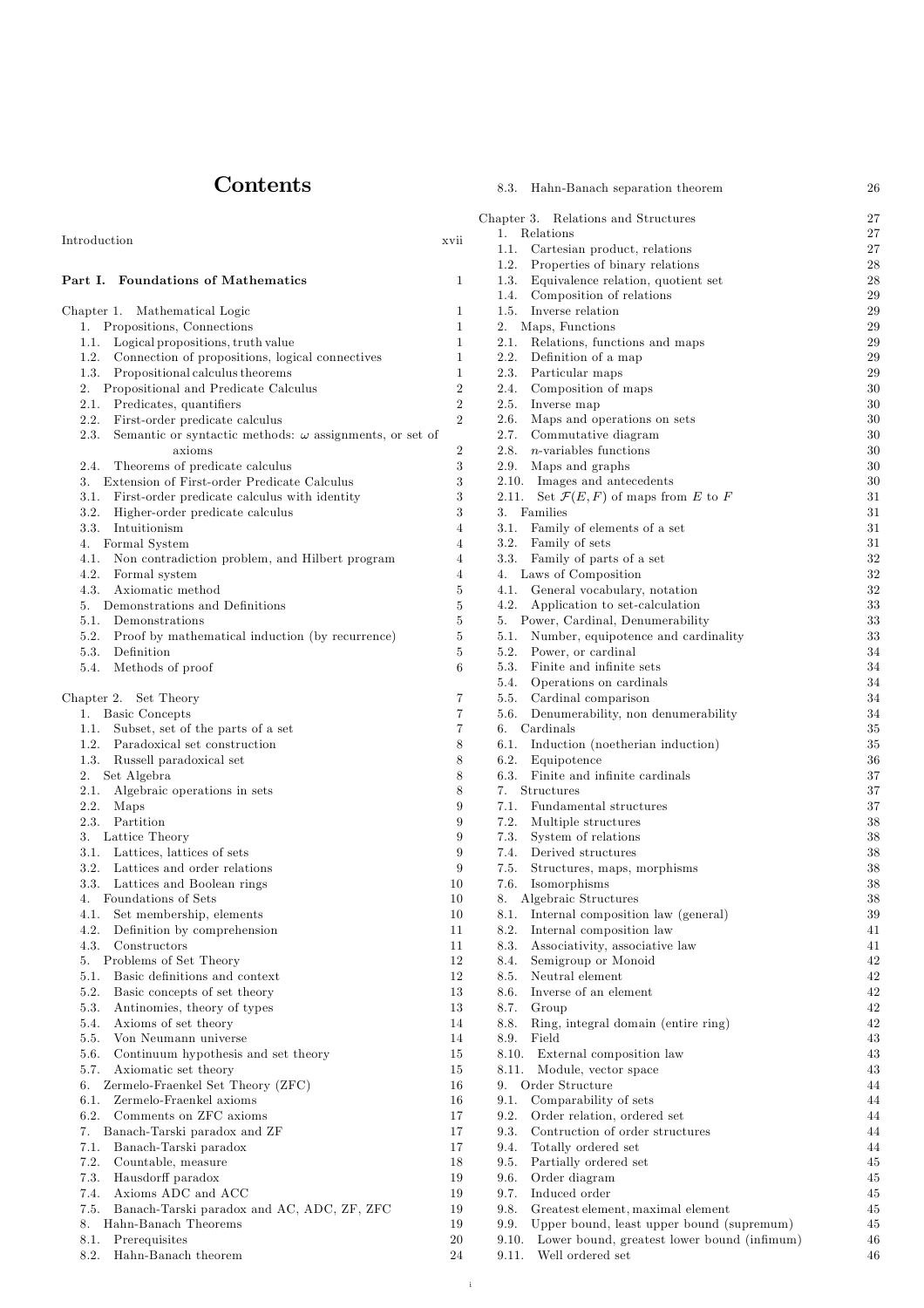|                                                                                      | 47       |
|--------------------------------------------------------------------------------------|----------|
| 10.<br>Ordinals                                                                      | 47       |
| 10.1. Isomorphisms of ordered sets                                                   | 47       |
| 10.2. Order type                                                                     | 47       |
| 10.3. Comparison of order type<br>Ordinals<br>10.4.                                  | 48<br>48 |
| 10.5. Finite ordinals                                                                | 48       |
| 10.6. Infinite ordinals                                                              | 48       |
| 10.7. Burali-Forti paradox                                                           | 49       |
| 10.8. Ordinal comparison                                                             | 49       |
| 10.9. Ordinal classes                                                                | 49       |
| 10.10. Operations on ordinals                                                        | 49       |
| 10.11. Spotting of elements of a set                                                 | 49       |
| 10.12. Transfinite induction                                                         | 49       |
| 11.<br>Topological Structures                                                        | 50       |
| 11.1. Topological space                                                              | 50       |
| 11.2.<br>Metric space                                                                | 50       |
| 11.3. Continuous maps                                                                | 50       |
| 11.4. Particular topological structures                                              | 51       |
|                                                                                      |          |
| Chapter 4.<br>Arithmetic<br>Set of Natural Numbers N<br>1.                           | 51       |
| Order relation and natural numbers<br>1.1.                                           | 51<br>51 |
| 1.2. Recurrence (induction)                                                          | 51       |
| 1.3. Addition and multiplication in N                                                | 52       |
| 2. Denumerability (Counting)                                                         | 53       |
| 2.1. Finite sets, denumerable sets                                                   | 53       |
| 2.2. Combinatorial analysis                                                          | 54       |
| 3. Divisibility                                                                      | 55       |
| 3.1. Euclidean division, numeration                                                  | 55       |
| 3.2. Primes, integer factorization                                                   | 56       |
| 3.3. GCD, LCM, Euclid algorithm                                                      | 57       |
| 4. Integers $\mathbb Z$                                                              | 58       |
| 4.1.<br>Operations                                                                   | 58       |
| 4.2.<br>Subgroups of $\mathbb{Z}$ , divisibility in $\mathbb{Z}$                     | 59       |
| 5. Rational Numbers $\mathbb O$                                                      | 60       |
| A General Exercise<br>6.                                                             | 62       |
|                                                                                      |          |
| Chapter 5. Construction of Number System                                             | 62       |
| Semigroup of Natural Numbers<br>1.                                                   | 62       |
| 1.1. Construction of N                                                               | 62       |
| 1.2.<br>Operations                                                                   | 62       |
| 1.3. Order structures<br>2.                                                          | 63<br>63 |
| Ring of Integers<br>2.1.<br>Question of extension                                    | 63       |
| 2.2.<br>Construction of $\mathbb Z$                                                  | 64       |
| 2.3.<br>Algebraic structure of $\mathbb Z$                                           | 64       |
| 2.4.<br>$\mathbb Z$ extension of $\mathbb N$                                         | 64       |
|                                                                                      |          |
| 2.5.<br>Order structure in $\mathbb Z$                                               | 64       |
| 2.6. Calculation rules in $\mathbb Z$                                                | 64       |
| 3.<br>Field of Rational Numbers                                                      | 64       |
| 3.1.<br>Construction of $\mathbb Q$                                                  | 64       |
| 3.2. Algebraic structure of $\mathbb{Q}$                                             | 65       |
| 3.3. $\mathbb Q$ smallest field containing $\mathbb Z$                               | 65       |
| 3.4. Order structure in $\mathbb{Q}$                                                 | 65       |
| 3.5. Topological structure of $\mathbb Q$                                            | 65       |
| 4.<br>Real Numbers                                                                   | 65       |
| 4.1.<br>Default of order structure of $\mathbb Q$                                    | 65       |
| 4.2. Construction of R                                                               | 66       |
| 4.3.<br>Embedding of $\mathbb Q$ in $\mathbb R$                                      | 66       |
| 4.4.<br>Algebraic structure of $\mathbb R$                                           | 66       |
| 4.5.<br>Default of the topological structure of $\mathbb Q$                          | 66       |
| 4.6. Construction of the completed space of $\mathbb Q$                              | 67       |
| Structure of $\mathbb{O}$<br>4.7.                                                    | 67       |
| Isomorphism of $\overline{Q}$ and $\mathbb R$<br>4.8.                                | 67       |
| 4.9. Nested segments                                                                 | 67       |
| 4.10. Decimal expansion                                                              | 67       |
| 4.11. Representation of reals                                                        | 68       |
| 4.12.<br>Rational and irrational exponents                                           | 68       |
| Complex Numbers<br>5.<br>Construction of $\mathbb C$<br>5.1.                         | 69<br>69 |
| 5.2.                                                                                 | 69       |
| Construction of $\mathbb C$ (other presentation)<br>5.3.<br>Cartesian representation | 70       |
| Complex plane (Gauss plane)<br>5.4.                                                  | 71       |
| 5.5.<br>Conjugation                                                                  | 71       |
| 5.6.<br>Modulus                                                                      | 71       |
| 5.7.<br>Square roots                                                                 | 71       |

| 5.9.             | Root of unity (de Moivre number)                           | 73       |
|------------------|------------------------------------------------------------|----------|
| 5.10.            | Trigonometric representation of complex numbers            | 73       |
| 5.11.            | Arguments of complex numbers                               | 74       |
| 5.12.            | nth roots of complex numbers                               | 74       |
| 5.13.            | Applications to trigonometry                               | 74       |
| 5.14.            | Some geometric applications                                | 75       |
| 5.15.            | Convergence in $\mathbb C$ (recalls)                       | 76       |
| 5.16.            | Complex exponential                                        | 76       |
| 5.17.            | Exponential, logarithm in $\mathbb C$                      | 76       |
| 5.18.            | Geometrical representation of complex numbers              | 76       |
| 5.19.            | Operations in the Gauss complex plane                      | 76       |
| 5.20.            | Algebraic closure of $\mathbb C$                           | 77       |
| 5.21.            | D'Alembert-Gauss theorem                                   | 77       |
|                  | 5.22. Others properties of $\mathbb C$                     | 77       |
| 5.23.            | Topological theorem of complex numbers                     | 78       |
| 5.24.            | Riemann sphere, compactification                           | 78       |
| 6.               | Synthesis, Generalization                                  | 78       |
| 6.1.             | Axiomatic construction of number system                    | 78       |
| 6.2.             | Univocal characterization of natural numbers               | 78       |
| 6.3.             | Algebraic numbers and transcendental numbers               | 78       |
| 6.4.             | $p$ -adic numbers                                          | 78       |
| 6.5.             | Quaternions                                                | 79       |
|                  | Part II. Algebra                                           | 81       |
|                  |                                                            |          |
| Chapter 6.<br>1. | Algebra<br>Introduction                                    | 81<br>81 |
| 1.1.             | Sets and algebraic structures                              | 81       |
| 1.2.             | Group theory                                               | 81       |
|                  | 1.3. Ring theory                                           | 81       |
|                  | 1.4. Field theory                                          | 81       |
|                  | 1.5. Galois theory                                         | 81       |
|                  | 1.6. Module theory                                         | 81       |
| 1.7.             | Vector space theory                                        | 82       |
| 2.               | Group Theory                                               | 82       |
| 2.1.             | Group, group properties                                    | 82       |
| 2.2.             | Subgroups                                                  | 83       |
| 2.3.             | Monogenic groups                                           | 83       |
| 2.4.             | Lateral classes, cosets                                    | 84       |
| 2.5.             | Homomorphisms                                              | 84       |
| 2.6.             | Isomorphic groups                                          | 85       |
| 2.7.             | Permutation groups                                         | 86       |
| 2.8.             | Symmetric groups                                           | 86       |
| 2.9.             | Additive group of integers modulo n                        | 87       |
| 2.10.            | Quotient group, distinguished subgroup                     | 88       |
| 2.11.            | Group of congruence classes modulo $n$                     | 88       |
| 2.12.            | Homomorphism theorem                                       | 88       |
| 2.13.            | Applications of Homomorphism theorem                       | 88       |
| 2.14.            | Solvable groups                                            | 89       |
| 2.15.<br>2.16.   | Permutation cycles                                         | 90<br>91 |
| 3.               | Extension of a semigroup<br>Rings and Fields               | 92       |
| 3.1.             | Ring, calcularion rules                                    | 92       |
| 3.2.             | Subrings, ideals, homomorphisms                            | 93       |
| 3.3.             | Characteristic of a ring                                   | 94       |
| 3.4.             | Divisibility in integral domain (entire ring)              | 95       |
| 3.5.             | Ring of integers modulo n                                  | 96       |
| 3.6.             | Fields                                                     | 98       |
| 3.7.             | Substructures (subring, subfield)                          | 99       |
| 3.8.             | Ring homomorphisms                                         | 99       |
| 3.9.             | Ring and field homomorphisms                               | 99       |
| 3.10.            | Automorphisms                                              | 99       |
| 3.11.            | Field of fractions                                         | 99       |
| 3.12.            | Quotient field                                             | 99       |
| 3.13.            | Quotient ring, ideals                                      | 100      |
| 3.14.            | Homomorphism theorem for rings                             | 100      |
| 3.15.            | Ring of congruence classes $\mathbb{Z}_n$                  | 100      |
| 3.16.            | Characterization of integral domains by prime ideals       | 100      |
| 3.17.            | Characterization of fields by ideals                       | 101      |
| 3.18.            | Principal ideals, principal rings                          | 101      |
| 4.               | Modules, Vector Spaces                                     | 101      |
| 4.1.             | Submodules                                                 | 101      |
| 4.2.             | Module theory related to commutative groups and ideals 101 |          |
| 4.3.             | Module homomorphisms                                       | 101      |
| 4.4.             | Homomorphism theorem for modules                           | 102      |
| 4.5.             | Quotient module                                            | 102      |
| 4.6.             | Isomorphism theorem for modules                            | $102\,$  |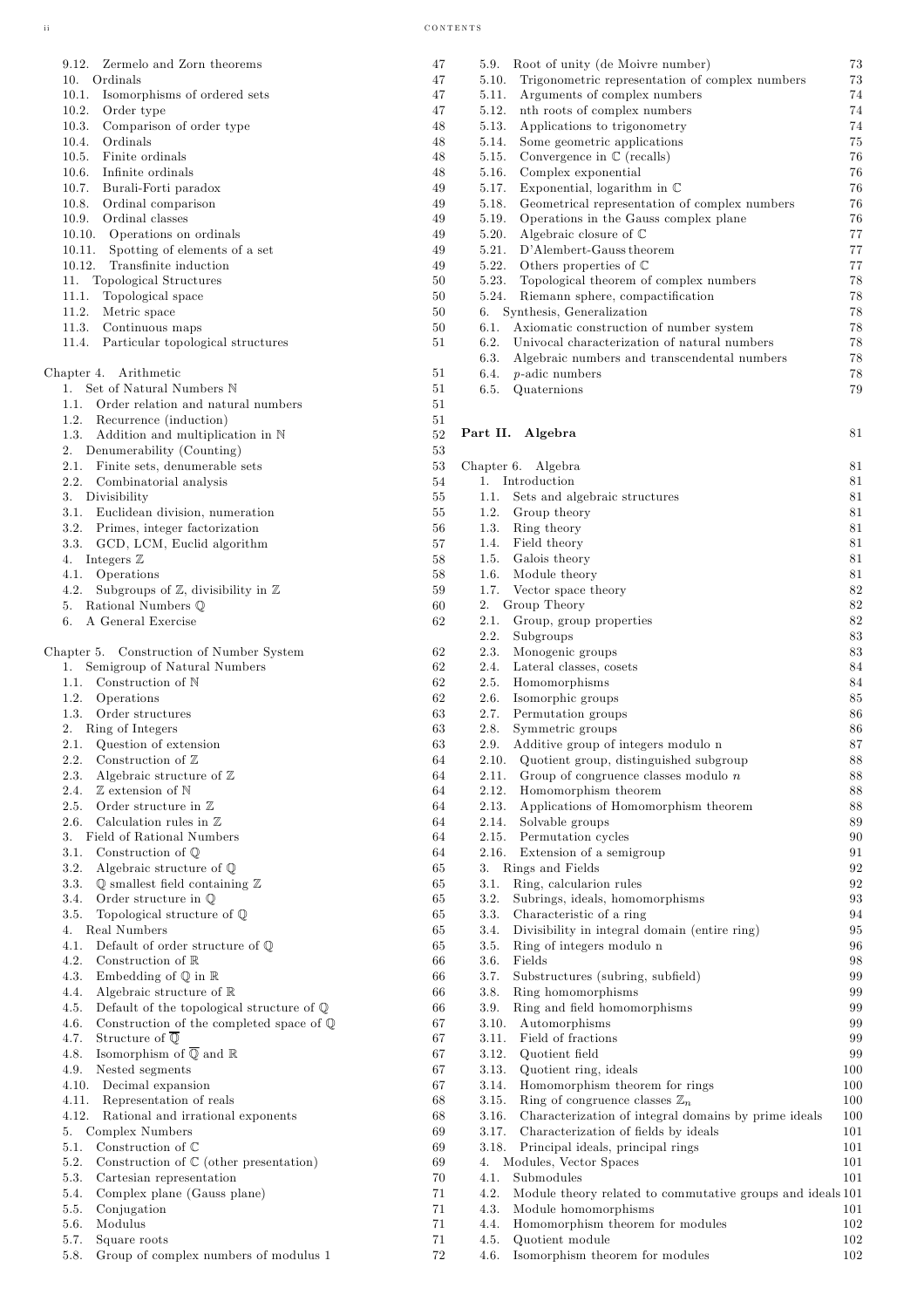| 4.7.<br>Direct product of modules                                                                             | 102        |
|---------------------------------------------------------------------------------------------------------------|------------|
| 4.8.<br>Linear closure, generating part                                                                       | 102        |
|                                                                                                               |            |
| 4.9.<br>Linear independence, basis                                                                            | 102        |
| 4.10.<br>Vector spaces                                                                                        | 103        |
| 4.11.<br>Vector spaces of finite dimension                                                                    | 103        |
| 4.12. Properties of vector spaces of finite dimension                                                         | 103        |
| 5.<br>Linear Maps and Matrices                                                                                | 103        |
| 5.1.<br>Linear maps                                                                                           | 103        |
| 5.2.<br>Linear maps in vector spaces of finite dimension and                                                  |            |
|                                                                                                               |            |
| matrices                                                                                                      | 104        |
| Vector spaces $\mathfrak{L}(V, V')$ and $M_{n,m}(K)$<br>5.3.                                                  | 104        |
| Dual vector space $\mathfrak{L}(V,K)$<br>5.4.                                                                 | 105        |
| 5.5.<br>Composition of linear maps                                                                            | 105        |
| 5.6.<br>Rings $\mathfrak{L}(V, V)$ and $M_{n,n}(K)$                                                           | 105        |
| 5.7.<br>The group of automorphisms $Aut(V, V)$                                                                | 105        |
|                                                                                                               |            |
| 5.8.<br>Regular or nonsingular matrix                                                                         | 105        |
| 5.9.<br>Determinant of a matrix                                                                               | 105        |
| 5.10. Determinant calculation rules                                                                           | 106        |
| 5.11. Group $GL_n(K)$ of regular or nonsingular matrices                                                      | 106        |
| 6.<br>Equation and System of Equations                                                                        | 106        |
| 6.1.<br>Equation and resolution                                                                               | 106        |
| 6.2.<br>System of linear equations                                                                            | 107        |
| 6.3.                                                                                                          |            |
| Cramer Formula                                                                                                | 107        |
| 6.4.<br>Homogeneous system                                                                                    | 107        |
| 6.5.<br>Nonhomogeneous system                                                                                 | 107        |
| Algebra of Polynomials<br>7.                                                                                  | 107        |
| 7.1. Construction and axioms                                                                                  | 107        |
| 7.2.<br>Elementary calculation rules                                                                          | 108        |
| 7.3. Arithmetic properties of polynomials                                                                     | 110        |
|                                                                                                               |            |
| 7.4.<br>Polynomial functions and roots                                                                        | 112        |
| 7.5.<br>Derived polynomials                                                                                   | 114        |
| 8.<br>Polynomials over $\mathbb R$ and $\mathbb C$                                                            | 115        |
| 8.1.<br>D'Alembert-Gauss theorem application                                                                  | 115        |
| 8.2.<br>Cyclotomy                                                                                             | 115        |
| 8.3.<br>Cyclotomic polynomials                                                                                | 116        |
| 8.4.<br>Chebyshev polynomials                                                                                 | 116        |
|                                                                                                               |            |
| 8.5.<br>Algebraic numbers                                                                                     | 117        |
| Fractions and Rational Functions<br>9.                                                                        | 117        |
| The field $K(X)$ of rational fractions<br>9.1.                                                                | 117        |
| 9.2.<br>Arithmetic properties of $K(X)$                                                                       | 118        |
| 9.3.<br>Rational functions                                                                                    | 119        |
| 10. Polynomial Rings                                                                                          | 119        |
| 10.1. Construction of intermediate rings, adjunction                                                          | 119        |
|                                                                                                               | 120        |
| 10.2. Polynomial, polynomial rings                                                                            |            |
| 10.3. Degree of a polynomial                                                                                  | 120        |
| Ring $R[X_1, , X_p]$ of polynomials<br>10.4.                                                                  | 120        |
| 10.5.<br>Divisibility in the ring $K[X]$ of polynomials over a                                                |            |
| commutative field $K$                                                                                         | 120        |
| 10.6.<br>Euclidean polynomial division                                                                        |            |
|                                                                                                               | 120        |
|                                                                                                               |            |
| 10.7.<br>Roots of a polynomial                                                                                | 121        |
| 10.8.<br>Multiple roots                                                                                       | 121        |
| Irreducibility criteria<br>10.9.                                                                              | 121        |
| 10.10. Irreducibility over $\mathbb Q$                                                                        | 121        |
| 10.11. Algebraic elements of a field                                                                          | 122        |
| 11.<br><b>Field Extensions</b>                                                                                | 122        |
| Extension of a field<br>11.1.                                                                                 | 122        |
|                                                                                                               |            |
| 11.2.<br>Finite extensions                                                                                    | 122        |
| 11.3.<br>Construction of an intermediate field, adjunction to a                                               |            |
| field                                                                                                         | 122        |
| 11.4.<br>Simple extension                                                                                     | 123        |
| 11.5.<br>Finite simple extensions                                                                             | 123        |
| 11.6.<br>Algebraic extensions                                                                                 | 123        |
| 11.7.<br>Algebraic closure                                                                                    | 124        |
| 11.8.                                                                                                         | 124        |
| Splitting field of a polynomial                                                                               |            |
| 11.9.<br>Separable polynomial, perfect field                                                                  | 125        |
| 12.<br>Prime fields, Finite fields                                                                            | 125        |
| 12.1.<br>Prime field                                                                                          | 125        |
| 12.2.<br>Prime subfield of a field K                                                                          | 125        |
| 12.3.<br>Characteristic of a field                                                                            | 125        |
| 12.4.<br>Finite fields                                                                                        | 126        |
| Existence of finite fields<br>12.5.                                                                           | 126        |
| 13.                                                                                                           | 126        |
| Galois Theory                                                                                                 |            |
| 13.1.<br>Galois group, Galois map                                                                             | 126        |
| 13.2.<br>Bijectivity of the Galois map                                                                        | 127        |
| 13.3.<br>Finite Galois extension, fundamental theorem                                                         | 127        |
| 13.4.<br>Polynomial criterion for finite Galois extensions<br>13.5.<br>Properties of finite Galois extensions | 127<br>127 |

| 13.6. Galois group of a polynomial                               | 128        |
|------------------------------------------------------------------|------------|
| 13.7. Galois group of the general monic polynomial               | 128        |
| 13.8. Galois group of the polynomial $X^n - 1 \in \mathbb{Q}[X]$ | 128        |
| 13.9. Galois group of a finite field                             | 128        |
| 14. Galois Theory Application                                    | 128        |
| 14.1.<br>Resolution of equations by radicals                     | 128        |
| 14.2. Resolution condition                                       | 129        |
| 14.3. Abel theorem                                               | 129        |
| 14.4. Geometric construction and algebrization                   | 129        |
| 15. Lie Groups                                                   | 131        |
| 15.1. Introduction                                               | 131        |
| 15.2. Linear Lie groups                                          | 131        |
| 15.3. Lie algebra of linear Lie group                            | 132        |
| 15.4. General Lie groups                                         | 132        |
| 15.5. Lie algebra of a Lie group                                 | 132        |
| 15.6. Exponential map                                            | 132        |
| 15.7. Lie group with a given Lie algebra                         | 132        |
| 15.8. First Lie theorem example                                  | 132        |
| 16. Linear Algebra                                               | 132        |
| 16.1. Scope                                                      | 132        |
| 16.2. Problematics                                               | 133        |
| 16.3. Content of linear algebra                                  | 133        |
| 17. Eigenvalue, Eigensubspace                                    | 133        |
| 17.1. Basic definitions                                          | 133        |
| 17.2. Endomorphism reduction                                     | 134        |
| 17.3. Diagonalization                                            | 134        |
| 17.4. Trigonalization                                            | 135        |
| 17.5. Characteristic subspace                                    | 135        |
| 17.6. Jordan matrix                                              | 135        |
| 17.7. Jordan canonical form theorem                              | 136        |
| 18. Hermitian Form, Pre-Hilbert Space                            | 136        |
| 18.1. Hermitian symmetry                                         | 136        |
| 18.2. Hermitian symmetric sesquilinear form                      | 136        |
| 18.3. Hermitian form                                             | 136        |
| 18.4. Orthogonality according to hermitian form                  | 136        |
| 18.5. Positive hermitian form                                    | 137        |
| 18.6. Pre-Hilbert spaces                                         | 137        |
| 18.7. Normal endomorphism                                        | 137        |
| 19. Exterior Algebra of Vector Space                             | 137        |
| 19.1. Antisymmetric function                                     | 138        |
| 19.2. Alternating map                                            | 138        |
| 19.3. Alternating group                                          | 138        |
| 19.4. Exterior product (wedge product)                           | 139        |
| 19.5. Interior product                                           | 139        |
| 19.6.<br>Exterior algebra of alternating multilinear forms       | 139        |
| 19.7.<br>$p$ -linear antisymmetric forms in finite dimension     | 139        |
| 19.8.<br>Exterior algebra of alternating multilinearforms (in    |            |
| finite dimension)                                                | 139        |
| Exterior algebra of a (finite dimension) vector space<br>19.9.   | 139        |
| Vector product, exterior product<br>19.10.                       | 140        |
| 19.11. Universal properties of exterior product                  | 140        |
|                                                                  |            |
|                                                                  |            |
| Part III. Number Theory                                          | 141        |
|                                                                  |            |
| Chapter 7. Number Theory<br>1.                                   | 141<br>141 |
| Divisibility in an integral domain                               |            |
| 1.1.<br>Overview                                                 | 141        |
| 1.2. Notion of divisibility                                      | 141        |
| 1.3. Arithmetic functions                                        | 141        |
| 1.4. Monotony criterion                                          | 141        |
| 1.5. Prime element, factorial ring                               | 142        |
| 1.6. Theory of ideals                                            | 142        |
| 1.7. GCD and LCM                                                 | 143        |
| 1.8.<br>Bezout's identity: Linear representation of GCD          | 143        |
| 1.9. Residue class and residue-class ring                        | 143        |
| 1.10.<br>Simultaneous congruences                                | 143        |
| 1.11.<br>Invertible elements in the residue-class ring           | 143        |
| 2.<br>Diophantine Equations and Residues                         | 144        |
| 2.1.<br>Diophantine equations                                    | 144        |
| 2.2.<br>Residues                                                 | 144        |
| 3.<br>Absolute Value, Valuation                                  | 145        |
| 3.1. Divisibility in a field                                     | 145        |
| 3.2.<br>Absolute values                                          | 145        |
| 3.3. Absolute values of the field $\mathbb Q$                    | 145        |
| 3.4. Absolute values of the field $K(X)$ of rational fractions   |            |
| over $K$                                                         | 145        |
| 3.5. Valuation                                                   | 145        |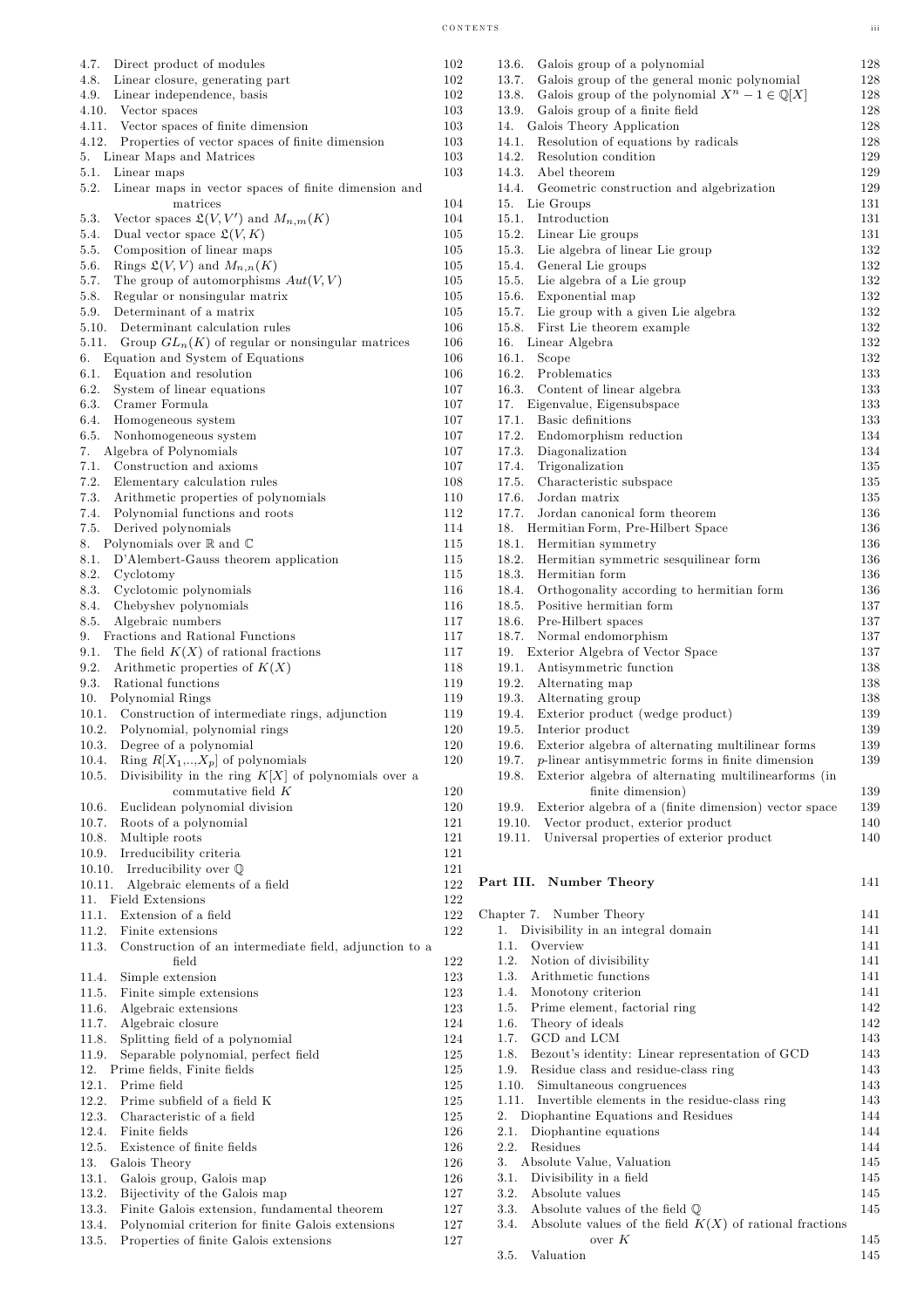i v C O N T E N T S

|                | 3.6. Closure of valued fields                                                             | 146        |
|----------------|-------------------------------------------------------------------------------------------|------------|
|                | 3.7. Extension of absolute values                                                         | 146        |
|                | 3.8. Norms in finite algebraic extensions                                                 | 146        |
|                | 3.9. Extensions of discrete absolute values on finite algebraic<br>extensions             | 146        |
|                | 3.10. Divisors                                                                            | 146        |
|                | 3.11. Application of valuation theory to quadratic fields                                 | 147        |
| 4.             | Prime Numbers                                                                             | 147        |
|                | 4.1. Infinitude of prime numbers                                                          | 147        |
|                | 4.2. Table of primes                                                                      | 147        |
|                | 4.3. Properties of $\pi$                                                                  | 148        |
|                | 4.4. Fermat numbers                                                                       | 148        |
|                | 4.5. Mersenne numbers<br>4.6. Unsolved problems of number theory                          | 148<br>148 |
|                |                                                                                           |            |
|                | Part IV. Geometry                                                                         | 149        |
|                | Chapter 8. Geometry                                                                       | 149        |
|                | 1. Contruction, and Overview                                                              | 149        |
|                | 1.1. The axiomatic method                                                                 | 149        |
|                | 1.2. Euclid's axiom of parallelism                                                        | 149        |
|                | 1.3. Absolute geometry<br>1.4. Projective geometry, and transformation groups             | 149<br>149 |
|                | 1.5. Analytic geometry                                                                    | 149        |
|                | 1.6. Descriptive geometry                                                                 | 150        |
|                | 1.7. Axiomatic construction of geometry                                                   | 150        |
| 2.             | <b>Fundamental Concepts</b>                                                               | 150        |
|                | 2.1. Intuitive analysis of concepts                                                       | 150        |
| 3.             | Absolute geometry                                                                         | 151        |
|                | 3.1. Metric plane                                                                         | 151        |
|                | 3.2. The Models                                                                           | 152        |
|                | 3.3. Absolute geometry properties                                                         | 152<br>152 |
|                | 3.4. Hjelmslev theorem of perpendiculars<br>3.5. Theorems about triangles and trilaterals | 153        |
| 3.6.           | Anti-matching theorem                                                                     | 153        |
| 4.             | Euclidean and non Euclidean Metrics                                                       | 153        |
|                | 4.1. Rectangle axiom                                                                      | 153        |
| 4.2.           | Axiom of connection                                                                       | 154        |
|                | 4.3. Axiom of polar trilateral                                                            | 154        |
|                | 4.4. Hyperbolic axiom                                                                     | 154        |
|                | 4.5. Triangle in different spaces                                                         | 154        |
|                | 4.6. Classification of metric planes<br>5. Affine and Projective Planes                   | 155        |
|                | 5.1. Affine planes                                                                        | 155<br>155 |
|                | 5.2. Projective planes                                                                    | 155        |
|                | 5.3. Metric, affine, projective planes                                                    | 156        |
|                | 6. Collineations and Correlations                                                         | 156        |
|                | 6.1. Projective transformations                                                           | 156        |
| 6.2.           | Collineations                                                                             | 156        |
|                | 6.3. Correlations                                                                         | 156        |
| 7.             | Ideal Plane, Coordinates                                                                  | 157        |
|                | 7.1. Rotations<br>7.2. Ideal plane of a metric plane                                      | 157<br>157 |
|                | 7.3. Coordinates in affine planes                                                         | 157        |
| 7.4.           | Coordinates in projective planes                                                          | 157        |
| 8. .           | Projective Metric                                                                         | 158        |
|                | 8.1. Fano's axiom                                                                         | 158        |
| 8.2.           | Ordinary and singular metric projective planes                                            | 158        |
| 9.             | Order and Orientation                                                                     | 159        |
|                | 9.1. Bisector axiom                                                                       | 159        |
| 9.2.           | Orientation                                                                               | 159        |
| 9.3.           | Oriented plane as topological space<br>9.4. Completion                                    | 159<br>160 |
| 10.            | Angles and Measurements                                                                   | 160        |
|                | 10.1. Angles                                                                              | 160        |
|                | 10.2. Order relation on angles                                                            | 160        |
|                | 10.3. Cyclic order relation                                                               | 160        |
|                | 10.4. Angle measurements                                                                  | 161        |
| 11.            | Rigid Transformations                                                                     | 161        |
| 11.1.          | Isometries, invariants                                                                    | 161        |
| 11.2.          | Reflections                                                                               | 161        |
| 11.3.<br>11.4. | Translations<br>Rotations                                                                 | 161<br>162 |
| 11.5.          | Reflections-translations                                                                  | 162        |
|                | 11.6. Symmetries                                                                          | 162        |
|                | 11.7. Theorems about angles                                                               | 162        |
| 11.8.          | Angles, lines and circle                                                                  | 163        |

| 11.9. Congruence theorems                                              | 163 |
|------------------------------------------------------------------------|-----|
| 11.10. Euclidean group $E(n)$                                          | 163 |
| Rigid transformations in $\mathbb{R}^3$<br>11.11.                      | 164 |
| Examples of direct and indirect isometries in $\mathbb{R}^3$<br>11.12. | 164 |
| 11.13.<br>Reflection with respect to a plane                           | 164 |
| 11.14.<br>Translations                                                 | 164 |
|                                                                        |     |
| 11.15.<br>Rotations                                                    | 164 |
| Reflections-Translations<br>11.16.                                     | 164 |
| Reflections-Rotations<br>11.17.                                        | 164 |
| 11.18. Screws                                                          | 165 |
| 12. Similarity in Geometry                                             | 165 |
| Homotheties<br>12.1.                                                   | 165 |
| 12.2. Similarities (similitudes)                                       | 165 |
| 12.3. Homothetic triangles and division of segment                     | 166 |
| 12.4. Similar triangles and circles                                    | 166 |
| 12.5. Similitude center                                                | 166 |
| 12.6. Euler line, Nine-point circle                                    | 166 |
| 12.7. Power and chordal theorems                                       | 167 |
| 12.8. Apollonius circle                                                | 167 |
| 13. Affine Maps                                                        | 168 |
|                                                                        | 168 |
| 13.1. Affinity, transvection (shear)                                   |     |
| 13.2. Polygon area                                                     | 168 |
| 13.3. Affine maps                                                      | 169 |
| 13.4. Right triangle properties                                        | 169 |
| 13.5. Classification of quadrilaterals and triangles                   | 170 |
| 14.<br>Projective maps                                                 | 170 |
| 14.1. Central projections in $\mathbb{R}^3$                            | 170 |
| 14.2. Central projections in $P^3(\mathbb{R})$                         | 170 |
| 14.3. Perspective collineations                                        | 170 |
| 14.4. Projective collineation                                          | 171 |
| 14.5. Collineation characterization                                    | 171 |
| 14.6. Meshings and griddings                                           | 171 |
| 14.7. Pairs of harmonic points                                         | 172 |
| 14.8. Cone of revolution                                               | 172 |
| 15. Analytic Representations                                           | 172 |
| 15.1. Matrix of affine collineation                                    | 172 |
| 15.2. Orthonormal coordinate system                                    | 172 |
|                                                                        |     |
| 15.3. Isometries                                                       | 173 |
| 15.4. Similarites                                                      | 173 |
| 15.5. Others affine bijections                                         | 173 |
| 15.6. Projective collineation in $P^2(\mathbb{R})$                     | 173 |
| 16. Descriptive Geometry                                               | 173 |
| 16.1. Overview                                                         | 173 |
| 17.<br>Trigonometry                                                    | 174 |
| 17.1. Trigonometrical functions                                        | 174 |
| 17.2.<br>Properties about triangles                                    | 175 |
| 18.<br><b>Hyperbolic Geometry</b>                                      | 176 |
| Klein model (length of hyperbolic segment)<br>18.1.                    | 176 |
| 18.2. Poincaré circle model (angle measure)                            | 176 |
| 18.3.<br>Poincaré half-plane model                                     | 177 |
| 18.4.<br>Pseudosphere                                                  | 177 |
| 18.5. Curvature                                                        | 177 |
| 18.6. Hyperbolic functions                                             | 177 |
|                                                                        |     |
| 18.7.<br>Two types of trigonometry                                     | 178 |
| 18.8. About triangles                                                  | 178 |
| 19.<br>Elliptic Geometry                                               | 179 |
| 19.1.<br>The sphere model                                              | 179 |
| 19.2. Lunes, triangles, areas                                          | 179 |
| 19.3. Polar triangles                                                  | 180 |
| 19.4.<br>Calculations about triangles                                  | 180 |
| 19.5. Napier's analogies                                               | 180 |
| 19.6. Orthodrome and loxodrome                                         | 180 |
|                                                                        |     |
|                                                                        |     |
| Part V. Analytic Geometry                                              | 181 |
|                                                                        |     |
| Chapter 9. Analytic Geometry                                           | 181 |
| 1. Vector spaces $V^3$                                                 | 181 |
| 1.1.<br>Analytic geometry                                              | 181 |
| 1.2.<br>Vectors and operations                                         | 181 |
| 1.3. Linear dependence (independence)                                  | 181 |
| 1.4. Coordinate system and basis                                       | 182 |
| 1.5.<br>Vector basis                                                   | 182 |
| 2.<br>Scalar, Vector and Mixed products                                | 182 |
| 2.1. Remark about products                                             | 182 |
| 2.2.<br>Scalar product                                                 | 182 |
| 2.3.<br>Vector product                                                 | 183 |
| 2.4. Mixed product                                                     | 183 |
|                                                                        |     |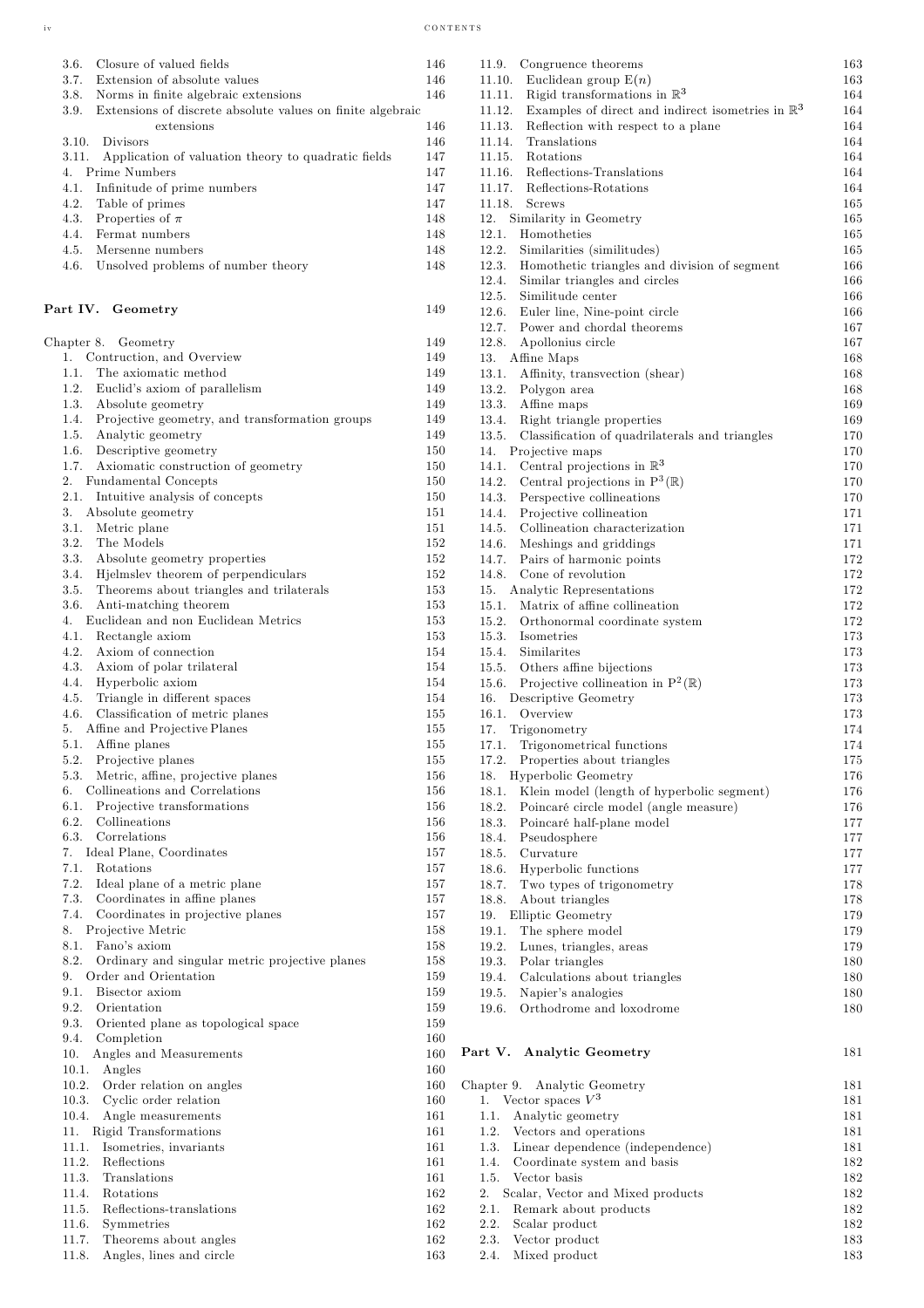| 3.<br>Line and Plane Equations                                       | 183 |
|----------------------------------------------------------------------|-----|
| 3.1.<br>Line and plane representations                               | 183 |
| 3.2.<br>Distances                                                    | 184 |
| 4.<br>Sphere and Conics                                              | 184 |
| 4.1.<br>Sphere, conics                                               | 184 |
| 4.2.<br>Ellipse, parabola, hyperbola                                 | 185 |
| 4.3.<br>2nd degree equation in two coordinates                       | 186 |
| Displacement, Affine map in $\mathbb{R}^3$<br>5.                     | 186 |
| 5.1.<br>Displacement                                                 | 186 |
| 5.2.<br>Endomorphism                                                 | 186 |
| Affine maps in $\mathbb{R}^3$<br>5.3.                                | 186 |
| Affine isometries<br>5.4.                                            | 187 |
| 5.5.<br>Coordinate system change                                     | 187 |
| 5.6.<br>Types of affine isometry                                     | 187 |
| 6.<br>Quadrics                                                       | 188 |
| 6.1.<br>General equation                                             | 188 |
| 6.2.<br>Principal directions                                         | 188 |
| 6.3.<br>Classes of quadrics                                          | 188 |
| 6.4.<br>Endomorphism eigenvectors                                    | 189 |
| 7.<br>Affine Space on $\mathbb{R}^n$                                 | 189 |
| 7.1.<br>Affine space                                                 | 189 |
| 7.2.<br>Canonical structure                                          | 190 |
| 7.3.<br>Vectorial structure                                          | 190 |
| 7.4.<br>Affine subspace                                              | 190 |
| 7.5.<br>Affine coordinates system                                    | 190 |
| 7.6.<br>Parallelism                                                  | 190 |
| 7.7.<br>Affine subspace intersection                                 | 190 |
| 7.8.<br>Affine subspace generated by $E$                             | 190 |
| 7.9.<br>Barycenter                                                   | 190 |
| 7.10.<br>Affines maps                                                | 190 |
| 7.11. Image of an affine subspace by an affine map                   | 190 |
| 7.12.<br>Affine endomorphisms                                        | 191 |
| 7.13. Affine forms                                                   | 191 |
| 7.14.<br>Extension to $\mathbb{R}^n$                                 | 191 |
| 7.15.<br>Canonical scalar product in the vector space $\mathbb{R}^n$ | 191 |
| 7.16.<br>Canonical euclidean norm                                    | 191 |
| 7.17.<br>Angle measure, orthogonal vectors                           | 191 |
| 7.18.<br>Orthogonal system                                           | 191 |
| Isometries in $\mathbb{R}^3$<br>7.19.                                | 191 |
| 7.20.<br>Parallelepiped                                              | 191 |
|                                                                      |     |

## Part VI. Topology 193

| Chapter 10. Topology                                               | 193 |
|--------------------------------------------------------------------|-----|
| Overview<br>$1_{-}$                                                | 193 |
| 2.<br>Homeomorphism notion                                         | 193 |
| 2.1.<br>Elastic transformation                                     | 193 |
| 2.2.<br>Neighborhood                                               | 194 |
| 2.3. Continuous maps                                               | 194 |
| 2.4. Homeomorphism                                                 | 194 |
| 3.<br>Basic Topological Notions of $\mathbb{R}^p$                  | 194 |
| Homeomorphisms of $\mathbb{R}, \mathbb{R}^2, \mathbb{R}^3$<br>3.1. | 195 |
| 3.2.<br>Adherent, exterior, interior, isolated, accumulation,      |     |
| frontier points                                                    | 195 |
| 3.3.<br>Open, interior, closed, frontier sets, and closure         | 195 |
| 3.4.<br>Topological and continuous invariants                      | 195 |
| 3.5.<br>Connected sets                                             | 195 |
| Connected set of $\mathbb{R}, \mathbb{R}^2, \mathbb{R}^3$<br>3.6.  | 196 |
| 3.7.<br>Compact sets in $\mathbb{R}$ , $\mathbb{R}^p$              | 197 |
| 3.8.<br>Intrinsic properties                                       | 197 |
| Definition of a Topological Space<br>4.                            | 197 |
| In terms of neighborhoods<br>4.1.                                  | 197 |
| 4.2.<br>In terms of open sets                                      | 198 |
| Examples of topological spaces<br>4.3.                             | 198 |
| 4.4.<br>Comparison of topologies                                   | 199 |
| Metric Space, Basis, Neighborhood Basis<br>5.                      | 199 |
| Metric spaces<br>5.1.                                              | 199 |
| 5.2. Basis of a topology                                           | 199 |
| 5.3.<br>Properties of bases                                        | 199 |
| 5.4.<br>Equivalent generating systems                              | 200 |
| 5.5.<br>Subbasis of a topology                                     | 200 |
| 5.6.<br>Basis of neighborhoods                                     | 200 |
| Topological Map, Topological Subspace<br>6.                        | 200 |
| 6.1.<br>Comparison of topological spaces                           | 200 |
| 6.2.<br>Local and global continuities                              | 200 |
| 6.3.<br>Topology generated by the maps                             | 201 |
| 6.4.<br>Induced topology, topological subspace                     | 201 |
|                                                                    |     |

| 183 | 7.<br>Quotient, Product and Sum Spaces                                | 201 |
|-----|-----------------------------------------------------------------------|-----|
| 183 | 7.1.                                                                  | 201 |
|     | Quotient space and topology                                           |     |
| 184 | 7.2.<br>Product space and topology                                    | 202 |
| 184 | 7.3.<br>Sum topology                                                  | 202 |
| 184 | 8.<br>Connectedness, Arc-connected space                              | 202 |
| 185 | 8.1.<br>Connected space                                               | 202 |
| 186 | 8.2.<br>Connected component                                           | 203 |
| 186 | 8.3. Locally connected space                                          | 203 |
| 186 | 8.4.<br>Arcwise-connected space                                       | 204 |
| 186 | 8.5.<br>Arcwise-connected component                                   | 204 |
| 186 | 8.6.<br>Locally arcwise-connected space                               | 204 |
| 187 | 8.7.<br>Covering space                                                | 204 |
| 187 | Sequence Convergence and Filter Base<br>9.                            | 204 |
| 187 | 9.1.<br>Convergence of a sequence                                     | 204 |
| 188 | 9.2.<br>Continuity of a sequence                                      | 204 |
| 188 | 9.3.<br>Filter base and convergence                                   | 205 |
| 188 | 9.4.<br>Filter base comparison                                        | 205 |
| 188 | 9.5.<br>Generalization of a sequence                                  | 205 |
| 189 | 10.<br>Separation Axioms                                              | 206 |
|     |                                                                       | 206 |
| 189 | Hausdorff space, $T_0, T_1, T_2$ -axioms<br>10.1.                     |     |
| 189 | 10.2.<br>Regular space, $T_3$ axiom                                   | 207 |
| 190 | 10.3.<br>Normal space, $T_4$ axiom                                    | 207 |
| 190 | 10.4.<br>Completely regular space                                     | 207 |
| 190 | 10.5.<br>Synthesis                                                    | 207 |
| 190 | 11.<br>Compactness                                                    | 208 |
| 190 | 11.1.<br>Quasi-compact and compact spaces                             | 208 |
| 190 | 11.2.<br>Compact sets of $\mathbb{R}^n$                               | 209 |
| 190 | 11.3.<br>Compact-open topology                                        | 209 |
| 190 | 11.4.<br>Bolzano-Weierstrass property                                 | 210 |
| 190 | 11.5.<br>Locally compact space                                        | 210 |
| 190 | 11.6.<br>One point compactification, Alexandroff compactification 210 |     |
| 191 | 11.7.<br>Compactification                                             | 210 |
| 191 | 11.8.<br>Compactum                                                    | 210 |
| 191 | 12.<br>Metrization                                                    | 210 |
| 191 | 12.1.<br>Metrization theorems                                         | 210 |
| 191 | 12.2.<br>Countability axioms                                          | 212 |
| 191 | 13.<br>Dimension Theory                                               | 212 |
| 191 | 13.1.<br>Algebraic dimension                                          | 212 |
| 191 | 13.2.                                                                 |     |
|     | Metric space dimension endowed with a countable basis 213             |     |
| 191 | 13.3.<br>Immersion theorem                                            | 213 |
|     | 14.<br>Theory of Curves                                               | 214 |
|     | Jordan arc<br>14.1.                                                   | 214 |
| 193 | 14.2.<br>Jordan curve                                                 |     |
|     |                                                                       | 214 |
|     | 14.3.<br>Curves                                                       | 215 |
| 193 | 15.<br>Completion                                                     | 215 |
| 193 | 15.1.<br>Completion of metric space                                   | 215 |
| 193 | 15.2.<br>Universal property                                           | 216 |
| 193 |                                                                       |     |
| 194 | Chapter 11.<br>Topology II                                            | 216 |
| 194 | 1.<br>Introduction                                                    | 216 |
| 194 | 2.<br>Prerequisites, Reminders                                        | 216 |
| 194 | 2.1.<br>Metric spaces                                                 | 216 |
| 195 | 2.2.<br>Topological spaces                                            | 217 |
|     | 2.3.                                                                  | 219 |
| 195 | Continuous maps<br>3.                                                 | 219 |
| 195 | Distances and Metric Spaces<br>3.1.                                   |     |
|     | Notion of distance                                                    | 219 |
| 195 | 3.2.<br>Examples of distance                                          | 220 |
| 195 | 3.3.<br>Distance, semi-distance, pseudometric                         | 220 |
| 196 | 4.<br>Limits and Cluster Points                                       | 220 |
| 197 | 4.1.<br>Sequences in a topological space                              | 221 |
| 197 | 4.2.<br>Limit and cluster point of a map                              | 221 |
| 197 | 4.3.<br>Filters                                                       | 222 |
| 197 | 5.<br>Compact and locally compact spaces                              | 223 |
| 198 | 5.1.<br>Compactness, properties                                       | 223 |
| 198 | 5.2.<br>Compact spaces and continuous maps                            | 224 |
| 199 | 5.3.<br>Products of compact spaces                                    | 224 |
| 199 | 5.4.<br>Locally compact spaces                                        | 224 |
| 199 | 6.<br>Connected spaces                                                | 225 |
| 199 | 6.1.<br>Definitions, examples                                         | 225 |
| 199 | 6.2.<br>Properties                                                    | 226 |
| 200 | 6.3.<br>Connected components                                          | 226 |
| 200 | 6.4.<br>Arcwise-connectedness                                         | 226 |
| 200 | 6.5.<br>Locally connected spaces                                      | 227 |
| 200 | 7.<br>Metric and Semi-metric Spaces                                   | 227 |
| 200 | 7.1.<br>Topology of metric spaces                                     | 227 |
| 200 | 7.2.<br>Uniform continuity and metric spaces                          | 227 |
| 201 | 7.3.<br>Cauchy sequences, complete spaces                             | 228 |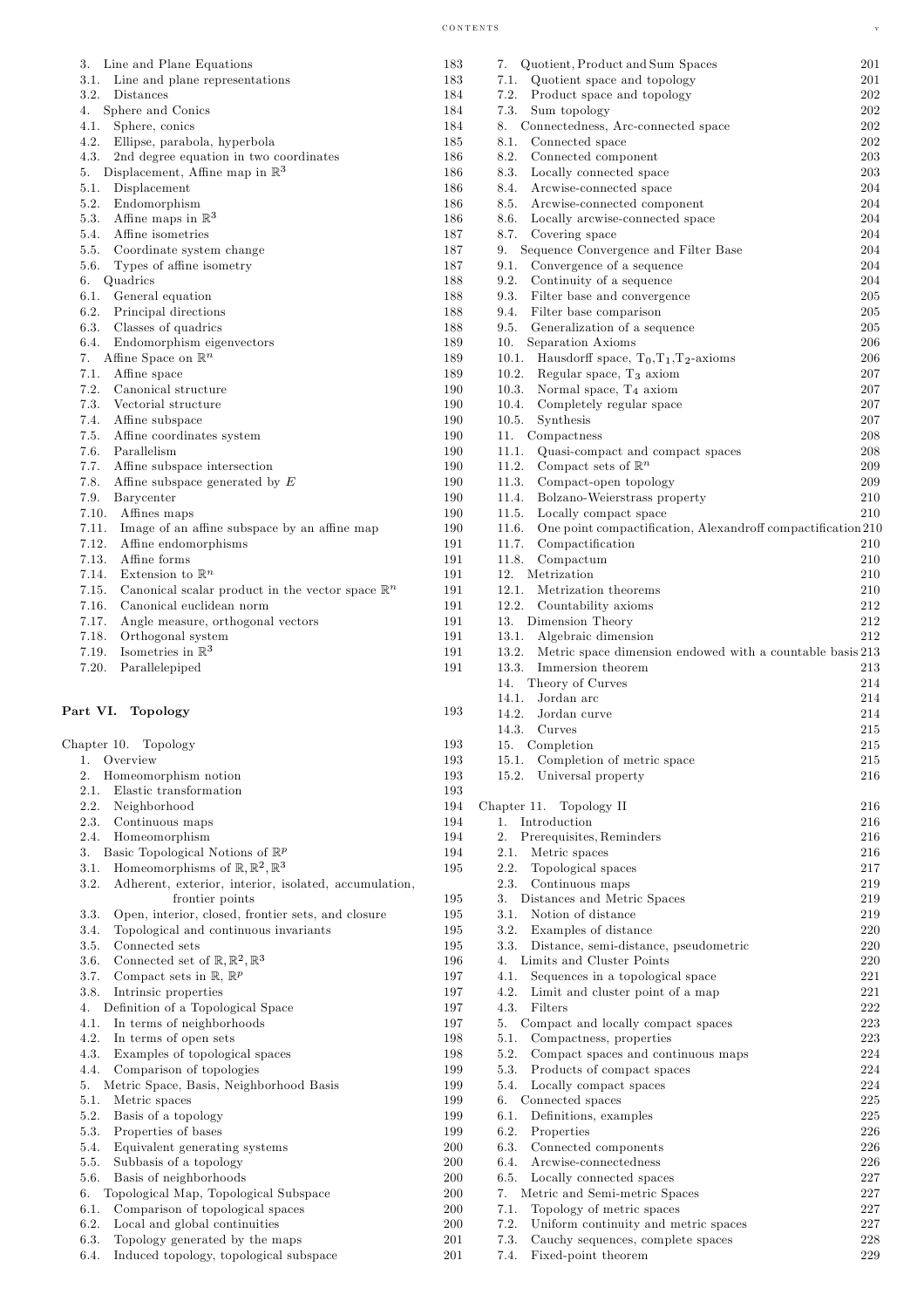| 7.5. Semi-metric spaces and uniform spaces                              | 230     | Graph automorphism<br>6.6.                               | 259 |
|-------------------------------------------------------------------------|---------|----------------------------------------------------------|-----|
| 7.6.<br>Complete uniform spaces                                         | 231     | 6.7.<br>Directedness                                     | 259 |
| 8. Baire Spaces                                                         | 232     | Specific graphs<br>6.8.                                  | 259 |
| 8.1.<br>Baire property                                                  | 232     | 6.9. Whitney graph theorem                               | 259 |
|                                                                         |         |                                                          |     |
| 8.2.<br>Examples of Baire spaces                                        | 232     | 6.10. Degree of a vertex                                 | 260 |
| 8.3.<br>Continuous and semi-continuous functions on Baire space 233     |         | 6.11.<br>Chains, paths, cycles                           | 260 |
| Some applications<br>8.4.                                               | 233     | Connected graphs<br>6.12.                                | 260 |
| 9. Mapping Spaces (or Function Spaces)                                  | 233     | 6.13.<br>Trees, skeleton                                 | 260 |
| Simple and uniform convergence<br>9.1.                                  | 234     | 6.14. Four-color problem                                 | 261 |
| Other uniform structures on mapping spaces<br>9.2.                      | 235     | 6.15. Planar graphs                                      | 261 |
| 9.3.<br>Equicontinuous families                                         | 235     | 6.16. $k$ -connected graph, connectivity number          | 261 |
| Stone-Weierstrass theorem<br>9.4.                                       | 236     | 6.17. Menger theorem                                     | 262 |
| 10. Normed Vector Spaces                                                | 236     | Turan theorem<br>6.18.                                   | 262 |
|                                                                         |         |                                                          |     |
| 10.1. Norm on a vector space                                            | 236     | 6.19. Kuratowski theorem                                 | 263 |
| 10.2. Continuous linear maps                                            | 237     | 7. Bundles                                               | 263 |
| 10.3. Continuous multilinear map                                        | 239     | 7.1.<br>Homology, cohomology                             | 263 |
| 10.4.<br>Series in a normed vector space                                | 240     | 7.2.<br>Algebraic variety                                | 264 |
| Some results on Banach spaces<br>10.5.                                  | 241     | 7.3.<br>Variety                                          | 264 |
| 11. Hilbert Spaces                                                      | 241     | 7.4.<br>Variety in a category                            | 264 |
| 11.1.<br>Sesquilinear forms, Hermitian forms                            | 241     | 7.5.<br>Bicategory, morphism                             | 264 |
| 11.2. Pre-Hilbert and Hilbert spaces                                    | 242     | Functor, bifunctor<br>7.6.                               | 264 |
| 11.3.<br>Completion of pre-Hilbert space                                | 242     | 7.7.<br>Variety of universal algebras                    | 264 |
| 11.4.<br>Orthogonality                                                  | 242     | 7.8.<br>Category, functor, fibre product                 | 265 |
|                                                                         |         |                                                          |     |
| 11.5. Projection theorems                                               | 242     | Sheaves, presheaves<br>7.9.                              | 267 |
| 11.6.<br>Dual of a Hilbert space                                        | 243     | 7.10. Bundle, fiber bundle                               | 268 |
| 11.7.<br>Orthogonal systems, Hilbert bases                              | 243     | 7.11. Fiber space, fibration                             | 268 |
| Some Hilbert spaces and bases<br>11.8.                                  | 244     | 7.12. Principal bundle                                   | 268 |
|                                                                         |         | Vector bundle<br>7.13.                                   | 269 |
|                                                                         |         | 7.14. Trivialization                                     | 269 |
| Part VII. Algebraic Topology                                            | 247     | $7.15.$ K-theory                                         | 269 |
|                                                                         |         | Schemes<br>7.16.                                         | 269 |
| Chapter 12. Algebraic Topology                                          | 247     |                                                          |     |
| 1. Homotopy                                                             | 247     | Chapter 13. Algebraic Topology II                        | 270 |
|                                                                         | 247     |                                                          |     |
| Homotopy of paths<br>1.1.                                               |         | 1. Introduction                                          | 270 |
| Operations on the classes $C$<br>1.2.                                   | 247     | 1.1. Purpose of algebraic topology                       | 270 |
| 1.3.<br>Homotopy groups, fundamental group                              | 247     | 1.2.<br>Some standard notations                          | 271 |
| Topological invariance<br>1.4.                                          | 248     | 1.3.<br>Brouwer fixed point theorem                      | 271 |
| Homotopy of continuous maps<br>1.5.                                     | 248     | Categories and functors<br>1.4.                          | 272 |
| Simply connected spaces<br>1.6.                                         | 249     | Some Topological Notions<br>2.                           | 274 |
| 1.7.<br>Contractile spaces                                              | 249     | 2.1.<br>Homotopy                                         | 274 |
| Shrinking, contractibility<br>1.8.                                      | 249     | Convexity, contractibility, cones<br>2.2.                | 275 |
| 1.9.<br>$n$ -dimensional homotopy groups                                | 249     | 2.3.<br>Paths and path connectedness                     | 276 |
| Schematization of homotopy groups<br>1.10.                              | 250     | 3.<br>Simplexes                                          | 277 |
| 2. Polyhedra                                                            | 250     | Affine spaces<br>3.1.                                    | 277 |
|                                                                         |         |                                                          |     |
| 2.1. Polyhedra as topological subspaces                                 | 250     | 3.2.<br>Affine maps                                      | 279 |
| 2.2.<br>Polytopes, simplicial complexes                                 | 250     | The Fundamental Group<br>4.                              | 279 |
| Simplexes in $(\mathbb{R}^p, \mathfrak{R}^p)$ , $p \leqslant 3$<br>2.3. | $251\,$ | The fundamental groupoid<br>4.1.                         | 279 |
| Polyhedron in $(\mathbb{R}^p, \mathfrak{R}^p), p \leq 3$<br>2.4.        | 251     | 4.2.<br>Functor $\pi_1$                                  | 281 |
| 2.5.<br>Convexity and simplexes in $(\mathbb{R}^p, \mathfrak{R}^p)$     | 252     | $\pi_1(S^1)$<br>4.3.                                     | 282 |
| Simplicial complex in $(\mathbb{R}^n, \mathfrak{R}^n)$<br>2.6.          | 253     | Dependence on the basepoint<br>4.4.                      | 284 |
| Polyhedra in $(\mathbb{R}^n, \mathfrak{R}^n)$<br>2.7.                   | 253     | 4.5.<br>Homotopy invariance                              | 284 |
| Triangulable spaces<br>2.8.                                             | 253     | $\pi_1(\mathbb{R}) = 0, \pi_1(S^1) = \mathbb{Z}$<br>4.6. | 284 |
| Triangulation<br>2.9.                                                   | 253     | Fundamental theorem of algebra<br>4.7.                   | 284 |
| Simplicial maps<br>2.10.                                                | 253     | Singular Homology<br>5.                                  | 285 |
| 2.11.<br>Simplicial approximations                                      | 253     | Holes, and Green's theorem<br>5.1.                       | 285 |
|                                                                         |         |                                                          |     |
| Combinatorial topology<br>2.12.                                         | 254     | Free abelian groups<br>5.2.                              | 285 |
| 3. Fundamental Group of a Connected Polyhedron                          | 254     | Singular complex, homology functors<br>5.3.              | 286 |
| Polygonal chains<br>3.1.                                                | 254     | 5.4.<br>Dimension axiom, compact supports                | 287 |
| Homotopy of polygonal chains, polygonal groups<br>3.2.                  | 254     | 5.5.<br>Homotopy axiom                                   | 288 |
| Free group of finite type<br>3.3.                                       | 254     | Hurewicz theorem (first version)<br>5.6.                 | 288 |
| Construction of the fundamental group with a free group<br>3.4.         |         | Long Exact Sequences<br>6.                               | 289 |
| of finite type                                                          | 255     | The category Comp<br>6.1.                                | 289 |
| 4. Surfaces                                                             | 255     | 6.2.<br>Exact homology sequences                         | 291 |
| Closed surfaces, surfaces with boundary<br>4.1.                         | 255     | 6.3.<br>Reduced homology                                 | 292 |
| Classification of closed surfaces<br>4.2.                               | 255     | Excision<br>7.                                           | 292 |
| Orientability and topological invariance<br>4.3.                        | 256     | 7.1.<br>Excision, Mayer-Vietoris theorem                 | 292 |
| Connectivity number                                                     |         | 7.2.                                                     | 292 |
| 4.4.                                                                    | 256     | Homology of spheres                                      |     |
| 5. Homology Theory                                                      | 256     | 7.3.<br>Barycentric subdivision                          | 293 |
| Functorial method<br>5.1.                                               | 256     | Proof of excision<br>7.4.                                | 293 |
| 5.2.<br>Functors in algebraic topology                                  | 257     | Applications<br>7.5.                                     | 293 |
| Theory of simplicial homology<br>5.3.                                   | 257     | Simplicial Complexes<br>8.                               | 294 |
| Theory of singular homology<br>5.4.                                     | 257     | Definitions<br>8.1.                                      | 294 |
| 6. Graph Theory                                                         | 258     | 8.2.<br>Simplicial approximation                         | 295 |
| Introduction<br>6.1.                                                    | 258     | Abstract simplicial complexes<br>8.3.                    | 295 |
| 6.2.<br>Definition of a graph                                           | 258     | Simplicial homology<br>8.4.                              | 295 |
| 6.3.<br>Graph representation, topological graph                         | 258     | 8.5.<br>Contrast with singular homology                  | 296 |
|                                                                         |         |                                                          |     |
| Subgraph, supergraph<br>6.4.                                            | 258     | Calculations<br>8.6.                                     | 296 |
| Isomorphy of graphs<br>6.5.                                             | 258     | Fundamental groups of polyhedra<br>8.7.                  | 297 |

| 6.7.         | Directedness                                                           | 259        |
|--------------|------------------------------------------------------------------------|------------|
| 6.8.         | Specific graphs                                                        | 259        |
|              | 6.9. Whitney graph theorem<br>$6.10.$ Degree of a vertex               | 259<br>260 |
|              | 6.11. Chains, paths, cycles                                            | 260        |
| 6.12.        | Connected graphs                                                       | 260        |
|              | 6.13. Trees, skeleton                                                  | 260        |
|              | 6.14. Four-color problem                                               | 261        |
|              | 6.15. Planar graphs                                                    | 261        |
|              | 6.16. $k$ -connected graph, connectivity number                        | 261        |
|              | 6.17. Menger theorem<br>6.18. Turan theorem                            | 262<br>262 |
|              | 6.19. Kuratowski theorem                                               | 263        |
| 7.           | <b>Bundles</b>                                                         | 263        |
|              | 7.1. Homology, cohomology                                              | 263        |
| 7.2.         | Algebraic variety                                                      | 264        |
| 7.3.         | Variety                                                                | 264        |
| 7.4.         | Variety in a category                                                  | 264        |
|              | 7.5. Bicategory, morphism                                              | 264        |
|              | 7.6. Functor, bifunctor                                                | 264        |
| 7.8.         | 7.7. Variety of universal algebras<br>Category, functor, fibre product | 264<br>265 |
| 7.9.         | Sheaves, presheaves                                                    | 267        |
|              | 7.10. Bundle, fiber bundle                                             | 268        |
|              | 7.11. Fiber space, fibration                                           | 268        |
| 7.12.        | Principal bundle                                                       | 268        |
|              | 7.13. Vector bundle                                                    | 269        |
|              | 7.14. Trivialization                                                   | 269        |
|              | 7.15. K-theory                                                         | 269        |
|              | 7.16. Schemes                                                          | 269        |
| Chapter 13.  | Algebraic Topology II                                                  | 270        |
| 1.           | Introduction                                                           | 270        |
| 1.1.         | Purpose of algebraic topology                                          | 270        |
|              | 1.2. Some standard notations                                           | 271        |
|              | 1.3. Brouwer fixed point theorem                                       | 271        |
|              | 1.4. Categories and functors                                           | 272        |
| 2.           | Some Topological Notions                                               | 274        |
|              | 2.1. Homotopy                                                          | 274        |
| 2.2.         | Convexity, contractibility, cones                                      | 275        |
| 3.           | 2.3. Paths and path connectedness                                      | 276<br>277 |
|              | Simplexes<br>3.1. Affine spaces                                        | 277        |
|              | 3.2. Affine maps                                                       | 279        |
| 4.           | The Fundamental Group                                                  | 279        |
| 4.1.         | The fundamental groupoid                                               | 279        |
| 4.2.         | Functor $\pi_1$                                                        | 281        |
| 4.3.         | $\pi_1(S^1)$                                                           | 282        |
| 4.4.         | Dependence on the basepoint                                            | 284        |
| 4.5.         | Homotopy invariance                                                    | 284        |
| 4.6.         | $\pi_1(\mathbb{R}) = 0, \pi_1(S^1) = \mathbb{Z}$                       | 284        |
| 4.7.<br>5.   | Fundamental theorem of algebra                                         | 284<br>285 |
| 5.1.         | Singular Homology<br>Holes, and Green's theorem                        | 285        |
| 5.2.         | Free abelian groups                                                    | 285        |
| 5.3.         | Singular complex, homology functors                                    | 286        |
|              | 5.4. Dimension axiom, compact supports                                 | 287        |
|              | 5.5. Homotopy axiom                                                    | 288        |
|              | 5.6. Hurewicz theorem (first version)                                  | 288        |
| 6.           | Long Exact Sequences                                                   | 289        |
| 6.1.         | The category Comp                                                      | 289        |
|              | 6.2. Exact homology sequences                                          | 291        |
| 6.3.<br>7.   | Reduced homology<br>Excision                                           | 292<br>292 |
|              | 7.1. Excision, Mayer-Vietoris theorem                                  | 292        |
| 7.2.         | Homology of spheres                                                    | 292        |
|              | 7.3. Barycentric subdivision                                           | 293        |
|              | 7.4. Proof of excision                                                 | 293        |
|              | 7.5. Applications                                                      | 293        |
| 8.           | Simplicial Complexes                                                   | 294        |
| 8.1.         | Definitions                                                            | 294        |
| 8.2.         | Simplicial approximation                                               | 295        |
| 8.3.         | Abstract simplicial complexes                                          | 295<br>295 |
| 8.4.<br>8.5. | Simplicial homology<br>Contrast with singular homology                 | 296        |
| 8.6.         | Calculations                                                           | 296        |
| 8.7.         | Fundamental groups of polyhedra                                        | 297        |
|              |                                                                        |            |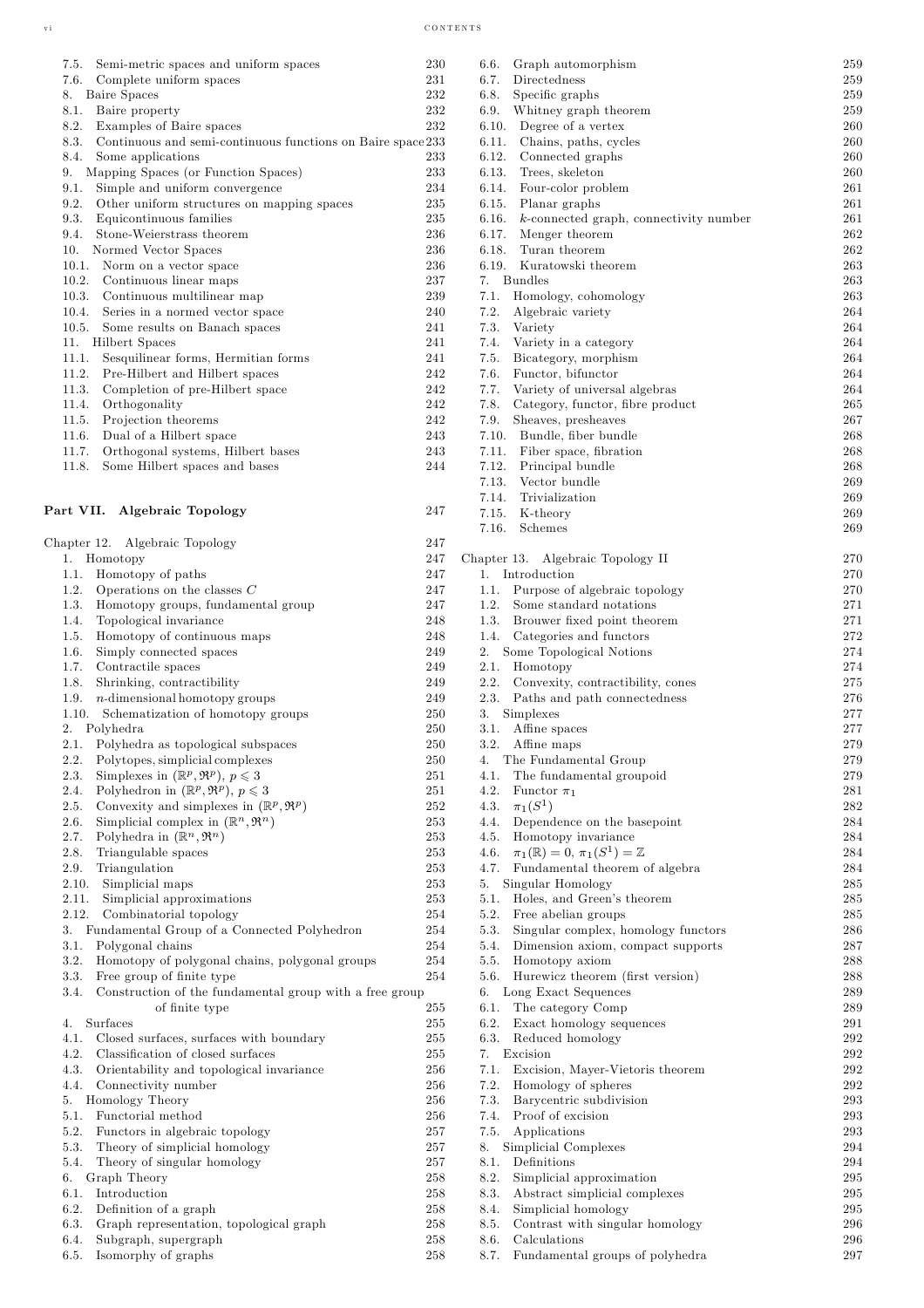| 8.8. The van Kampen theorem                                                                    | 297        |
|------------------------------------------------------------------------------------------------|------------|
| 9. CW Complexes                                                                                | 298        |
| 9.1. Hausdorff quotient spaces                                                                 | 299        |
| 9.2. Attaching cells                                                                           | 299        |
| 9.3. Attaching cells and homology<br>9.4. CW complexes                                         | 299<br>300 |
| 9.5. Cellular homology                                                                         | 301        |
| 10. Natural Transformations                                                                    | 302        |
| 10.1. Definitions                                                                              | 302        |
| 10.2. Eilenberg-Steenrod axioms                                                                | 302        |
| 10.3. Chain equivalences                                                                       | 303        |
| 10.4. Acyclic models                                                                           | 303        |
| 10.5. Lefschetz fixed point theorem                                                            | 304        |
| 10.6. Tensor product                                                                           | 304        |
| 10.7. Universal coefficients                                                                   | 304        |
| 10.8. Eilenberg-Zilber theorem<br>10.9. Künneth theorem and formula                            | 305<br>305 |
| 10.10. Homotopy categories and equivalence                                                     | 305        |
| 10.11. Limits and colimits                                                                     | 305        |
| 11. Covering Spaces                                                                            | 306        |
| 11.1.<br>Definitions                                                                           | 306        |
| 11.2. Unique path lifting property                                                             | 307        |
| 11.3. Covering transformations                                                                 | 307        |
| 11.4. Existence of a covering space                                                            | 308        |
| 11.5. Orbit spaces                                                                             | 309        |
| 12. Homotopy Groups                                                                            | 309        |
| 12.1. Function spaces                                                                          | 309        |
| 12.2. Group objects (cogroup objects)<br>12.3. Loop space, suspension                          | 310<br>311 |
| 12.4. Homotopy groups                                                                          | 312        |
| 12.5. Exact sequences                                                                          | 313        |
| 12.6. Fibration                                                                                | 314        |
| 12.7. Hurewicz theorem (general versions)                                                      | 315        |
| 12.8. Freudenthal suspension theorem                                                           | 315        |
| 12.9. Blakers-Massey theorem                                                                   | 315        |
| 12.10. Whitehead theorem                                                                       | 315        |
| 13. Cohomology                                                                                 | 316        |
| 13.1. Differential forms (recall)                                                              | 316        |
| 13.2. Cohomology groups                                                                        | 316        |
| 13.3. Universal coefficients theorems (for cohomology)<br>13.4. Künneth formula for cohomology | 317<br>318 |
| 13.5. Cohomology rings                                                                         | 318        |
| 13.6. Calculations                                                                             | $^{319}$   |
| Part VIII. Analysis                                                                            | 321        |
|                                                                                                |            |
| Chapter 14. Real Analysis                                                                      | 321        |
| Structures on R<br>1.                                                                          | 321        |
| 1.1.<br>Overview                                                                               | 321        |
| 1.2.<br>Algebraic structure of $\mathbb R$                                                     | 321        |
| 1.3. Order structure of $\mathbb R$                                                            | 321        |
| 1.4. Topological structure of $\mathbb R$                                                      | 321        |
| 2.<br>Sequences, Series<br>2.1.<br>Sequences                                                   | 322<br>322 |
| 2.2.<br>Generalized sequence                                                                   | 322        |
| 2.3.<br>Convergent sequences                                                                   | 322        |
| 2.4.<br>Subsequence                                                                            | 322        |
| 2.5.<br>Cluster point of sequence                                                              | 322        |
| 2.6.<br>Bolzano-Weierstrass theorem                                                            | 322        |
| 2.7.<br>Upper and lower limits of sequence                                                     | 323        |
| 2.8.<br>Monotony criteria                                                                      | 323        |
| 2.9.<br>Properties of limit values                                                             | 323        |
| 2.10.<br>Nested intervals                                                                      | 323        |
| 2.11. Cauchy convergence criterion                                                             | 323        |
| 2.12.<br>Series                                                                                | 323        |
| 2.13.<br>Criteria for series with positive terms                                               | 324<br>324 |
| 2.14. Alternating series<br>2.15.<br>Absolutely convergent series                              | 324        |
|                                                                                                |            |

| 2.10. Absolutely convergent series         |  |  |
|--------------------------------------------|--|--|
| 0.10 Coloubtion when for consequent conico |  |  |

2.16. Calculation rules for convergent series 324<br>2.17. Infinite products 324 2.17. Infinite products

- 3. Real Functions 324
- 
- 3.1. Definition 324
- 3.2. Cases of real function 324<br>3.3. Algebraic operations and composition 325 3.3. Algebraic operations and composition
- 
- 3.4. Limit value of function 325<br>3.5. Infinite limits 325  $3.5.$  Infinite limits
- 3.6. Properties of limit values 325

| 3.7.<br>Continuous function, continuity                           | 325     |
|-------------------------------------------------------------------|---------|
| 3.8.<br>Discontinuity, non continuity                             | 326     |
| 3.9.<br>Rational operations and composition                       | 326     |
| 3.10. Properties of continuous functions                          | 326     |
| 3.11. Continuous extension of a function                          | 326     |
| 3.12. Invertibility and continuity                                | 327     |
| 3.13. Uniform continuity                                          | 327     |
| 3.14. Sequences of functions, uniform convergence                 | 327     |
| 3.15. Series of functions, entire series                          | 328     |
|                                                                   |         |
| Chapter 15.<br>Differential Calculus                              | 328     |
| Overview<br>1.                                                    | 328     |
| 2.<br>Functions of Differentiable Real Variable                   | 329     |
|                                                                   | 329     |
| 2.1. Tangent problem                                              |         |
| 2.2. Differentiability, derivability                              | 329     |
| 2.3. Differentiability, continuity                                | 329     |
| 2.4. Derivation rule                                              | 329     |
| 2.5. Composition of differentiable functions                      | 330     |
| 2.6. Differentiation of reciprocal functions                      | 330     |
| 2.7. Successive derivatives                                       | 330     |
| Mean Value Theorems<br>3.                                         | 331     |
| 3.1. Local extrema, Rolle theorem                                 | 331     |
| 3.2. Mean value theorem                                           | 331     |
| 3.3. Differential                                                 | 331     |
| 4. Expansion In Series                                            | 332     |
| 4.1. Taylor polynomial and remainders                             | 332     |
| 4.2. Application to local extremum                                | 332     |
| 4.3. Taylor series                                                | 333     |
| 4.4. Analytic functions                                           | 333     |
| 4.5. Binomial series                                              | 333     |
| 5. Rational Functions                                             | 333     |
| 5.1. Polynomial functions                                         | 333     |
| 5.2. Zeros and local extrema                                      | 334     |
| 5.3. Inflection point                                             | 334     |
| 5.4. Polynomial function limits                                   | 334     |
| 5.5. Rational functions                                           | 334     |
| 5.6. Asymptotes                                                   | 334     |
| 5.7. De l'Hospital rules                                          | 334     |
| 5.8. Partial fraction decomposition                               | 335     |
| 6. Algebraic Functions                                            | 335     |
| 6.1. Algebraic relations and functions                            | 335     |
| 6.2. Implicit differentiation                                     | 335     |
| 6.3. Power functions with rational exponents                      | 336     |
| 6.4. Algebraic curve                                              | 336     |
| 7. Non-algebraic Functions                                        | 336     |
| 7.1.<br>Exponential function, logarithm                           | 336     |
| 7.2.<br>Circular functions                                        | 336     |
| 7.3.                                                              | 337     |
| Reciprocal circular functions                                     |         |
| 7.4.<br>Hyperbolic functions<br>7.5.                              | 337     |
| Reciprocal hyperbolic functions<br>7.6.                           | 337     |
| Gamma function                                                    | 337     |
| 8. .<br>Approximation Theory                                      | 338     |
| 8.1.<br>Introduction                                              | 338     |
| 8.2. Best approximations                                          | 338     |
| 8.3. Least-squares method                                         | 339     |
| 9. Interpolation Theory                                           | 339     |
| 9.1.<br>Introduction                                              | 339     |
| 9.2. Lagrange method                                              | 339     |
| 9.3. Newton-Gregory method                                        | 339     |
| 9.4. Approximations by interpolation polynomials                  | 340     |
| 10.<br>Numerical Resolution of Equations                          | 340     |
| 10.1.<br>Simple iterative methods                                 | 340     |
| 10.2. Newton-Raphson method                                       | $340\,$ |
| 10.3.<br>Method of linear interpolation, "regula falsi"           | 340     |
| 10.4.<br>Horner scheme                                            | 341     |
| 10.5. Graeffe method                                              | 341     |
| 11. Differential Calculus in $\mathbb{R}^n$                       | 341     |
| 11.1. Preamble                                                    | 341     |
| 11.2. Properties of $\mathbb{R}^n$                                | 341     |
| 11.3. Vector-valued function                                      | 341     |
| Example of a function from $\mathbb{R}^2$ to $\mathbb R$<br>11.4. | 341     |
| 11.5. Functions from $\mathbb{R}$ to $\mathbb{R}^m$               | 341     |
| 11.6. Functions from $\mathbb{R}^n$ to $\mathbb{R}$               | 342     |
| 11.7. Differentiability                                           | 342     |
| 11.8. Directional derivates                                       | 342     |

11.9. Partial derivatives 343 11.10. Gradients 343 11.11. Gradient theorem 343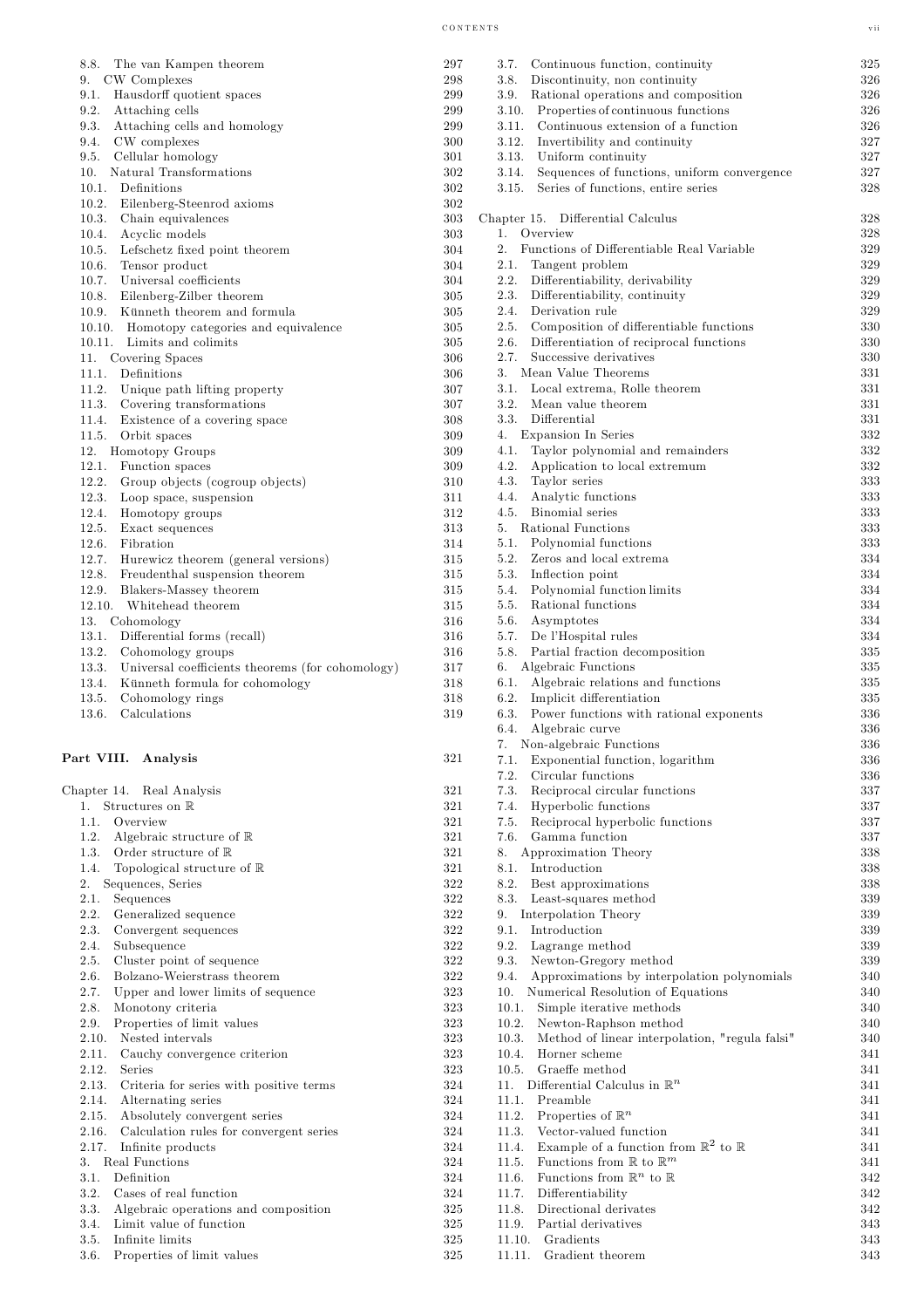v iii C O N T E N T S

| 11.12.<br>Tangent hyperplane                                              | 343 |
|---------------------------------------------------------------------------|-----|
| 11.13.<br>Higher order partial derivatives                                | 344 |
| Functions from $\mathbb{R}^n$ to $\mathbb{R}^m$<br>11.14.                 | 344 |
|                                                                           |     |
| Invertibility and reciprocal function<br>11.15.                           | 344 |
| Functions from $\mathbb{R}^n$ to $\mathbb{R}^n$ , invertibility<br>11.16. | 344 |
| Implicit functions<br>11.17.                                              | 345 |
| Local extrema of functions from $\mathbb{R}^n$ to $\mathbb{R}$<br>11.18.  | 345 |
|                                                                           |     |
| 11.19.<br>Hessian                                                         | 346 |
| 11.20.<br>Extrema with constraints, Lagrange multiplier                   | 346 |
| 11.21.<br>Comment about extremum with constraints                         | 347 |
| 11.22.                                                                    |     |
| Level set, divergence, rotational, and Laplacian vector 347               |     |
| Operations on gradient, divergence, rotational<br>11.23.                  | 348 |
| 11.24.<br>Gauss, Green and curl theorems                                  | 348 |
| 11.25.<br>Nabla                                                           | 348 |
|                                                                           |     |
|                                                                           |     |
| Chapter 16.<br>Integral Calculus                                          | 348 |
| 1.<br>Overview                                                            | 348 |
| $\overline{2}$ .<br>Riemann Integral                                      | 349 |
|                                                                           |     |
| 2.1. Hypograph, epigraph                                                  | 349 |
| 2.2. Partitions of an interval                                            | 349 |
| 2.3. Measure of hypographs                                                | 349 |
| 2.4.<br>Step functions                                                    | 350 |
|                                                                           |     |
| 2.5. Upper and lower integrals                                            | 350 |
| 2.6. Riemann integral                                                     | 350 |
| 2.7. Riemann sum, Riemann integral                                        | 350 |
|                                                                           |     |
| Integration Rules, R-integrable Functions<br>3.                           | 351 |
| 3.1. Integration rules                                                    | 351 |
| 3.2. $R$ -integrable functions                                            | 351 |
| 3.3. Mean-value of the integral                                           | 351 |
|                                                                           |     |
| 3.4. Fundamental theorem of integral calculus                             | 352 |
| Primitive Functions, Indefinite Integrals<br>4.                           | 352 |
| 4.1. Existence conditions of primitive functions                          | 352 |
|                                                                           |     |
| 4.2.<br>Calculation methods of primitive functions                        | 352 |
| 4.3. Indefinite integrals                                                 | 352 |
| 5.<br>Integration Methods, Series Integration                             | 353 |
|                                                                           | 353 |
| 5.1. Integration methods                                                  |     |
| 5.2. Table of primitives                                                  | 353 |
| 5.3.<br>Integration of series                                             | 354 |
| Approximation Methods, Generalized Integrals<br>6.                        | 354 |
|                                                                           |     |
| 6.1. Generalized integrals                                                | 354 |
| 6.2. Cauchy integration criterion                                         | 355 |
| 6.3.<br>Graphical integration                                             | 355 |
| 6.4.                                                                      |     |
| Trapezium, Kepler and Simpson approximation methods 355                   |     |
| 7.<br>Riemann Integral of Functions of Several Variables                  | 355 |
| 7.1.<br>Construction of Riemann integral                                  | 355 |
| Riemann integral on tiles of $\mathbb{R}^2$<br>7.2.                       | 355 |
|                                                                           |     |
| Riemann integral on measurable domains of $\mathbb{R}^2$ in the<br>7.3.   |     |
| Jordan sense                                                              | 356 |
| 7.4.<br>Volumes and Riemann integral                                      | 356 |
|                                                                           |     |
| 7.5.<br>Riemann integral of functions of <i>n</i> variables $(n \ge 3)$   | 356 |
| Successive Integrations, Change of Variables<br>8. .                      | 356 |
| 8.1.<br>Integration in practice                                           | 356 |
| 8.2.<br>Regular domain, double integral                                   | 356 |
|                                                                           |     |
| 8.3.<br>Volume calculation                                                | 357 |
| 8.4.<br>Change of variables                                               | 357 |
| 9.<br>Riemann Sums and Applications                                       | 358 |
| 9.1.                                                                      | 358 |
| Riemann sums                                                              |     |
| 9.2. Curve length in $\mathbb{R}^3$ (or $\mathbb{R}^2$ )                  | 358 |
| 9.3.<br>Arc length                                                        | 358 |
| 9.4.<br>Measure of arbitrary surfaces                                     | 359 |
|                                                                           |     |
| 9.5. Measure of regular surface                                           | 359 |
| Problem of surfaces of revolution<br>9.6.                                 | 360 |
| Curvilinear Integral, Surface Integral<br>10.                             | 360 |
| 11.                                                                       |     |
| Field, force, work-done                                                   | 360 |
| 11.1.<br>Curvilinear integral                                             | 360 |
| 11.2. Curvilinear integral of real functions                              | 361 |
| 11.3. Curvilinear integral of a gradient                                  | 361 |
|                                                                           |     |
| 11.4.<br>Integral of a surface                                            | 362 |
| 12. Integration Theorems                                                  | 362 |
| 12.1.<br>Preliminary                                                      | 362 |
|                                                                           |     |
| 12.2.<br>Riemann integral with two variables represented by a             |     |
| curvilinear integral along the frontier of $D_f$                          | 362 |
| Green-Riemann theorem and formula<br>12.3.                                | 363 |
| Ostrogradsky-Stokes theorem and formula<br>12.4.                          | 363 |
|                                                                           |     |
| Overview of Stokes theorem<br>12.5.                                       | 363 |
| 13.<br>Jordan Areolar Measure, Lebesgue Measure                           | 365 |
| 13.1.<br>Preliminary                                                      | 365 |
|                                                                           |     |
| 13.2. Jordan areolar measure                                              | 365 |

| 13.4.        | Lebesgue measure                                                                              | 366        |
|--------------|-----------------------------------------------------------------------------------------------|------------|
| 13.5.        | Measure of unbounded parts                                                                    | 367        |
|              | 14. Measurable Functions, Lebesgue Integral                                                   | 367        |
| 14.1.        | Measurable functions, measurability                                                           | 367        |
| 14.2.        | Measurable functions and continuous functions                                                 | 368        |
|              | 14.3. Lebesgue integral definition<br>14.4. Properties of Lebesgue integral                   | 368<br>368 |
|              | 14.5. Lebesgue integral, Riemann integral                                                     | 368        |
|              | 14.6. Denjoy integral                                                                         | 369        |
|              | 14.7. Stieltjes integral                                                                      | 369        |
| 14.8.        | Perron integral                                                                               | 370        |
|              |                                                                                               |            |
|              | Chapter 17.<br><b>Functional Analysis</b>                                                     | 370        |
| 1.           | Abstract Spaces                                                                               | 370        |
|              | 1.1. Introduction                                                                             | 370        |
|              | 1.2. Vector spaces                                                                            | 370        |
|              | 1.3. Normed spaces                                                                            | 370        |
|              | 1.4. Pre-Hilbert spaces                                                                       | 370        |
|              | 1.5. Banach spaces and Hilbert spaces                                                         | 371        |
|              | 1.6. $C^n[a, b]$ spaces                                                                       | 371        |
|              | 1.7. $L^p[a,b]$ space                                                                         | 371<br>371 |
| 1.9.         | 1.8. $L^{\infty}[a, b]$ space<br>Some results on Banach spaces                                |            |
| 2.           | Differentiable Operators                                                                      | 371<br>372 |
| 2.1.         | Bounded linear operators                                                                      | 372        |
| 2.2.         | Differentiable operators                                                                      | 372        |
| 2.3.         | Frechet differential                                                                          | 372        |
|              | 2.4. Invertible operators                                                                     | 372        |
|              | 2.5. Gateaux differential                                                                     | 372        |
|              | 2.6. Banach fixed-point theorem                                                               | 372        |
| 3.           | Calculus of Variations                                                                        | 372        |
|              | 3.1. Introduction                                                                             | 372        |
|              | 3.2. Four variational problems                                                                | 372        |
|              | 3.3. Euler differential equation                                                              | 373        |
| 3.4.         | Strong and weak extrema                                                                       | 373        |
|              | 3.5. Morse theory                                                                             | 373        |
| 4.           | Integral Equations                                                                            | 374        |
|              | 4.1. Differential and integral operators                                                      | 374        |
|              | 4.2. Integral equations                                                                       | 374        |
| 4.3.         | Integral equations of the second kind                                                         | 374        |
| 5.           | Compact Operators                                                                             | 375        |
|              | 5.1. Compact operators                                                                        | 375        |
|              | 5.2. Finite rank operators                                                                    | 375        |
| 5.4.         | 5.3. Hermitian operators<br>Fredholm operator                                                 | 375<br>376 |
| 5.5.         | Differential and integral operators                                                           | 377        |
| 5.6.         | Fredholm alternative                                                                          | 377        |
|              |                                                                                               |            |
|              | Chapter 18. Differential Equations                                                            | 377        |
| 1.           | Classic Differential Equations                                                                | 377        |
| 1.1.         | An introduction                                                                               | 377        |
| 1.2.         | Notion of differential equation                                                               | 377        |
| 1.3.         | Initial-value problem, initial conditions, boundary value                                     |            |
|              | problem                                                                                       | 378        |
| 1.4.         | Questions on differential equation resolution                                                 | 378        |
| 2.           | First-order Differential Equations                                                            | 378        |
| 2.1.         | First-order differential equations with one variable                                          | 378        |
| 2.2.         | Particular first-order differential equations                                                 | 379        |
| 2.3.         | Implicit first order differential equations                                                   | 381        |
| 2.4.         | Isolated singular solutions                                                                   | 381        |
| 2.5.         | Singular solutions                                                                            | 381        |
| 3.           | Second-order Differential Equations                                                           | 381        |
| 3.1.<br>3.2. | Second order differential equations<br>General resolution of linear differential equations of | 381        |
|              | second-order                                                                                  | 381        |
| 3.3.         | Resolution method of linear homogeneous equations                                             | 382        |
| 3.4.         | Particular solution of non-homogeneous equation                                               | 382        |
| 3.5.         | Linear differential equations of second-order with                                            |            |
|              | constant coefficients                                                                         | 382        |
| 4.           | Linear n-order Differential Equations                                                         | 382        |
| 4.1.         | Linear homogeneous n-order differential equations                                             | 382        |
| 4.2.         | Linear homogeneous n-order differential equations with                                        |            |
|              | constant coefficients                                                                         | 383        |
| 4.3.         | Linear non-homogeneous n-order differential equations                                         | 383        |
|              |                                                                                               |            |
| 5.           | Systems of Differential Equations                                                             | 383        |
| 5.1.         | Example<br>Systems of first-order differential equations                                      | 383        |

13.3. Problems of Jordan areolar measure 366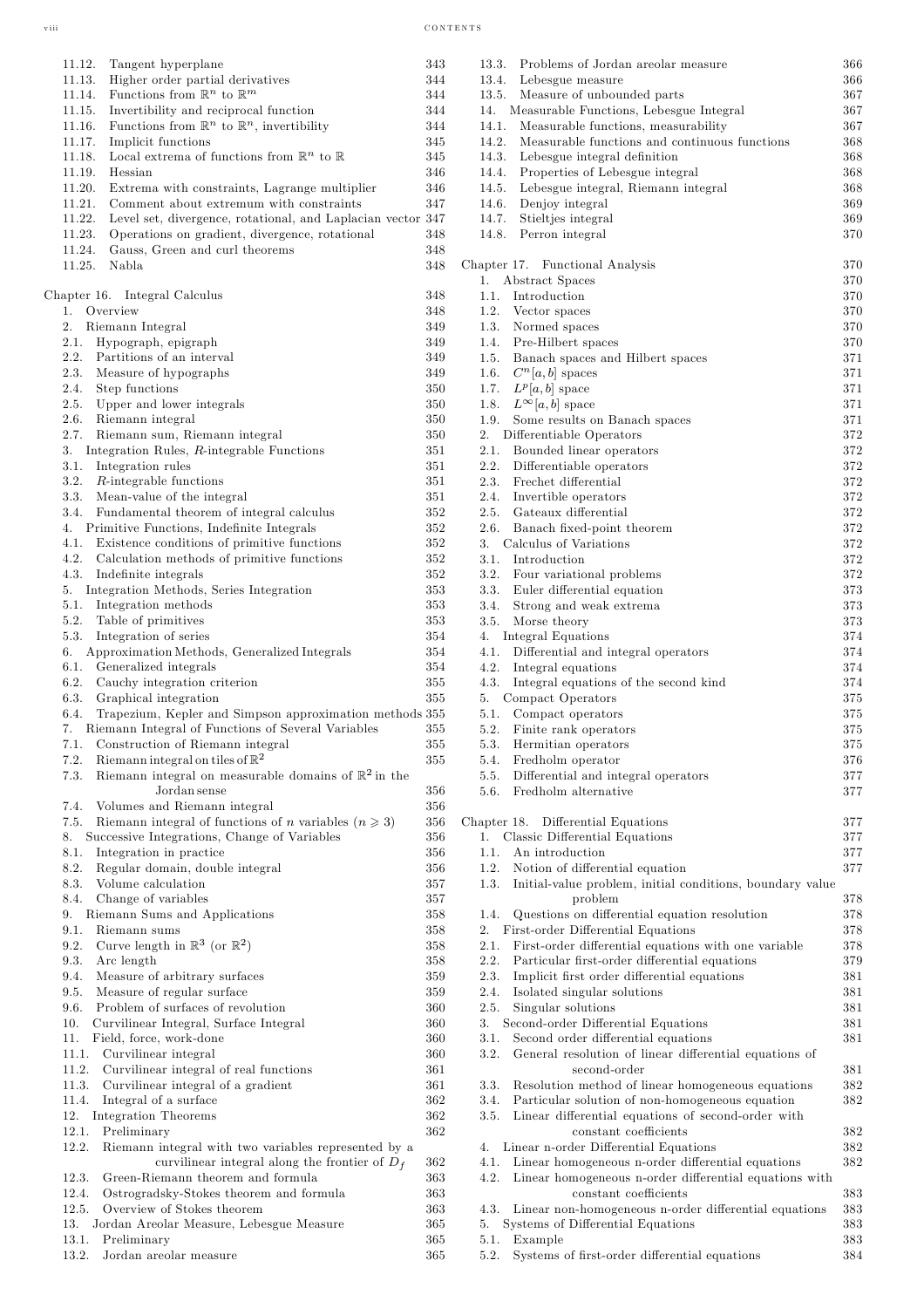N T E N T S ix

|                |                                                                                                | C O N      |
|----------------|------------------------------------------------------------------------------------------------|------------|
| 5.3.           | Systems of higher order differential equations                                                 | 384        |
| 5.4.           | Systems of linear first-order differential equations                                           | 384        |
| 5.5.           | Systems of homogeneous linear first order differential<br>equations                            | 384        |
| 5.6.           | Systems of homogeneous linear first-order differential<br>equations with constant coefficients | 385        |
| 5.7.           | Eigenvalues, eigenvectors                                                                      | 385        |
| 5.8.           | Fundamental matrix                                                                             | 385        |
| 5.9.           | Non-homogeneous system of linear first-order differential<br>equations                         | 386        |
|                | 5.10. Problem of initial conditions                                                            | 386        |
| 6.             | Existence and Uniqueness Theorems                                                              | 386        |
|                | 6.1. Preamble                                                                                  | 386        |
|                | 6.2. Existence theorem                                                                         | 386<br>386 |
|                | 6.3. Uniqueness theorem<br>6.4. Extension                                                      | 387        |
|                | 7. Numerical Methods                                                                           | 387        |
|                | 7.1. Introduction                                                                              | 387        |
|                | 7.2. Numerical methods                                                                         | 387        |
|                | 7.3. Euler-Cauchy method                                                                       | 387<br>388 |
|                | 7.4. Runge-Kutta method<br>7.5. Milne process                                                  | 388        |
| 8.             | Partial Differential Equations                                                                 | 388        |
|                | 8.1. Introduction                                                                              | 388        |
|                | 8.2. Partial differential equations                                                            | 389        |
|                | 8.3. Cauchy-Kowalewska theorem                                                                 | 389<br>389 |
| 8.5.           | 8.4. Heat equation<br>Fredholm theorems                                                        | 390        |
| 8.6.           | Sobolev spaces                                                                                 | 391        |
|                | 8.7. L <sup>2</sup> -space, L <sup>p</sup> -space                                              | 392        |
| Chapter 19.    | Differential Geometry                                                                          | 392        |
|                | 1. Curves in $\mathbb{R}^3$                                                                    | 392        |
|                | 1.1. Introduction                                                                              | 392        |
| 1.2.           | Curves in differential geometry                                                                | 392        |
| 1.3.<br>1.4.   | Orientation of a Jordan arc<br>Regular geometric arcs                                          | 393<br>393 |
| 1.5.           | Intrinsic parameter, and curvilinear abscissa                                                  | 393        |
| 1.6.           | Tangent, unit tangent vector                                                                   | 393        |
| 1.7.           | Curvature, curvature vector, principal normal                                                  | 394        |
| 1.8.<br>1.9.   | Circle of curvature, osculating plane<br>Binormal vector, Frénet trihedral                     | 394<br>394 |
|                | 1.10. Frénet formulas                                                                          | 394        |
| 1.11.          | Curve torsion                                                                                  | 394        |
| 1.12.          | Torsion and curvature formulas                                                                 | 395        |
| 1.13.          | Fundamental theorem of curve theory                                                            | 395        |
| 1.14.<br>1.15. | Canonical representation of simple arc<br>Contact configurations                               | 395<br>395 |
|                | 1.16. Spherical arcs                                                                           | 396        |
|                | 1.17. Helix                                                                                    | 396        |
|                | 1.18. Involutes of an arc                                                                      | 396        |
|                | 1.19. Evolutes of an arc<br>2. Plane Curves                                                    | 397<br>397 |
| 2.1.           | Plane curves                                                                                   | 397        |
| 2.2.           | Representation of a curve in $\mathbb{R}^2$                                                    | 397        |
| 2.3.           | Curvature of a plane curve                                                                     | 397        |
| 2.4.           | Frénet basis                                                                                   | 397        |
| 2.5.           | Osculating circle                                                                              | 398        |
| 3.             | 2.6. Involutes and evolutes of a plane curve<br>Regular Patches, Surfaces                      | 398<br>398 |
|                | 3.1. Introduction                                                                              | 398        |
| 3.2.           | Concept of regular patch                                                                       | 398        |
| 3.3.           | Curvilinear coordinates, and coordinate curves on a                                            |            |
| 3.4.           | regular patch<br>Curves drawn on regular patch                                                 | 398<br>399 |
| 3.5.           | Tangent plane and normal to a patch                                                            | 399        |
| 3.6.           | Notion of surface                                                                              | 399        |
| 3.7.           | Orientation of a surface                                                                       | 399        |
| 4.             | First Fundamental Form                                                                         | 400        |
| 4.1.<br>4.2.   | Length measure on a regular patch<br>Angle measure on a regular patch                          | 400<br>400 |
| 4.3.           | Area measure on a regular patch                                                                | 400        |
| 4.4.           | Isometric regular patches, and intrinsic geometry                                              | 400        |
| 5.             | Second Fundamental Form, Curvature                                                             | 401        |
| 5.1.           | Curvature of a regular patch                                                                   | 401        |
| 5.2.           | Normal curvature, geodesic curvature<br>5.3. Calculation of geodesic curvature                 | 401<br>401 |
|                | 5.4. Calculation of normal curvature                                                           | 401        |
|                |                                                                                                |            |

| 5.5.   | Classification of patch points                               | 402 |
|--------|--------------------------------------------------------------|-----|
| 5.6.   | Umbilics                                                     | 402 |
| 5.7.   | Principal curvature                                          | 403 |
| 5.8.   | Dupin indicatrix                                             | 403 |
| 5.9.   | Curvature lines                                              | 403 |
|        | 5.10. Asymptotic lines                                       | 403 |
|        | 5.11. Mean curvature, total curvature                        | 403 |
|        | 5.12. Ruled surfaces, developable surfaces                   | 404 |
| 6.     | Fundamental Theorem                                          | 404 |
| 6.1.   | Introduction                                                 | 404 |
| 6.2.   |                                                              |     |
|        | Gauss formulas, Weingarten formulas                          | 404 |
| 6.3.   | Gauss and Mainardi-Codazzi relations                         | 405 |
| 6.4.   | Fundamental theorem                                          | 405 |
| 7.     | Tensors                                                      | 405 |
| 7.1.   | Preamble                                                     | 405 |
| 7.2.   | Convention of summation                                      | 405 |
| 7.3.   | Dual, bidual vector spaces                                   | 405 |
| 7.4.   | Basis, change of basis                                       | 405 |
|        |                                                              |     |
| 7.5.   | Tensors                                                      | 406 |
| 7.6.   | Coordinates of a tensor                                      | 406 |
| 7.7.   | Tensors and injective patches                                | 406 |
| 8.     | Tensors II                                                   | 407 |
| 8.1.   | General concept                                              | 407 |
| 8.2.   | Tensor calculus                                              | 407 |
| 8.3.   | Tensor algebra                                               | 407 |
|        |                                                              |     |
| 8.4.   | Tensor analysis                                              | 408 |
| 8.5.   | Tensor bundle                                                | 408 |
| 8.6.   | Tensor on a vector space                                     | 408 |
| 8.7.   | Tensor density                                               | 408 |
| 8.8.   | Covariant tensor                                             | 408 |
| 8.9.   | Metric tensor                                                | 408 |
|        | 8.10. Riemann tensor                                         | 409 |
|        | 8.11. Minkowski metric                                       |     |
|        |                                                              | 409 |
|        | 8.12. Ricci tensor                                           | 409 |
| 8.13.  | Scalar curvature                                             | 409 |
|        | 9. Differential Forms                                        | 409 |
| 9.1.   | Definition                                                   | 409 |
| 9.2.   | One-form                                                     | 409 |
| 9.3.   | Change of variables in differential form                     | 410 |
| 9.4.   | Exterior differentiation                                     | 410 |
|        |                                                              |     |
| 9.5.   | Fundamental relation                                         | 410 |
| 9.6.   | Differential forms, vector field                             | 410 |
| 9.7.   | Integral of differential form                                | 410 |
| 9.8.   | Differential forms on differentiable manifold                | 410 |
| 9.9.   | Integral of a differential form on a manifold                | 410 |
| 9.10.  | Integral of a differential form according to a parameter 411 |     |
| 9.11.  | Curvilinear integral                                         | 411 |
| 9.12.  | Surface integral                                             | 411 |
|        |                                                              |     |
| 9.13.  | Stokes formula application                                   | 411 |
| 9.14.  | Stokes formula                                               | 411 |
| 9.15.  | Stokes theorem                                               | 411 |
| 9.16.  | Line integral                                                | 412 |
| 9.17.  | Poincaré theorem                                             | 412 |
| 9.18.  | Rotation of a vector field                                   | 413 |
| 10.    | Manifolds, Riemannian Geometry                               | 413 |
| 10.1.  | Introduction                                                 | 413 |
| 10.2.  | 2-dimensional manifold                                       | 413 |
|        |                                                              |     |
| 10.3.  | Chart, atlas                                                 | 413 |
| 10.4.  | Differentiable manifold                                      | 414 |
| 10.5.  | Surfaces in $\mathbb{R}^3$                                   | 414 |
| 10.6.  | Correspondence between manifolds                             | 414 |
| 10.7.  | Injective arcs on manifold, and tangent spaces               | 414 |
| 10.8.  | Riemannian manifold, and Riemannian geometry                 | 415 |
| 11.    | Complements of Differential Geometry                         | 415 |
|        |                                                              |     |
| 11.1.  | Whitney theorem                                              | 415 |
| 11.2.  | Takens theorem                                               | 416 |
| 11.3.  | Tangent space                                                | 416 |
| 11.4.  | Manifold with boundary                                       | 417 |
| 11.5.  | Frobenius theorem                                            | 417 |
| 11.6.  | Connection                                                   | 417 |
| 11.7.  | Covariant derivative                                         | 417 |
| 11.8.  | Christoffel symbols                                          | 417 |
| 11.9.  | Torsion tensor                                               |     |
|        |                                                              | 418 |
| 11.10. | Riemannian manifold                                          | 418 |
| 11.11. | Flat manifold                                                | 418 |
| 11.12. | Levi-Civita connection                                       | 418 |
| 11.13. | Curvature                                                    | 418 |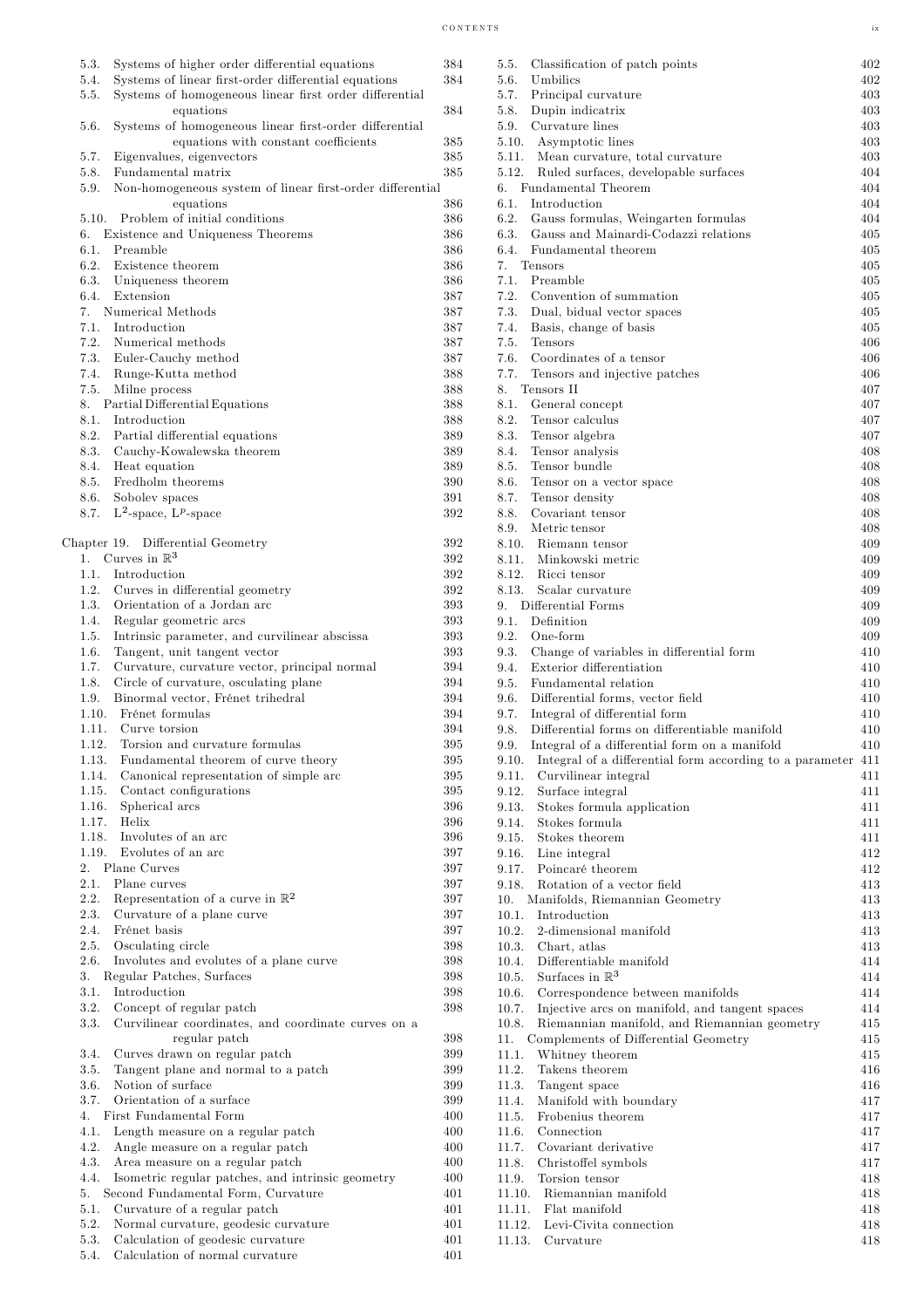| 11.14. | Principal curvature                                                            | 420 | Chapter 21 |                      |
|--------|--------------------------------------------------------------------------------|-----|------------|----------------------|
| 11.15. | Gaussian curvature                                                             | 420 | 1.         | $_{\rm Int}$         |
| 11.16. | Normal curvature                                                               | 420 | 2.         | Prei                 |
| 11.17. | Scalar curvature                                                               | 420 | 3.         | Reca                 |
| 11.18. | Mean curvature                                                                 | 421 | 3.1.       | $\rm{C}$             |
|        |                                                                                |     | 4.         | $_{\rm Cur}$         |
|        |                                                                                |     | 4.1.       | Di                   |
|        | Chapter 20. Function Theory (Complex Analysis)                                 | 421 | 4.2.       | Pa                   |
| 1.     | Introduction                                                                   | 421 | 4.3.       | $C_{1}$              |
| 2.     | Complex Numbers, Compactification                                              | 422 | 4.4.       | Oı                   |
| 2.1.   | Field of complex numbers                                                       | 422 | 4.5.       | Le                   |
| 2.2.   | Compactification of $\mathbb C$                                                | 422 | 5.         | Diff <sub>6</sub>    |
| 3.     | Sequences and Complex Functions                                                | 423 | 5.1.       | Eх                   |
| 3.1.   | Complex sequences                                                              | 423 | 5.2.       | Di                   |
| 3.2.   | Complex functions                                                              | 423 |            |                      |
|        |                                                                                |     | 5.3.       | St                   |
| 3.3.   | Continuity                                                                     | 423 |            | 6. Hold              |
| 3.4.   | Uniform continuity                                                             | 424 | 6.1.       | $\mathrm{D}\epsilon$ |
| 4.     | Holomorphy                                                                     | 424 | 6.2.       | Us                   |
| 4.1.   | Real differentiability                                                         | 424 | 6.3.       | $C\varepsilon$       |
| 4.2.   | Complex differentiability                                                      | 424 | 6.4.       | Er                   |
| 4.3.   | Cauchy-Riemann conditions                                                      | 424 | 6.5.       | $C\varepsilon$       |
| 4.4.   | Harmonic functions                                                             | 425 | 6.6.       | $C\varepsilon$       |
| 5.     | Cauchy Integral Theorem and Formulas                                           | 425 | 6.7.       | $C_{\epsilon}$       |
| 5.1.   | Introduction                                                                   | 425 | 6.8.       | $C_{\epsilon}$       |
| 5.2.   | Complex curvilinear integral                                                   | 425 | 7.         | Hold                 |
| 5.3.   | Cauchy integral property                                                       | 425 | 7.1.       | Pr                   |
| 5.4.   | Cauchy integral formulas                                                       | 425 | 7.2.       | M                    |
| 6.     | Entire Series Expansion                                                        | 426 | 73.        | $C\varepsilon$       |
| 6.1.   | Series expansion                                                               | 426 | 7.4.       | Ζe                   |
| 7.     | Analytic Continuation                                                          | 426 | 7.5.       | La                   |
| 7.1.   | Holomorphic continuation                                                       | 426 | 7.6.       | Isc                  |
| 7.2.   | Analytic continuation                                                          | 427 | 7.7.       | Li                   |
| 8.     | Singularities, Laurent Series                                                  | 428 | 7.8.       | M:                   |
| 8.1.   | Singularity of a holomorphic function                                          | 428 | 7.9.       | $_{\rm Sc}$          |
| 8.2.   |                                                                                |     |            |                      |
|        | Laurent series                                                                 | 428 |            | $7.10.$ I            |
| 8.3.   | Contour, contour integral                                                      | 429 | 8.         | Hon                  |
| 8.4.   | Contour integration                                                            | 429 | 8.1.       | Re                   |
| 9.     | Meromorphy, Residues                                                           | 430 | 8.2.       | Cι                   |
| 9.1.   | Meromorphic function                                                           | 430 | 8.3.       | H <sub>c</sub>       |
| 9.2.   | Residue                                                                        | 430 | 8.4.       | In                   |
| 9.3.   | Residue theorem                                                                | 430 | 9.         | Top                  |
| 10.    | Riemann Surfaces                                                               | 431 | 9.1.       | Pr                   |
|        | 10.1. Introduction                                                             | 431 | 9.2.       | $\mathrm{D}\epsilon$ |
| 10.2.  | Riemann surfaces                                                               | 431 | 9.3.       | Br                   |
| 10.3.  | Abstract Riemann surfaces                                                      | 432 | 9.4.       | H                    |
| 10.4.  | Concrete Riemann surfaces                                                      | 432 | 9.5.       | Jo                   |
| 10.5.  | Local canonical parametrization                                                | 432 | 9.6.       | Se                   |
| 10.6.  | Complex structure                                                              | 433 | 10.        | Ca                   |
| 10.7.  | Analytic functions                                                             | 433 | 10.1.      | R                    |
| 11.    | <b>Entire Functions</b>                                                        | 433 | 10.2.      | C                    |
|        | 11.1. Entire functions                                                         | 433 | 10.3.      | C                    |
| 12.    | Meromorphic functions on $\mathbb C$                                           | 434 | 10.4.      | Г                    |
| 12.1.  | Partial fraction decomposition                                                 | 434 | 10.5.      | Η                    |
| 12.2.  | Weierstrass functions                                                          | 435 |            | $11.$ Res            |
| 13.    | Periodic functions                                                             | 435 | 11.1.      | R                    |
| 13.1.  | Periods of complex functions                                                   | 435 | 11.2.      | C                    |
| 13.2.  | Simply periodic functions                                                      | 436 |            |                      |
|        |                                                                                |     | 11.3.      | C                    |
| 13.3.  | Doubly periodic functions                                                      | 436 | 11.4.      | Ŀ                    |
| 14.    | Algebraic functions                                                            | 436 | 12.        | Ru                   |
| 14.1.  | Algebraic functions                                                            | 436 | 12.1.      | Ŀ                    |
| 14.2.  | Abelian integrals                                                              | 437 | 12.2.      | R                    |
| 15.    | Conformal transformations                                                      | 438 | 12.3.      | F                    |
| 15.1.  | Introduction                                                                   | 438 | 12.4.      | S                    |
| 15.2.  | Conformal transformation                                                       | 438 | 12.5.      | C                    |
| 15.3.  | Conformal transformation from $\widehat{\mathbb{C}}$ to $\widehat{\mathbb{C}}$ | 439 | 12.6.      | Λ                    |
| 15.4.  | Conformal transformation from $\mathbb C$ to $\mathbb C$                       | 439 | 12.7.      | V                    |
| 15.5.  | Classification of homographic transformations                                  | 439 |            | 13. Co.              |
| 15.6.  | Conformal transformation from the interior unit disk to                        |     | 13.1.      | R                    |
|        | itself                                                                         | 439 | 13.2.      | Η                    |
| 15.7.  | Conformal transformation of a simply connected domain 439                      |     | 13.3.      | Π                    |
| 15.8.  | Conformal transformation from a domain to another                              | 440 | 13.4.      | R                    |
| 16.    | Functions of several variables                                                 | 440 | 13.5.      | C                    |
| 16.1.  | Space $\mathbb{C}^n$                                                           | 440 | 13.6.      | C                    |
| 16.2.  | Holomorphy                                                                     | 440 | 14.        | Ha                   |
| 16.3.  | Entire series of several variables                                             | 440 | 14.1.      | $\Gamma$             |
| 16.4.  | Analytic continuation (singularities)                                          | 441 | 14.2.      | Η                    |
| 16.5.  | Continuity property                                                            | 441 | 14.3.      | P                    |
|        |                                                                                |     |            |                      |
| 16.6.  | Remark about continuations                                                     | 441 |            |                      |

| napter 21. Complex Analysis II                                                                      | 441        |
|-----------------------------------------------------------------------------------------------------|------------|
| 1.<br>Introduction                                                                                  | 441        |
| $\overline{2}$ .<br>Prerequisites                                                                   | 442        |
| 3.<br>Recall on Functions of Complex Variables                                                      | 443        |
| 3.1.<br>Continuity, Differentiability                                                               | 443        |
| 4.<br>Curvilinear Integral                                                                          | 443        |
| 4.1. Differential forms of degee 1                                                                  | 443        |
| 4.2. Paths, loops, curves                                                                           | 444        |
| 4.3. Curvilinear integral                                                                           | 445        |
| 4.4.<br>Orientation                                                                                 | 446        |
| 4.5. Length                                                                                         | 447        |
| 5. Differential Forms in the Plane                                                                  | 448        |
| 5.1. Exact forms, closed forms<br>5.2. Differential forms of degree 2                               | 448<br>449 |
| 5.3.<br>Stokes formula                                                                              | 450        |
| 6.<br>Holomorphic Functions I                                                                       | 452        |
| 6.1. Definitions, examples                                                                          | 452        |
| 6.2.<br>Usual functions                                                                             | 454        |
| 6.3.<br>Cauchy theorem and formula                                                                  | 456        |
| 6.4. Entire series expansion                                                                        | 457        |
| 6.5.<br>Cauchy inequalities, applications                                                           | 457        |
| 6.6.<br>Cauchy formula for a disk (direct demonstration)                                            | 459        |
| 6.7.<br>Cauchy transform of Borel measure                                                           | 459        |
| Cauchy kernel, $A(\mathbb{D})$ and $\mathbf{H}^2(\mathbb{D})$ spaces<br>6.8.                        | 460        |
| 7.<br>Holomorphic Functions II                                                                      | 461        |
| 7.1.<br>Primitives, logarithms                                                                      | 461        |
| 7.2.<br>Morera theorem                                                                              | 461        |
| 7.3.<br>Cauchy-Goursat theorem                                                                      | 461        |
| 7.4.<br>Zeros of holomorphic functions                                                              | 462        |
| 7.5. Laurent series                                                                                 | 464        |
| 7.6. Isolated singularities, and meromorphic functions                                              | 464        |
| 7.7. Liouville theorem                                                                              | 465        |
| 7.8. Maximum principle                                                                              | 466        |
| 7.9.<br>Schwarz lemma                                                                               | 467        |
| 7.10. Infinite products                                                                             | 467        |
| 8.<br>Homotopy                                                                                      | 468        |
| 8.1. Recall                                                                                         | 468        |
| 8.2.<br>Curvilinear integral (case of continuous paths)                                             | 468        |
| 8.3. Homotopy                                                                                       | 469        |
| 8.4.<br>Index of loop with respect to a point                                                       | 470        |
| 9.<br>Topology of the Complex Plane                                                                 | 472        |
| 9.1.<br>Prerequisite                                                                                | 472        |
| 9.2.<br>Degree of a map defined on a circle                                                         | 472        |
| 9.3.<br>Brouwer theorem, open mapping theorem                                                       | 472        |
| Homotopy, extensions, continuous logarithms<br>9.4.                                                 | 472        |
| 9.5.<br>Jordan theorem                                                                              | 473        |
| 9.6.<br>Separation of points<br>10.                                                                 | 474<br>474 |
| Cauchy Theorem (Homology Version)<br>10.1.<br>Recall                                                | 474        |
| 10.2.<br>Cycles and homology                                                                        | 474        |
| 10.3. Cauchy theorem (Homology version)                                                             | 475        |
| 10.4.<br>Density of rational functions                                                              | 475        |
| 10.5.<br>Homology, cohomology                                                                       | 475        |
| 11.<br>Residues                                                                                     | 476        |
| 11.1.<br>Residue theorem                                                                            | 476        |
| Calculation of a residue<br>11.2.                                                                   | 476        |
| 11.3. Counting of zeros and poles                                                                   | 476        |
| 11.4.<br>Integral calculations (examples)                                                           | 477        |
| 12.<br>Runge Theorem, Applications                                                                  | 478        |
| 12.1.<br>Introduction                                                                               | 478        |
| 12.2.<br>Runge theorem                                                                              | 479        |
| 12.3.<br>Envelope of holomorphy                                                                     | 480        |
| 12.4.<br>Solving equation $\partial u/\partial \bar{z} = v$                                         | 480        |
| 12.5. Cousin problem                                                                                | 481        |
| 12.6.<br>Mittag-Leffer theorem                                                                      | 481        |
| 12.7.<br>Weierstrass theorem                                                                        | 481        |
| 13. Conformal Mapping                                                                               | 482        |
| 13.1.<br>Riemann sphere                                                                             | 482        |
| 13.2.<br>Holomorphic functions on an open set of $\mathbb{S}_2$                                     | 482        |
| 13.3.<br>Illustrations : The automorphisms of $\mathbb{C}, \mathbb{S}_2, \mathbb{D}$                | 483        |
| 13.4.<br>Riemann mapping theorem                                                                    | 483        |
| 13.5.<br>Characterizations of simply connected open sets<br>Carathéodory theorem, and Jordan domain | 485        |
| 13.6.<br>14.<br>Harmonic Functions                                                                  | 485<br>485 |
| 14.1.<br>Definitions, properties                                                                    | 485        |
| 14.2.<br>Harmonicity and holomorphy                                                                 | 485        |
| Principle of analytic continuation (analyticity)<br>14.3.                                           | 486        |
|                                                                                                     |            |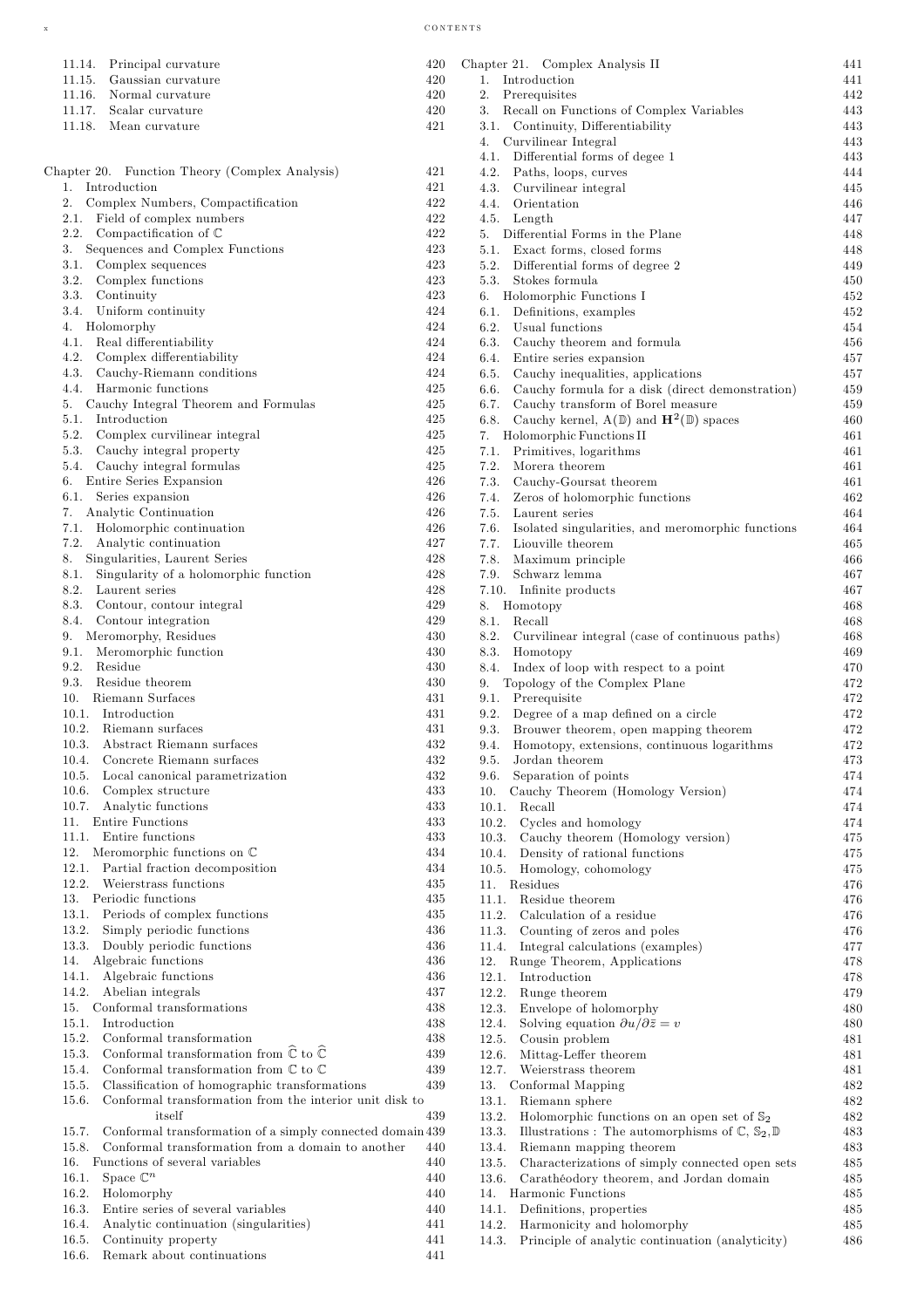| Maximum principle<br>14.4.                                            | 486        |
|-----------------------------------------------------------------------|------------|
| Poisson formula<br>14.5.                                              | 486        |
| 14.6. Cauchy inequalities<br>14.7. Harnack inequalities               | 486<br>486 |
| 14.8. Poisson integral                                                | 487        |
| 14.9. Dirichlet problem                                               | 487        |
| 14.10. Convergence of Fourier series (Abel-Poisson)                   | 487        |
| 14.11. Spaces $h^p$                                                   | 488        |
| Green formula<br>14.12.                                               | 489        |
| Subharmonic Functions<br>15.                                          | 490        |
| 15.1.<br>Definitions, properties                                      | 490        |
| 15.2. Maximum principle                                               | 491        |
| 15.3.<br>Harmonic majorant, global mean value (properties)            | 491        |
| 15.4.<br>Circular average, three circles theorem                      | 491        |
| 15.5. Integrability                                                   | 491        |
| 15.6. Approximation by convolution                                    | 491        |
| 15.7. Distributions and subharmonic functions                         | 492        |
| 15.8. Subharmonicity (examples)                                       | 492        |
| (A1) Convolution, Partition of Unity<br>16.<br>16.1.<br>Convolution   | 495<br>495 |
| 16.2.<br>Plateau functions, partition of Unity                        | 495        |
| 17. (A2) Distributions                                                | 496        |
| 17.1. Definition, examples                                            | 496        |
| 17.2. Algebraic operations                                            | 496        |
| 17.3. Restriction                                                     | 496        |
| 17.4. Derivation                                                      | 496        |
| 17.5. Support of a distribution                                       | 496        |
| 17.6. Convolution                                                     | 497        |
| 18. (A3) Topology of the Complex Plane II                             | 497        |
| 18.1. Elements of linear algebra and differential calculus            | 497        |
| 18.2.<br>Differential forms on an open subset $\Omega$ of $\mathbb C$ | 498        |
| 18.3. Partition of unity                                              | 499        |
| 18.4.<br>Regular boundaries                                           | 500        |
| Integration of differential 2-forms (and Stokes formula) 501<br>18.5. |            |
| 18.6.<br>Homotopy (Fundamental group)                                 | 502        |
| 18.7.<br>Integration of closed 1-forms along continuous paths         | 503<br>504 |
| 18.8.<br>Index of a loop<br>18.9. Homology, $i$ -chains               | 504        |
| 18.10. Residues                                                       | 506        |
| 18.11. Symbols/Notations of (A3)                                      | 507        |
|                                                                       |            |
| Part IX. Category Theory                                              | 509        |
| Chapter 22.<br>Areas Involved in Category Theory                      | 509        |
| Areas Involved<br>1.                                                  | 509        |
| Abstract algebra (Areas)<br>1.1.                                      | 509        |
| 1.2.<br>Homological algebra (Areas)                                   | 509        |
| 1.3.<br>Representation theory (Areas)                                 | 509        |
| 1.4.<br>Universal algebra (Areas)                                     | 509        |
| 1.5.<br>Algebraic topology (Areas)                                    | 509        |
| 1.6.<br>Homology theory (Areas)                                       | 509        |
| 1.7.<br>Algebraic geometry (Areas)                                    | 509        |
| Model theory (Areas)<br>1.8.<br>Algebraic System, Universal Algebra   | 509        |
| 2.<br>2.1.                                                            | 510<br>510 |
| Algebraic system<br>2.2.<br>Universal algebra                         | 510        |
| 2.3.<br>Algebraic operation $(n$ -ary operation)                      | 510        |
| 2.4.<br>Arity, polyadic                                               | 511        |
| 3.<br>Signatures                                                      | 511        |
| 3.1.<br>Signature (of an algebraic system)                            | 511        |
| 3.2.<br>Signature (of a structure)                                    | 511        |
| 3.3.<br>Signature (logic)                                             | 511        |
| 3.4.<br>Signature (disambiguation)                                    | 511        |
| 3.5.<br>Many-sorted logic (logic)                                     | 512        |
| Type, sort (logic)<br>3.6.                                            | 512        |

| 4. Structures   | 512 |
|-----------------|-----|
| 4.1. Structures | 512 |

- 4.2. Structures (logic) 512
- 4.3. Algebraic structure (abstract algebra) 512
- 5. Interpretations 512
- 5.1. Definable set (logic) 512
- 5.2. Interpretation (logic) 513
- 5.3. Interpretation (model theory) 513
- 6. Varieties 513
- 6.1. Variety (overview) 513
- 6.2. Algebraic variety 513
- 6.3. Variety of algebras (universal algebra) 513

| 6.4.<br>Variety (universal algebra)                                                   | 513        |
|---------------------------------------------------------------------------------------|------------|
| 6.5.<br>Birkhoff HSP theorem (universal algebra)                                      | 514        |
| 7.<br>Algebraic Structures                                                            | 514        |
| 7.1.<br>Sets and algebraic structures                                                 | 514        |
| 7.2.<br>Group theory (abstract algebra)                                               | 514        |
| 7.3.<br>Ring theory (abstract algebra)                                                | 514<br>514 |
| 7.4.<br>Field theory (abstract algebra)<br>7.5.<br>Galois theory (abstract algebra)   | 514        |
| 7.6.<br>Module theory (abstract algebra)                                              | 514        |
| 7.7.<br>Vector space theory                                                           | 514        |
| 7.8.<br>Internal composition law                                                      | 515        |
| 7.9.<br>Group                                                                         | 515        |
| 7.10.<br>Ring                                                                         | 516        |
| 7.11.<br>Field                                                                        | 516        |
| 7.12.<br>External composition law                                                     | 516        |
| 7.13.<br>Module                                                                       | 517        |
| 7.14.<br>Abelian group                                                                | 517        |
| 7.15.<br>Monoid (group theory)                                                        | 517        |
| 7.16.<br>R-module (homological algebra)                                               | 517        |
| 7.17.<br>Free algebraic structures                                                    | 518        |
| 7.18.<br>Free Abelian group (free Z-module)                                           | 519        |
| 8.<br>Maps and Structure Homomorphisms                                                | 519        |
| 8.1.<br>Map (left surjective, univocal)                                               | 519        |
| 8.2.<br>Surjection (onto and not one-to-one)                                          | 519        |
| 8.3.<br>Injection (one-to-one and not onto)                                           | 519        |
| 8.4.<br>Bijection (one-to-one and onto)                                               | 519        |
| 8.5.<br>Illustrations (one-to-one, onto)                                              | 520        |
| 8.6.<br>Image, preimage (image inverse)                                               | 520        |
| 8.7.<br>Inclusion map (canonical injection)                                           | 520        |
| 8.8.<br>Structure homomorphisms                                                       | 520        |
| 8.9.<br>Endomorphism (of algebraic system)                                            | 520        |
| 9.<br>Algebraic Structure Morphisms and Kernels<br>9.1.<br>Closure (abstract algebra) | 520<br>520 |
| 9.2.<br>Magma (abstract algebra)                                                      | 520        |
| 9.3.<br>Monoid (abstract algebra)                                                     | $520\,$    |
| 9.4.<br>Semigroup (abstract algebra)                                                  | 520        |
| 9.5.<br>R-algebraic structure                                                         | 521        |
| 9.6.<br>R-module (abstract algebra)                                                   | 521        |
| 9.7.<br>Homomorphisms (abstract algebra)                                              | 521        |
| 9.8.<br>Kernels (abstract algebra)                                                    | 521        |
| 10.<br>Ring Theory                                                                    | 522        |
| 10.1.<br>Ring (ring theory)                                                           | 522        |
| 10.2.<br>Ring with unity (ring theory)                                                | 522        |
| 10.3.<br>Graded ring (ring theory)                                                    | 522        |
| 10.4.<br>Graded algebra                                                               | 523        |
| Graded module (homological algebra)<br>10.5.                                          | 523        |
| 10.6.<br>Noetherian ring (ring theory)                                                | 523        |
| 10.7.<br>Ascending chain condition (ACC)                                              | 523        |
| Descending chain condition (DCC)<br>10.8.                                             | 523        |
| Integral domain (entire ring)<br>10.9.                                                | 523        |
| 10.10.<br>Free algebra (ring theory)                                                  | 523        |
| 10.11.<br>Free module (homological algebra)                                           | 524        |
| Direct product (abstract algebra)<br>10.12.                                           | 524        |
| 10.13.<br>External direct sum, internal direct sum                                    | 524        |
| 10.14.<br>Reduced ring (ring theory)                                                  | 525        |
| 10.15.<br>Reduced algebra<br>10.16.<br>Tensor powers, and braiding                    | 525<br>525 |
| 10.17.<br>Operad (abstract algebra)                                                   | 525        |
| 10.18.<br>Artinian ring (ring theory)                                                 | 525        |
| 10.19.<br>Catenary ring (ring theory)                                                 | 525        |
| 10.20.<br>Cohen-Macaulay ring (ring theory)                                           | 525        |
| 10.21.<br>Depth (ring theory)                                                         | 525        |
| 10.22.<br>Local ring (ring theory)                                                    | 526        |
| 10.23.<br>Ring unit (ring theory)                                                     | 526        |
| 10.24.<br>Regular ring (ring theory)                                                  | 526        |
| 10.25.<br>Regular local ring (ring theory)                                            | 526        |
| 10.26.<br>Krull dimension (ring theory)                                               | 526        |
| 10.27.<br>Residue field (ring theory)                                                 | 526        |
| 10.28.<br>Quotient ring                                                               | 526        |
| 10.29.<br>Von Neumann regular ring                                                    | 526        |
| Differential ring<br>10.30.                                                           | 526        |
| Differential field<br>10.31.                                                          | 526        |
| 10.32.<br>Differential algebra                                                        | 526        |
| 10.33.<br>Differential graded algebra                                                 | 527        |
| Ritt algebra<br>10.34.                                                                | 527        |
| 10.35.<br>Differential module (homological algebra)                                   | 527        |
| Kähler differential (algebraic geometry)<br>10.36.                                    | 527        |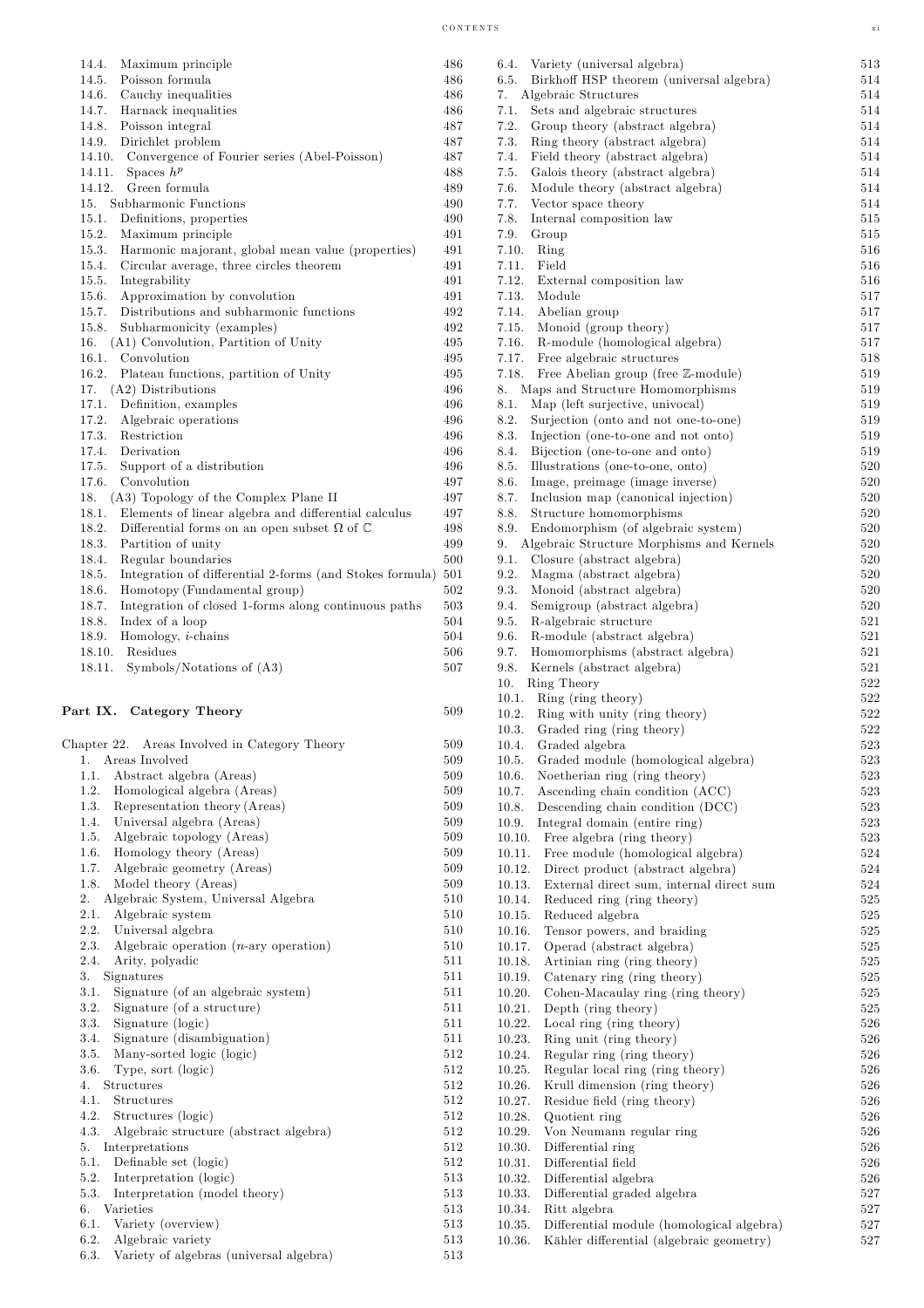| 10.37. | Module of Kähler differentials           | 527 |
|--------|------------------------------------------|-----|
| 10.38. | Multiplicative set                       | 528 |
| 10.39. | Localization (abstract algebra)          | 528 |
|        |                                          |     |
| 10.40. | Completion (abstract algebra)            | 528 |
| 10.41. | Maximal spectrum                         | 528 |
| 10.42. | Proper ideal (ring theory)               | 528 |
| 10.43. | Ideal, prime ideal (ring theory)         | 528 |
| 10.44. | Maximal ideal (ring theory)              | 528 |
| 10.45. | Irrelevant ideal (ring theory)           | 528 |
| 10.46. | Principal ideal and ring                 | 528 |
|        |                                          |     |
| 10.47. | Principal ideal domain and ring          | 528 |
| 10.48. | Homogeneous element (ring theory)        | 528 |
| 10.49. | Homogeneous ideal (ring theory)          | 528 |
| 10.50. | Finitely generated ideal (ring theory)   | 529 |
| 10.51. | Finitely presented algebra (ring theory) | 529 |
| 10.52. | Radical (disambiguation)                 | 529 |
| 10.53. | Jacobson radical (ring theory)           | 529 |
|        |                                          |     |
| 10.54. | Nilradical (ring theory)                 | 529 |
| 10.55. | Radical of ideal (ring theory)           | 529 |
| 10.56. | Radical ideal (ring theory)              | 529 |
| 10.57. | Nilpotent element                        | 529 |
| 10.58. | Spectrum of a ring $(Spec(R))$           | 529 |
| 10.59. | Prime spectrum (Spec)                    | 529 |
| 10.60. | Perfect field (field theory)             |     |
|        |                                          | 530 |
| 10.61. | Characteristic (algebra)                 | 530 |
| 10.62. | Separable algebra                        | 530 |
| 10.63. | Simple algebra                           | 530 |
| 10.64. | Semi-simple algebra                      | 530 |
| 10.65. | Irreducible polynomial (algebra)         | 530 |
| 10.66. | Separable extension (field theory)       | 530 |
|        |                                          |     |
| 10.67. | Separable polynomial (field theory)      | 530 |
| 10.68. | Separable element                        | 530 |
| 10.69. | Separable closure                        | 530 |
| 10.70. | Compositum (field theory)                | 530 |
| 10.71. | Algebraic element (field theory)         | 530 |
| 10.72. | Algebraic extension of a field           | 531 |
|        |                                          |     |
| 10.73. | Extension field (field theory)           | 531 |
| 10.74. | Algebraic closure (field theory)         | 531 |
| 10.75. | Algebraically closed field               | 531 |
| 10.76. | Regular map (algebraic geometry)         | 531 |
| 10.77. | Affine space (analytic geometry)         | 531 |
| 10.78. | Affine space (algebraic geometry)        | 531 |
| 10.79. | Affine variety (algebraic geometry)      | 531 |
|        | Coordinate ring (algebraic geometry)     |     |
| 10.80. |                                          | 531 |
| 10.81. | Locus (geometry)                         | 531 |
| 10.82. | Zero-locus                               | 532 |
| 10.83. | Zero set                                 | 532 |
| 10.84. | Projective space                         | 532 |
| 10.85. | Projective variety                       | 532 |
| 10.86. | Quasi-projective variety                 | 533 |
|        |                                          |     |
| 10.87. | Homogeneous polynomial                   | 533 |
| 10.88. | Homogeneous function                     | 533 |
| 10.89. | Homogeneous ideal (and graded ring)      | 533 |
| 10.90. | Linear topology                          | 533 |
| 10.91. | Adic topology                            | 533 |
| 11.    | Complexes                                | 533 |
| 11.1.  | Chain complex (homological algebra)      | 533 |
|        |                                          |     |
| 11.2.  | Cochain complex (homological algebra)    | 534 |
| 11.3.  | Differential complex                     | 534 |
| 11.4.  | Null sequence (homological algebra)      | 534 |
| 11.5.  | Quasi-isomorphism (homological algebra)  | 534 |
| 11.6.  | Boundary operator                        | 534 |
| 11.7.  | Coboundary operator                      | 534 |
| 11.8.  | Coboundary                               | 534 |
|        |                                          |     |
| 11.9.  | Cycle, cocycle                           | 534 |
| 11.10. | Simplex                                  | 534 |
| 11.11. | Simplicial complex                       | 534 |
| 11.12. | Abstract simplicial complex              | 534 |
| 11.13. | Polytope (geometry)                      | 534 |
| 11.14. | Cell (geometry)                          | 534 |
| 11.15. | Cell (algebraic topology)                | 534 |
|        |                                          |     |
| 11.16. | Subcomplex (algebraic topology)          | 535 |
| 11.17. | Skeleton (algebraic topology)            | 535 |
| 11.18. | CW-complex (algebraic topology)          | 535 |
| 11.19. | Nerve (algebraic topology)               | 535 |
| 12.    | Direct limits                            | 535 |
| 12.1.  | Directed set (set theory)                | 535 |
|        |                                          |     |

| 12.2.  | Direct family (of sets)                  | 535 |
|--------|------------------------------------------|-----|
| 12.3.  | Direct limit (of sets)                   | 535 |
| 12.4.  | Direct family (of algebraic systems)     | 536 |
| 12.5.  | Direct limit (of algebraic systems)      | 536 |
|        |                                          |     |
| 12.6.  | Direct system (homological algebra)      | 536 |
|        | 12.7. Direct limit (homological algebra) | 536 |
| 13.    | Topological spaces                       | 536 |
| 13.1.  | Open set (topology)                      | 536 |
| 13.2.  | Clopen set (topology)                    | 537 |
| 13.3.  | Interior (topology)                      | 537 |
| 13.4.  | Interior point (topology)                | 537 |
| 13.5.  | Open map (topology)                      | 537 |
| 13.6.  | Open mapping theorem                     | 537 |
| 13.7.  | Topological space (topology)             | 537 |
|        |                                          |     |
| 13.8.  | Topology on a set                        | 538 |
| 13.9.  | Subspace topology                        | 538 |
| 13.10. | Pointed topological space (topology)     | 538 |
| 13.11. | Paracompact space (topology)             | 538 |
|        | 13.12. Quasi-compact space (topology)    | 538 |
| 13.13. | Separated space (topology)               | 538 |
| 13.14. | Hausdorff space (topology)               | 538 |
| 13.15. | Homeomorphism (topology)                 | 538 |
|        |                                          | 538 |
|        | 13.16. Local homeomorphism (topology)    |     |
|        | 13.17. Braid (topology)                  | 539 |
|        | 13.18. Braid group (topology)            | 539 |
| 14.    | Manifolds                                | 539 |
|        | 14.1. Topological manifold               | 539 |
| 14.2.  | Manifold                                 | 540 |
| 14.3.  | Differentiable manifold                  | 540 |
| 14.4.  | Differentiable structure                 | 541 |
| 14.5.  | Smooth manifold                          | 541 |
|        |                                          |     |
| 14.6.  | Manifold with boundary                   | 541 |
| 14.7.  | Compact manifold                         | 541 |
| 14.8.  | Closed manifold                          | 542 |
| 14.9.  | Open manifold                            | 542 |
| 14.10. | Atlas (topology)                         | 542 |
|        | 14.11. Differentiable atlas              | 542 |
| 14.12. | Maximal atlas (topology)                 | 542 |
| 14.13. | Coordinate chart (topology)              | 542 |
| 14.14. | Transition map (topology)                | 542 |
|        |                                          |     |
| 14.15. | Coordinate patch (differential geometry) | 542 |
| 14.16. | Countable, separable, dense              | 542 |
| 14.17. | Second-countable space                   | 543 |
| 14.18. | Topological basis, local basis           | 543 |
| 14.19. | Neighborhood system (topology)           | 543 |
| 14.20. | Neighborhood basis (local basis)         | 543 |
| 14.21. | Filter base (topology)                   | 543 |
| 14.22. | Filter (topology)                        | 543 |
| 14.23. | Ultrafilter                              | 543 |
|        |                                          |     |
| 14.24. | Free ultrafilter                         | 543 |
| 14.25. | Submanifold (topology)                   | 543 |
| 14.26. | Regular submanifold                      | 544 |
| 14.27. | Immersed submanifold                     | 544 |
| 14.28. | Embedded submanifold                     | 544 |
| 14.29. | Weakly embedded submanifold              | 544 |
| 14.30. | Smoothly universal                       | 544 |
| 14.31. | Proper map                               | 544 |
| 14.32. | Topological embedding (topology)         | 544 |
| 14.33. | Embedding                                | 544 |
|        |                                          |     |
| 14.34. | Induced homomorphism                     | 545 |
| 14.35. | Connected component (topology)           | 545 |
| 14.36. | Connected space (topology)               | 545 |
| 14.37. | Totally disconnected space               | 545 |
| 14.38. | Simply connected (1-connected)           | 545 |
| 14.39. | Simply connected space                   | 545 |
| 14.40. | Arcwise-connected space                  | 545 |
| 14.41. | Locally arcwise-connected space          | 546 |
| 14.42. | Pathwise and arcwise connectedness       | 546 |
| 14.43. | Contractible loops                       | 546 |
|        |                                          |     |
| 14.44. | Immersion (algebraic topology)           | 546 |
| 14.45. | Rank (of differential map)               | 546 |
| 14.46. | Diffeomorphism (topology)                | 546 |
| 14.47. | Local diffeomorphism (topology)          | 546 |
| 14.48. | Smooth map (smooth function)             | 546 |
| 14.49. | Smooth functions on manifolds            | 546 |
| 14.50. | Smooth maps between manifolds            | 547 |
| 14.51. | Cobordism (algebraic topology)           | 547 |
|        |                                          |     |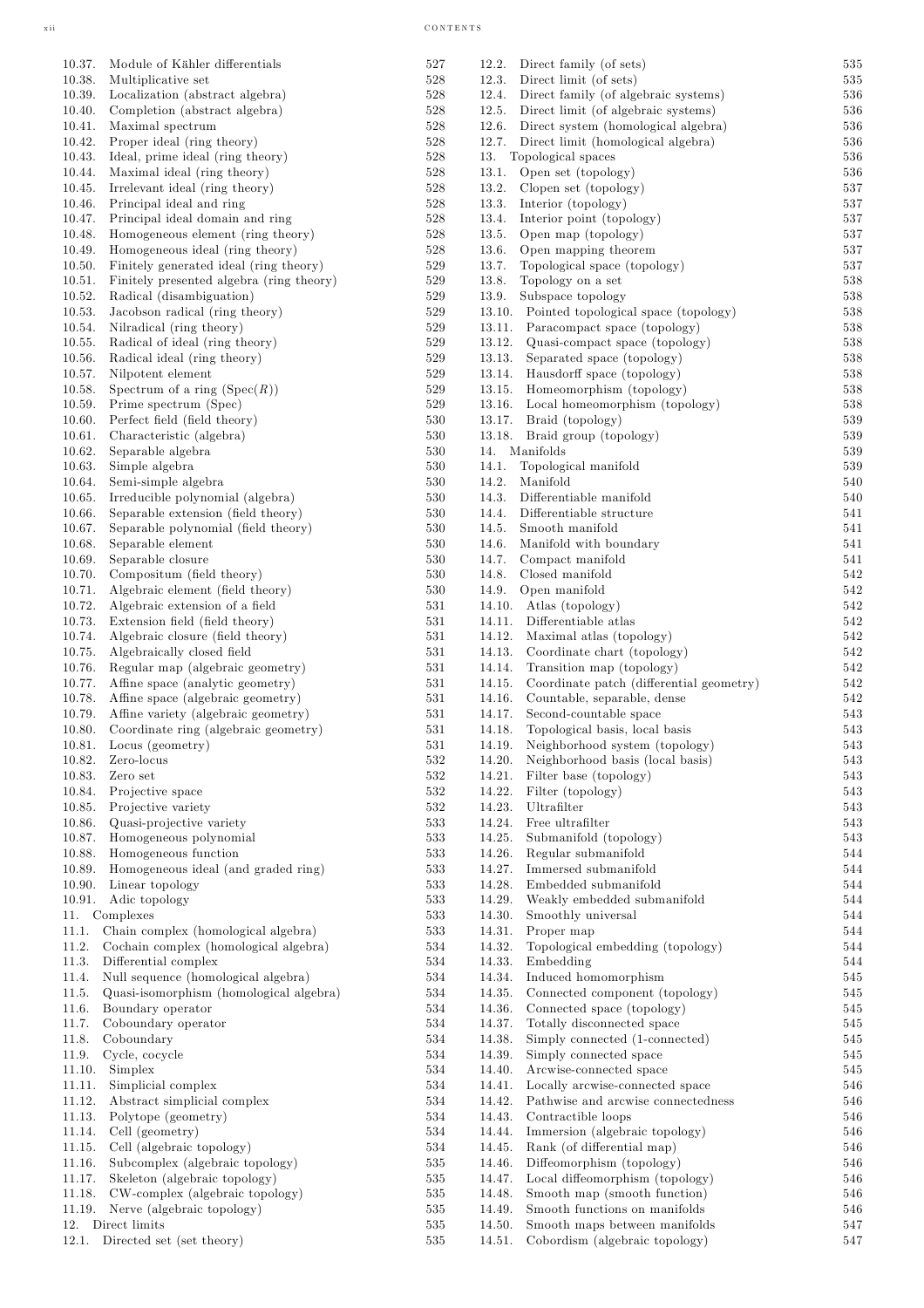| 14.52.           | h-Cobordism (algebraic topology)                              | 548        |
|------------------|---------------------------------------------------------------|------------|
| 14.53.           | Analytic functions (analysis)                                 | 548        |
| 14.54.           | Complex differentiability (analysis)                          | 548        |
| 14.55.           | Regular function (functional analysis)                        | 549        |
| 15.              | Homology, Cohomology                                          | 549        |
| 15.1.            | Homology (algebraic topology)                                 | 549        |
| 15.2.            | Cohomology (algebraic topology)                               | 549        |
| 15.3.            | Cohomology (of topological space)                             | 550        |
| 15.4.            | Cohomology (with values in sheaf)                             | 550        |
| 15.5.            | Cohomology ring (algebraic topology)                          | 550        |
| 15.6.            | Cup product (algebraic topology)                              | 550        |
| 15.7.            | Singular homology (algebraic topology)                        | 550        |
| 15.8.            | Simplicial homology (algebraic topology)                      | 550        |
| 15.9.            | Simplicial mapping                                            | 550        |
|                  | 15.10. Homology group                                         | 550        |
| 15.11.           | Cohomology group                                              | 550        |
| 15.12.           | Betti group                                                   | 550        |
| 16.              | Sheaf Theory                                                  | 551        |
| 16.1.            | Presheaf (algebraic topology)                                 | 551        |
| 16.2.            | Presheaf (category theory)                                    | 551        |
| 16.3.            | Sheaf (basic definition)                                      | 551        |
| 16.4.            | Sheaf (general topology)                                      | 551<br>551 |
| 16.5.<br>16.6.   | Sheaf of rings<br>Germ                                        |            |
| 16.7.            | Stalk (of a sheaf)                                            | 551<br>552 |
| 16.8.            | Ringed space                                                  | 552        |
| 16.9.            | Locally ringed space                                          | 552        |
| 16.10.           | Ideal sheaf (algebraic geometry)                              | 552        |
| 16.11.           | Structure sheaf                                               | 552        |
| 16.12.           | Constant sheaf                                                | 552        |
| 16.13.           | Coherent sheaf                                                | 553        |
| 16.14.           | Quasi-coherent sheaf                                          | $_{553}$   |
| 16.15.           | Graded sheaf                                                  | 553        |
| 16.16.           | Differential sheaf and resoluton                              | 553        |
| 16.17.           | Eilenberg-Steenrod axioms                                     | 553        |
| 16.18.           | Snake lemma (homological algebra)                             | 554        |
| 16.19.           | Exact sequence (homological algebra)                          | 554        |
| 16.20.           | Split exact sequence                                          | 554        |
| 16.21.           | Projective module                                             | 554        |
| 16.22.           | Injective module                                              | 554        |
| 16.23.           | Injective envelope (injective hull)                           | 555        |
| 16.24.           | Essential extension                                           | 555        |
| 16.25.           | Essential monomorphism                                        | 555        |
| 16.26.           | Injective object (category theory)                            | 555        |
| 16.27.           | Enough injectives                                             | 555        |
| 16.28.           | Projective object (category theory)                           | 556        |
| 16.29.           | Enough projectives                                            | 556        |
| 16.30.           | Resolution (homological algebra)                              | 556        |
| 16.31.<br>16.32. | Injective resolution                                          | 556<br>556 |
| 16.33.           | Projective resolution<br>Acyclic object (homological algebra) | 556        |
| 16.34.           | Derived functor (homological algebra)                         | 556        |
| 16.35.           | Ext functor (homological algebra)                             | 558        |
| 16.36.           | Resolution (abstract algebra)                                 | 558        |
| 16.37.           | Sheaf cohomology                                              | 558        |
| 16.38.           | Čech cohomology (algebraic topology)                          | 558        |
| 16.39.           | Flasque sheaf (homological algebra)                           | 559        |
| 16.40.           | Canonical resolution                                          | 559        |
| 16.41.           | Godement resolution                                           | 559        |
| 16.42.           | Acyclic resolution                                            | 559        |
| 16.43.           | Acyclic sheaf                                                 | 559        |
| 16.44.           | Tor (homological algebra)                                     | 560        |
| 16.45.           | Analytic space                                                | 560        |
| 17.              | <b>Bundles</b>                                                | 560        |
| 17.1.            | Fiber (topology)                                              | 560        |
| 17.2.            | Fiber (algebraic geometry)                                    | 560        |
| 17.3.            | Geometric point (algebraic geometry)                          | 560        |
| 17.4.            | Geometric fiber (algebraic geometry)                          | 560        |
| 17.5.            | Fiber bundle (topology)                                       | 560        |
| 17.6.            | Bundle (topology)                                             | 561        |
| 17.7.            | Bundle (category)                                             | 561        |
| 17.8.            | Vector bundle<br>Line bundle                                  | 561        |
| 17.9.<br>17.10.  | Principal bundle                                              | 561<br>561 |
| 17.11.           | Trivial bundle                                                | 561        |
| 17.12.           | Locally trivial bundle                                        | 561        |
| 17.13.           | Trivialization                                                | 561        |
|                  |                                                               |            |

| 17.14.           | Fiber space (algebraic topology)         | 562        |
|------------------|------------------------------------------|------------|
| 17.15.           | Fibration (algebraic topology)           | 562        |
| 17.16.           | Covering homotopy property               | 562        |
| 17.17.           | G-space (topology)                       | 562        |
| 17.18.           | Bundle rank (topology)                   | 562        |
| 17.19.           | K-theory                                 | 562        |
| 17.20.           | $C^*$ -algebra                           | 562        |
| 17.21.           | Antiautomorphism (group theory)          | 562        |
| 17.22.           | Involution (general)                     | 562        |
| 17.23.           | Monic polynomial (algebra)               | 563        |
| 17.24.           | Canonical map (set theory)               | 563        |
| 17.25.           | Section of a fiber bundle                | 563        |
| 17.26.           | Local section                            | 563        |
| 17.27.           | Global section                           | 563        |
| 18.              | Scheme Theory                            | 563        |
| 18.1.            | Scheme (field theory)                    | 563        |
| 18.2.            | Morphism of schemes                      | 563        |
| 18.3.            | Category of schemes                      | 563        |
| 18.4.            | Y-scheme, structure morphism             | 563        |
| 18.5.            | Affine scheme (algebraic topology)       | 563        |
| 18.6.            | Noetherian scheme (algebraic geometry)   | 563        |
| 18.7.            | Separated scheme                         | 564        |
| 18.8.            | Noetherian affine scheme                 | 564        |
| 18.9.            | Smooth scheme (algebraic geometry)       | 564        |
|                  | 18.10. Reduced scheme                    | 564        |
| 18.11.           | Irreducible scheme                       | 564        |
| 18.12.           | Integral scheme                          | 564<br>564 |
| 18.13.           | Open subscheme (algebraic geometry)      | 564        |
| 18.14.<br>18.15. | Closed subscheme (algebraic geometry)    | 564        |
|                  | Projective scheme                        | 564        |
| 18.16.<br>18.17. | Catenary scheme<br>Cohen-Macaulay scheme | 564        |
| 18.18.           | Affine morphism, affine Y-scheme         | 564        |
| 18.19.           | Diagonal morphism                        | 565        |
| 18.20.           | Separated morphism                       | 565        |
| 18.21.           | Proper morphism                          | 565        |
| 18.22.           | Quasi-separated morphism                 | 565        |
| 18.23.           | Flat morphism (algebraic geometry)       | 565        |
| 18.24.           | Flat module (homological algebra)        | 565        |
| 18.25.           | Faithfully flat module                   | 565        |
| 18.26.           | Open morphism (closed morphism)          | 565        |
| 18.27.           | Unramified morphism                      | 565        |
| 18.28.           | Smooth morphism (algebraic geometry)     | 566        |
| 18.29.           | Finite morphism (algebraic geometry)     | 566        |
| 18.30.           | Finitely generated module                | 566        |
| 18.31.           | Morphism of finite type                  | 566        |
| 18.32.           | Morphism locally of finite type          | 566        |
| 18.33.           | Morphism of finite presentation          | 566        |
| 18.34.           | Morphism locally of finite presentation  | 566        |
| 18.35.           | Quasi-compact morphism                   | 566        |
| 18.36.           | Quasi-finite morphism                    | 566        |
| 18.37.           | Morphism with finite fibers              | 567        |
| 18.38.           | Cover (topology)                         | 567        |
| 18.39.           | Refinement                               | 567        |
| 18.40.           | Zariski cover                            | 567        |
| 18.41.           | Fppf cover (algebraic geometry)          | 567        |
| 18.42.           | Fpqc cover (algebraic geometry)          | 567        |
| 18.43.           | Étale cover (algebraic geometry)         | 567        |
| 18.44.           | Zariski topology (algebraic geometry)    | 567        |
| 18.45.           | Zariski cover (algebraic topology)       | 567        |
| 18.46.           | Inadequacy of Zariski topology           | 567        |
| 18.47.           | Étale fundamental group                  | 568        |
| 18.48.           | Étale map                                | 568        |
| 18.49.           | Étale neighborhood                       | 568        |
| 18.50.           | Etale topology (algebraic geometry)      | 568        |
| 18.51.           | Étale morphism (algebraic geometry)      | 569        |
| 18.52.           | Standard étale morphism                  | 569        |
| 18.53.           | Formally étale morphisms of schemes      | 570        |
| 18.54.           | Étale cohomology (algebraic geometry)    | 570        |
| 18.55.           | Étale cohomology groups                  | 570        |
| 18.56.           | $\ell$ -adic étale cohomology            | 570        |
| 18.57.           | $\ell$ -adic cohomology (general)        | 570        |
| 18.58.           | Immersion (algebraic geometry)           | 571        |
| 18.59.           | Closed immersion (algebraic geometry)    | 571        |
| 18.60.           | Global Spec (algebraic geometry)         | 572        |
| 18.61.           | $Spec(\mathbb{Z})$                       | 572        |
| 18.62.           | Dominant morphism                        | 572        |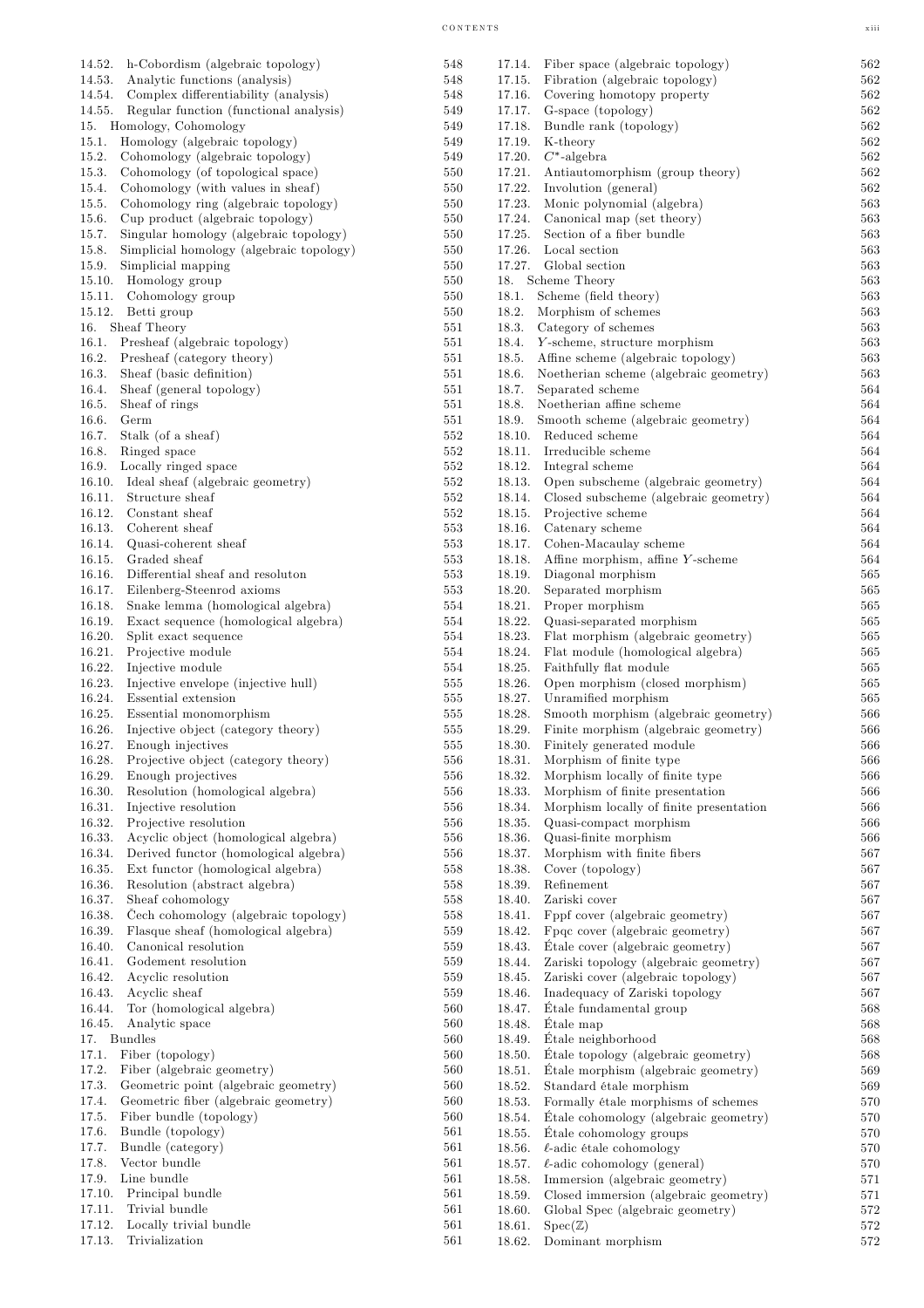| 18.63. Dense morphism                                    | 572     |
|----------------------------------------------------------|---------|
| 18.64. Projective morphism                               | 572     |
| 18.65. Proj (algebraic geometry)                         | 572     |
| Global Proj (algebraic geometry)<br>18.66.               | 572     |
| 19. Homotopy                                             | 572     |
| Homotopy (algebraic topology)<br>19.1.                   | 572     |
| Deformation (algebraic topology)<br>19.2.                | 573     |
| Deformation retract<br>19.3.                             | 573     |
| 19.4.<br>Strong deformation retract                      | 573     |
| Retract (algebraic topology)<br>19.5.                    | 573     |
| Retraction (algebraic topology)<br>19.6.                 | 573     |
| Restriction, extension<br>19.7.                          | 573     |
| Lift (category theory)                                   |         |
| 19.8.                                                    | 573     |
| Lift (algebraic topology)<br>19.9.                       | 573     |
| Lifting property<br>19.10.                               | 573     |
| 19.11.<br>Homotopy lifting property                      | 573     |
| 19.12.<br>Path lifting property                          | 574     |
| Covering space (algebraic topology)<br>19.13.            | 574     |
| 19.14.<br>Covering projection                            | 574     |
| 19.15.<br>Covering map                                   | 574     |
| 19.16.<br>Universal covering space                       | 574     |
| 19.17.<br>Universal cover (algebraic topology)           | 574     |
| 19.18.<br>Path (topology)                                | 574     |
|                                                          |         |
| Loop (topology)<br>19.19.                                | 574     |
| Quotient topology (topology)<br>19.20.                   | 574     |
| Quotient map (topology)<br>19.21.                        | 574     |
| Quotient space (topology)<br>19.22.                      | 575     |
| Saturated set (topology)<br>19.23.                       | 575     |
|                                                          |         |
| Chapter 23. Category Theory                              | 575     |
| Introduction<br>1.                                       | 575     |
| 1.1.<br>Significant dates                                | 575     |
| Category theory<br>1.2.                                  | 575     |
| Object, category, functor, morphism, natural<br>1.3.     |         |
| transformation                                           |         |
|                                                          | 576     |
| Current approach of a category<br>1.4.                   | 576     |
| Original definitions of a category (by Mac Lane,<br>1.5. |         |
| Eilenberg, Grothendieck, Lambek)                         | 576     |
| Universe<br>2.                                           | 577     |
| 2.1.<br>Universe U                                       | $577\,$ |
| Inaccessible cardinal<br>2.2.                            | 578     |
| 2.3.<br>Class                                            | 578     |
| Proper class<br>2.4.                                     | 578     |
| Small class<br>2.5.                                      | 578     |
| 2.6.<br>Urelement                                        | 578     |
| 2.7.                                                     |         |
| Pure set (hereditary set)                                | 578     |
| 2.8.<br>Hereditarily finite set                          | 578     |
| 2.9.<br>Preorder set (and small category)                | 579     |
| 2.10.<br>Totally ordered set                             | 579     |
| 2.11.<br>Partially ordered set                           | 579     |
| 2.12.<br>Well-ordered set                                | 579     |
| 2.13.<br>Directed order                                  | 579     |
| 2.14.<br>Directed ordered set                            | 579     |
| 2.15.<br>Zorn lemma                                      | 579     |
| Maximal element<br>2.16.                                 | 579     |
| Greatest element<br>2.17.                                | 579     |
| 2.18.<br>U-set, U-small set                              | 579     |
| 2.19.<br>Set {pt} with one element                       | 579     |
|                                                          |         |
| 3.<br>Objects                                            | 579     |
| 3.1.<br>Object                                           | 579     |
| 3.2.<br>Initial object, terminal object                  | 580     |
| 3.3.<br>Zero object                                      | 580     |
| 3.4.<br>Subobject, quotient object                       | 580     |
| 3.5.<br>Free object                                      | 580     |
| 3.6.<br>Exponential object                               | 580     |
| 3.7.<br>Universal property                               | 580     |
| 3.8.<br>System of generators                             | 581     |
| 3.9.<br>Class of generators for a category               | 581     |
| 3.10. Subobject classifier                               | 581     |
|                                                          |         |
| 3.11. Natural numbers object                             | 581     |
| 3.12.<br>Generalized element, global element             | 581     |
| 4.<br>Categories                                         | 581     |
| 4.1.<br>Category                                         | 581     |
| 4.2.<br>Small and large categories                       | 583     |
| 4.3.<br>U-category                                       | 583     |
| 4.4.<br>Essentially U-small category                     | 584     |
| Category of small categories<br>4.5.                     | 584     |
| 4.6.<br>Dual category                                    | 584     |
|                                                          |         |

| 4.7.<br>Product category<br>4.8. Subcategory   | 584 |
|------------------------------------------------|-----|
|                                                |     |
|                                                | 584 |
| 4.9.<br>Precategory                            | 584 |
| 4.10. Opposite category                        | 584 |
| 4.11. Concrete category                        | 584 |
| 4.12. Abelian category                         | 584 |
| 4.13. Pair category                            | 584 |
| 4.14. Comma category                           | 584 |
| 4.15. Slice category                           | 585 |
| 4.16.<br>Well-powered category                 | 585 |
| 4.17.<br>Bicategory                            | 585 |
| 4.18. Ab-category                              | 585 |
| Preadditive category<br>4.19.                  | 585 |
| 4.20.                                          |     |
| Additive category                              | 585 |
| 4.21. Complete category                        | 585 |
| 4.22.<br>Small and large categories            | 585 |
| 4.23.<br>Functor category                      | 586 |
| 4.24.<br>Tensor category                       | 586 |
| 4.25.<br>Factor through                        | 586 |
| 4.26.<br>Tensor product                        | 586 |
| 4.27. Operad                                   | 586 |
| 4.28.<br>Monoidal category                     | 586 |
| 4.29.                                          | 586 |
| Closed monoidal category                       |     |
| 4.30.<br>Braided monoidal category             | 587 |
| 4.31.<br>Symmetric monoidal category           | 588 |
| 4.32.<br>Enriched category                     | 588 |
| 4.33. Cartesian closed category                | 588 |
| 4.34.<br>Regular category                      | 588 |
| 4.35.<br>Category associated with ordered set  | 589 |
| 4.36. Filtrant category                        | 589 |
| 4.37.<br>Category of chain complexes           | 589 |
| 4.38.<br>Mac Lane's introduction to categories | 589 |
| 4.39.                                          |     |
| Metacategory                                   | 590 |
| 4.40.<br>Grothendieck abelian category         | 591 |
| 4.41.<br>Triangulated category                 | 591 |
| 4.42.<br>Homotopy category                     | 592 |
| 4.43.<br>Derived category                      | 592 |
| Monoid (in category theory)<br>4.44.           | 593 |
| 4.45.<br>Variety (in a category)               | 593 |
| Algebraic category<br>4.46.                    | 593 |
| 4.47.<br>Monad                                 | 593 |
| 4.48.<br>Algebras for a monad (T-algebra)      | 593 |
|                                                |     |
|                                                |     |
| 4.49.<br>Eilenberg-Moore algebras (of a monad) | 594 |
| 4.50.<br>Class of algebras                     | 594 |
| 4.51.<br>F-algebra                             | 594 |
| 5.<br>Functors                                 | 594 |
| 5.1.<br>Functor                                | 594 |
| 5.2.<br>Faithful functor                       | 594 |
|                                                | 594 |
| 5.3. Embedding                                 |     |
| 5.4.<br>Equivalence                            | 594 |
| 5.5.<br>Category isomorphism                   | 594 |
| Full functor<br>5.6.                           | 594 |
| 5.7.<br>Autofunctor                            | 595 |
| Exact functor<br>5.8.                          | 595 |
| 5.9.<br>Essentially surjective                 | 595 |
| Amnestic functor<br>5.10.                      | 595 |
| Hom functor<br>5.11.                           | 595 |
| 5.12.<br><b>Bifunctor</b>                      | 595 |
| 5.13. Multifunctor                             |     |
|                                                | 595 |
| 5.14.<br>Adjoint functors (adjunction)         | 595 |
| 5.15.<br>Quasi-inverse functor                 | 596 |
| 5.16.<br>Half-full functor                     | 596 |
| 5.17.<br>Forgetful functor                     | 597 |
| 5.18.<br>Representable functor                 | 597 |
| 5.19. Enriched functor                         | 597 |
| 5.20.<br>Additive functor                      | 597 |
| 5.21.<br>Derived functor                       | 597 |
| 5.22.<br>Homology functor                      | 597 |
| 5.23.<br>Conservative functor                  | 597 |
|                                                |     |
| 6.<br>Morphisms                                | 598 |
| 6.1.<br>Morphisms                              | 598 |
| 6.2.<br>Homomorphism (morphism)                | 598 |
| 6.3.<br>Monomorphism (monic)                   | 598 |
| 6.4.<br>Epimorphism (epic)                     | 598 |
| 6.5.<br>Isomorphism                            | 598 |
| 6.6.<br>Endomorphism<br>6.7.                   | 598 |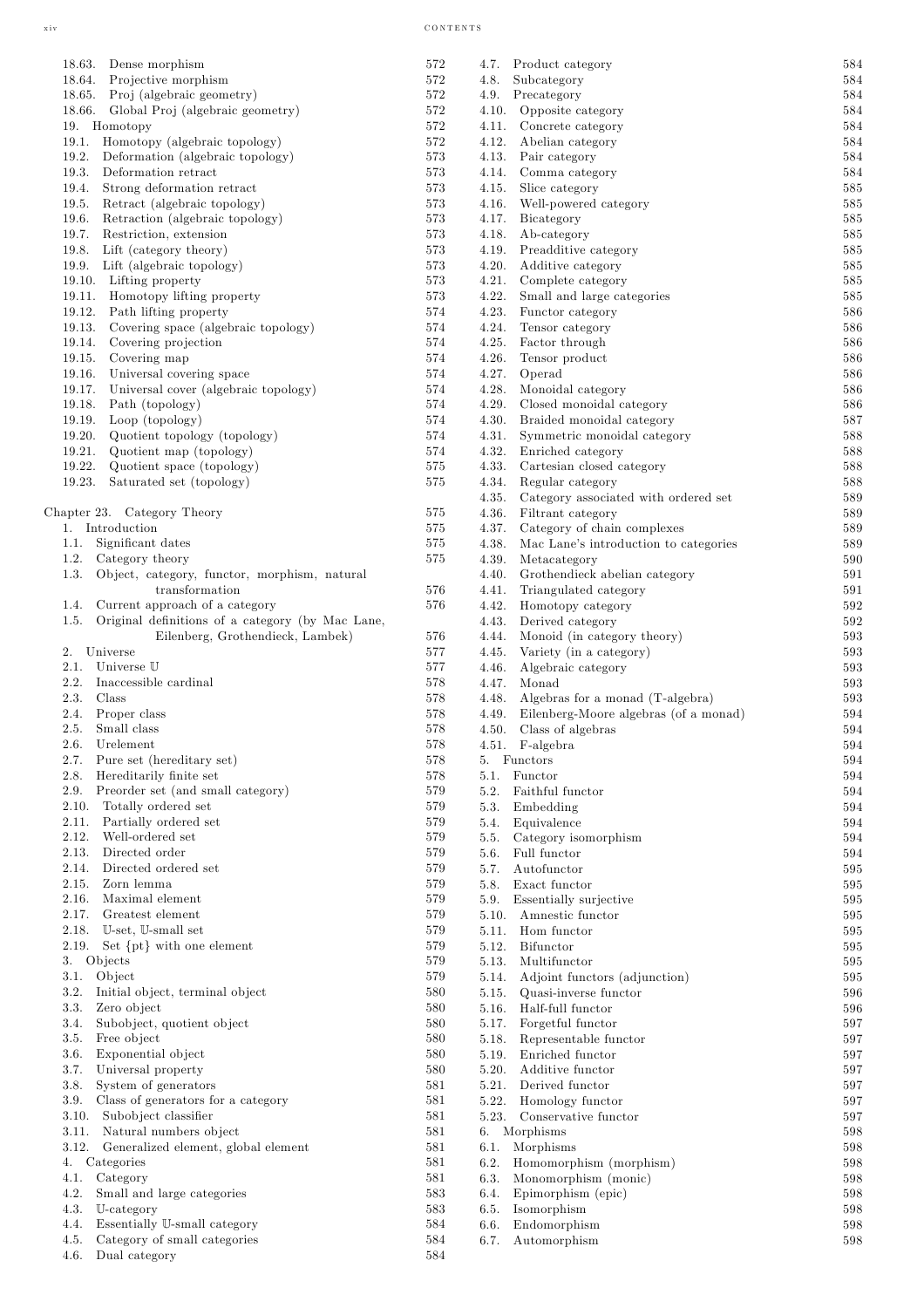$\begin{array}{lll} \text{CONTENTS} & \text{xy} & \text{xy} \\ \text{C} & \text{C} & \text{D} & \text{D} \\ \text{C} & \text{D} & \text{D} & \text{D} \\ \text{C} & \text{D} & \text{D} & \text{D} \\ \text{C} & \text{D} & \text{D} & \text{D} \\ \text{D} & \text{D} & \text{D} & \text{D} \\ \text{E} & \text{D} & \text{D} & \text{D} \\ \text{E} & \text{E} & \text{E} & \text{E} \\ \text{E} & \text{E} & \text{E} & \text{E} \\ \$ 

| 6.8.<br>Normal monomorphism                      | 598 |
|--------------------------------------------------|-----|
| 6.9.<br>Inclusion map                            | 599 |
| 6.10. Subgroup, coset                            | 599 |
| 6.11. Normal subgroup                            | 599 |
| 6.12.<br>Abelian group                           | 599 |
| 6.13.<br>Canonical projection and epimorphism    | 599 |
| 6.14.<br>Zero morphism                           | 599 |
| 6.15.<br>Separable morphism                      | 599 |
| 6.16.<br>Regular monomorphism                    | 599 |
| 6.17.<br>Regular epimorphism                     | 599 |
| 6.18.<br>Kernel, cokernel                        | 599 |
| 6.19.<br>Kernel pair                             | 599 |
| 6.20.<br>Natural transformation                  | 600 |
| 7.<br>Graphs and Diagrams                        | 600 |
| 7.1. Metagraph                                   | 600 |
| 7.2. Directed graph                              |     |
|                                                  | 600 |
| 7.3.<br>Isomorphic directed graphs               | 600 |
| 7.4. Commutative diagram                         | 600 |
| 7.5. Span, cospan                                | 601 |
| 7.6.<br>Diagram, cone, cocone                    | 601 |
| 8.<br>Limits and Products                        | 601 |
| 8.1.<br>Direct system in a category              | 601 |
| 8.2.<br>Direct limit, direct system              | 601 |
| 8.3. Limit, colimit                              | 602 |
| 8.4. Prelimit, direct limit                      | 602 |
| 8.5.<br>Direct product, direct sum, and functors | 602 |
| Direct product, direct sum<br>8.6.               | 602 |
| 8.7. Product, coproduct                          | 603 |
| 8.8.<br>Direct sum is not necessarily coproduct  | 604 |
| 8.9. Equalizer                                   | 604 |
| 8.10. Coequalizer                                | 604 |
| 9.<br>Pullbacks and Pushouts                     | 604 |
| 9.1. Pullback (fiber product)                    | 604 |
| 9.2.<br>Pushout (fiber coproduct)                | 605 |
| 10. Kernels and Cokernels                        | 605 |
| 10.1. Kernel (as morphism)                       | 605 |
| 10.2. Cokernel (as morphism)                     | 605 |
| 10.3. Kernel (as pullback)                       | 605 |
| 10.4. Cokernel (as pushout)                      | 605 |
| 10.5.<br>Kernel pair (as pulback square)         | 605 |
| 11. Exact Sequences                              | 605 |
| 11.1. Exact sequence                             | 605 |
| 11.2. Short exact sequence                       | 606 |
| 11.3. Long exact sequence                        | 606 |
| 12.<br><b>Sheaves</b>                            | 606 |
| Presheaf                                         |     |
| 12.1.                                            | 606 |
| 12.2.<br>Sheaf                                   | 606 |
| 12.3.<br>Gluing axiom                            | 607 |
| 12.4.<br>Sheafification (sheaving)               | 607 |
| 12.5.<br>Stalk                                   | 607 |
| 12.6.<br>Resolution of a sheaf                   | 607 |
| 13.<br>Grothendieck topology, site, sieve        | 607 |
| 13.1.<br>Grothendieck topology                   | 607 |
| 13.2.<br>Grothendieck pretopology                | 607 |
| 13.3.<br>Covering sieve                          | 608 |
| 13.4.<br>Sieve                                   | 608 |
| 13.5.<br>Site                                    | 608 |
| 14.<br>Topos                                     | 608 |
| 14.1.<br>Topos (topoi)                           | 608 |
| 14.2.<br>Power object (in topos)                 | 609 |
| 14.3.<br>Global element                          | 610 |
| 15. Étale                                        | 610 |
| Étalé space<br>15.1.                             | 610 |
| <b>Étale</b> sheaf<br>15.2.                      | 610 |
| 15.3.<br>Topological étale site                  | 610 |
| 15.4.<br>Etale site of a scheme                  | 610 |
| 15.5.<br>Étale presheaf                          | 610 |
| 15.6.<br>Sheaf on étale site                     | 610 |
|                                                  |     |
| Etale topos<br>15.7.                             | 610 |
| 15.8.<br>Smooth and étale maps (of schemes)      | 610 |
| 15.9.<br>Topological grounds for sites           | 611 |
| 15.10. Etale topology and étale topos            | 611 |
| 16.<br>Yoneda Lemma, Yoneda Embedding            | 612 |
| 16.1.<br>Yoneda lemma                            | 612 |
|                                                  |     |
| 16.2.<br>Yoneda embedding                        | 612 |

| Chapter 24. Probability                                                                                 | 613        |
|---------------------------------------------------------------------------------------------------------|------------|
| Combinatorial Analysis<br>1.                                                                            | 613        |
| 1.1.<br>Introduction                                                                                    | 613        |
| 1.2.<br>Scope and examples of combinatorial analysis<br>1.3.                                            | 613        |
| Permutation without repetition<br>1.4.<br>Permutation with repetitions                                  | 614<br>614 |
| 1.5.<br>Arrangements without repetition                                                                 | 614        |
| 1.6.<br>Arrangements with repetitions                                                                   | 614        |
| 1.7.<br>Combinations without repetition                                                                 | 615        |
| 1.8.<br>Combination with repetitions                                                                    | 615        |
|                                                                                                         |            |
| Probability Calculation, Statistics<br>Chapter 25.<br>$\mathbf{1}$ .                                    | 615        |
| Introduction<br>2.<br>Event, Probability                                                                | 615<br>618 |
| 2.1. Notion of event                                                                                    | 618        |
| 2.2.<br>Intersection and union                                                                          | 618        |
| 2.3.<br>Conditional probabilities                                                                       | 618        |
| 2.4.<br>Independent events                                                                              | 619        |
| 2.5.<br>Total probability                                                                               | 619        |
| 2.6.<br>Trees, successive trials                                                                        | 619        |
| 2.7.<br>Probability and combinatorial analysis                                                          | 619        |
| 2.8.<br>Law of large numbers, limit theorem                                                             | 620        |
| Statistical Distribution, Cumulative Distribution<br>3.<br>3.1.                                         | 620        |
| Relative frequency<br>32<br>Random variable                                                             | 620<br>620 |
| 3.3.<br>Cumulative distribution function                                                                | 620        |
| 3.4.<br>Expectation, variance, standard deviation                                                       | 621        |
| 3.5.<br>Binomial distribution                                                                           | 621        |
| Poisson distribution<br>3.6.                                                                            | 621        |
| 3.7. Normal distribution                                                                                | 622        |
| Statistical Methods<br>4.                                                                               | 622        |
| 4.1. Population, sample                                                                                 | 622        |
| 4.2.<br>Hypothesis testing                                                                              | 622        |
| 4.3.<br>$\chi^2$ test                                                                                   | 622        |
| 4.4.<br>Dependence of two criteria                                                                      | 623        |
| 4.5.<br>Random numbers<br>4.6.                                                                          | 623<br>623 |
| Random number, Markov chain, random walk<br>4.7. Monte-Carlo method                                     | 624        |
| 5. Statistical Models                                                                                   | 624        |
|                                                                                                         |            |
| Notion of Model<br>5.1.                                                                                 | 624        |
| 5.2.<br>Simple regression model                                                                         | 626        |
| 5.3.<br>Multiple regression model                                                                       | 628        |
| 5.4.<br>Multicollinearity, and choice of optimal model                                                  | 631        |
| Violation of assumptions<br>5.5.                                                                        | 633        |
| 5.6.<br>Nonlinear models                                                                                | 637        |
| 5.7.<br>Time-lag models                                                                                 | 639        |
| 5.8.<br>Simultaneous equations models (SEM)                                                             | 641        |
| 5.9.<br>Time series analysis                                                                            | 642        |
| 5.10.<br>VAR modeling                                                                                   | 646        |
| 5.11. Cointegration and model with error correction                                                     | 648<br>650 |
| 5.12. Long memory processes<br>Processes developed from the ARFIMA process<br>5.13.                     | 651        |
| 5.14. The estimation of the integration parameter d in                                                  |            |
| $ARFIMA(p,d,q)$ process                                                                                 | 652        |
|                                                                                                         |            |
| Part XI. Applied Mathematics                                                                            | 653        |
|                                                                                                         |            |
| Miscellaneous<br>Chapter 26.                                                                            | 653        |
| Fourier Series and Fourier Transform<br>1.                                                              | 653        |
| 1.1.<br>Bessel inequality<br>1.2.                                                                       | 653<br>653 |
| Parseval equality<br>1.3.<br>Trigonometric series                                                       | 653        |
| 1.4.<br>Fourier series                                                                                  | 653        |
| 1.5.<br>Fourier series convergence                                                                      | 653        |
| Fourier series integration<br>1.6.                                                                      | 653        |
| 1.7.<br>Fourier transform                                                                               | 653        |
| 1.8.<br>Usual writings of the Fourier series and transform                                              | 654        |
| Complex representation of Fourier series<br>1.9.                                                        | 654        |
| 1.10. Important properties of Fourier series                                                            | 654        |
| 1.11. Determination of coefficients for symmetric functions                                             | 655<br>655 |
| 1.12. Forms of Fourier series expansions<br>1.13.<br>Determination of coefficients by numerical methods | 655        |
| 1.14.<br>Fourier series and Fourier integrals                                                           | 655        |
| 1.15.<br>Numerical harmonic analysis                                                                    | 655        |
| 2.<br>Integral transformations                                                                          | 656        |
| 2.1.<br>General definition                                                                              | 656        |
| 2.2.<br>Laplace transformation<br>2.3.<br>Fourier transformation                                        | 657<br>661 |